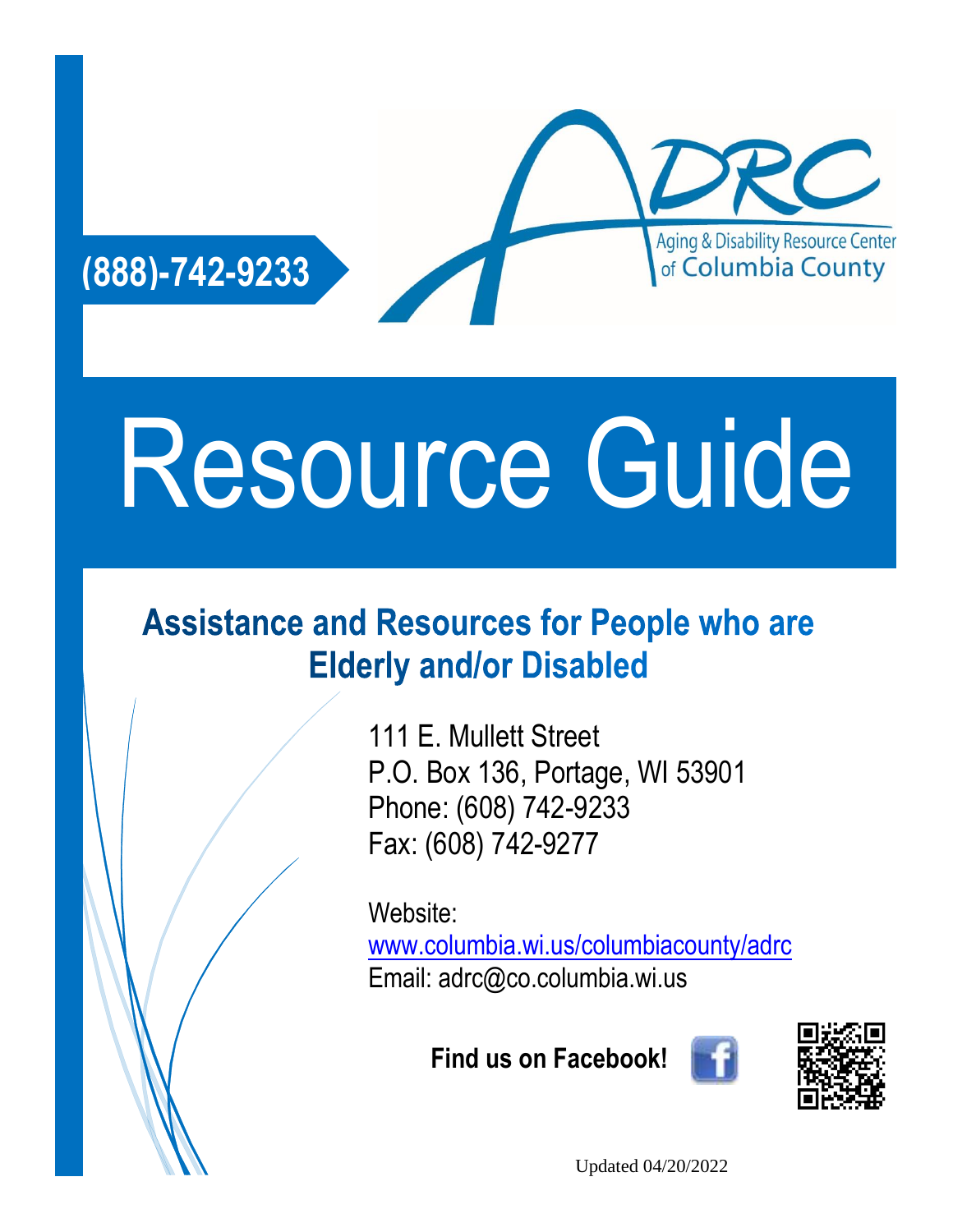

### **COLUMBIA COUNTY-WISCONSIN**

### **Cities**

- [Columbus](https://en.wikipedia.org/wiki/Columbus,_Wisconsin) (partly in [Dodge County\)](https://en.wikipedia.org/wiki/Dodge_County,_Wisconsin)
- [Lodi](https://en.wikipedia.org/wiki/Lodi,_Wisconsin)
- [Portage](https://en.wikipedia.org/wiki/Portage,_Wisconsin) (county seat)
- [Wisconsin Dells](https://en.wikipedia.org/wiki/Wisconsin_Dells,_Wisconsin) (partly in [Adams County,](https://en.wikipedia.org/wiki/Adams_County,_Wisconsin) [Juneau County,](https://en.wikipedia.org/wiki/Juneau_County,_Wisconsin) and [Sauk](https://en.wikipedia.org/wiki/Sauk_County,_Wisconsin)  [County\)](https://en.wikipedia.org/wiki/Sauk_County,_Wisconsin)

**SAUK CO.** 

### **Villages**

- [Arlington](https://en.wikipedia.org/wiki/Arlington,_Wisconsin)
- **[Cambria](https://en.wikipedia.org/wiki/Cambria,_Wisconsin)**
- [Doylestown](https://en.wikipedia.org/wiki/Doylestown,_Wisconsin)
- **[Fall River](https://en.wikipedia.org/wiki/Fall_River,_Wisconsin)**
- **[Friesland](https://en.wikipedia.org/wiki/Friesland,_Wisconsin)**
- **[Pardeeville](https://en.wikipedia.org/wiki/Pardeeville,_Wisconsin)**
- **[Poynette](https://en.wikipedia.org/wiki/Poynette,_Wisconsin)**
- [Rio](https://en.wikipedia.org/wiki/Rio,_Wisconsin)

### **Townships**

- **[Arlington](https://en.wikipedia.org/wiki/Arlington_(town),_Wisconsin)**
- [Caledonia](https://en.wikipedia.org/wiki/Caledonia,_Columbia_County,_Wisconsin)
- [Columbus](https://en.wikipedia.org/wiki/Columbus_(town),_Wisconsin)
- **[Courtland](https://en.wikipedia.org/wiki/Courtland,_Wisconsin)**
- **[Dekorra](https://en.wikipedia.org/wiki/Dekorra,_Wisconsin)**
- [Fort Winnebago](https://en.wikipedia.org/wiki/Fort_Winnebago,_Wisconsin)
- [Fountain Prairie](https://en.wikipedia.org/wiki/Fountain_Prairie,_Wisconsin)
- [Hampden](https://en.wikipedia.org/wiki/Hampden,_Wisconsin)
- **[Leeds](https://en.wikipedia.org/wiki/Leeds,_Wisconsin)**
- **[Lewiston](https://en.wikipedia.org/wiki/Lewiston,_Wisconsin)**
- [Lodi](https://en.wikipedia.org/wiki/Lodi_(town),_Wisconsin)
- **[Lowville](https://en.wikipedia.org/wiki/Lowville,_Wisconsin)**
- **[Marcellon](https://en.wikipedia.org/wiki/Marcellon,_Wisconsin)**
- [Newport](https://en.wikipedia.org/wiki/Newport,_Wisconsin)
- [Otsego](https://en.wikipedia.org/wiki/Otsego,_Wisconsin)
- [Pacific](https://en.wikipedia.org/wiki/Pacific,_Wisconsin)
- [Randolph](https://en.wikipedia.org/wiki/Randolph,_Wisconsin) (mostly in [Dodge County\)](https://en.wikipedia.org/wiki/Dodge_County,_Wisconsin)
- **[Scott](https://en.wikipedia.org/wiki/Scott,_Columbia_County,_Wisconsin)**
- **Wyocena**



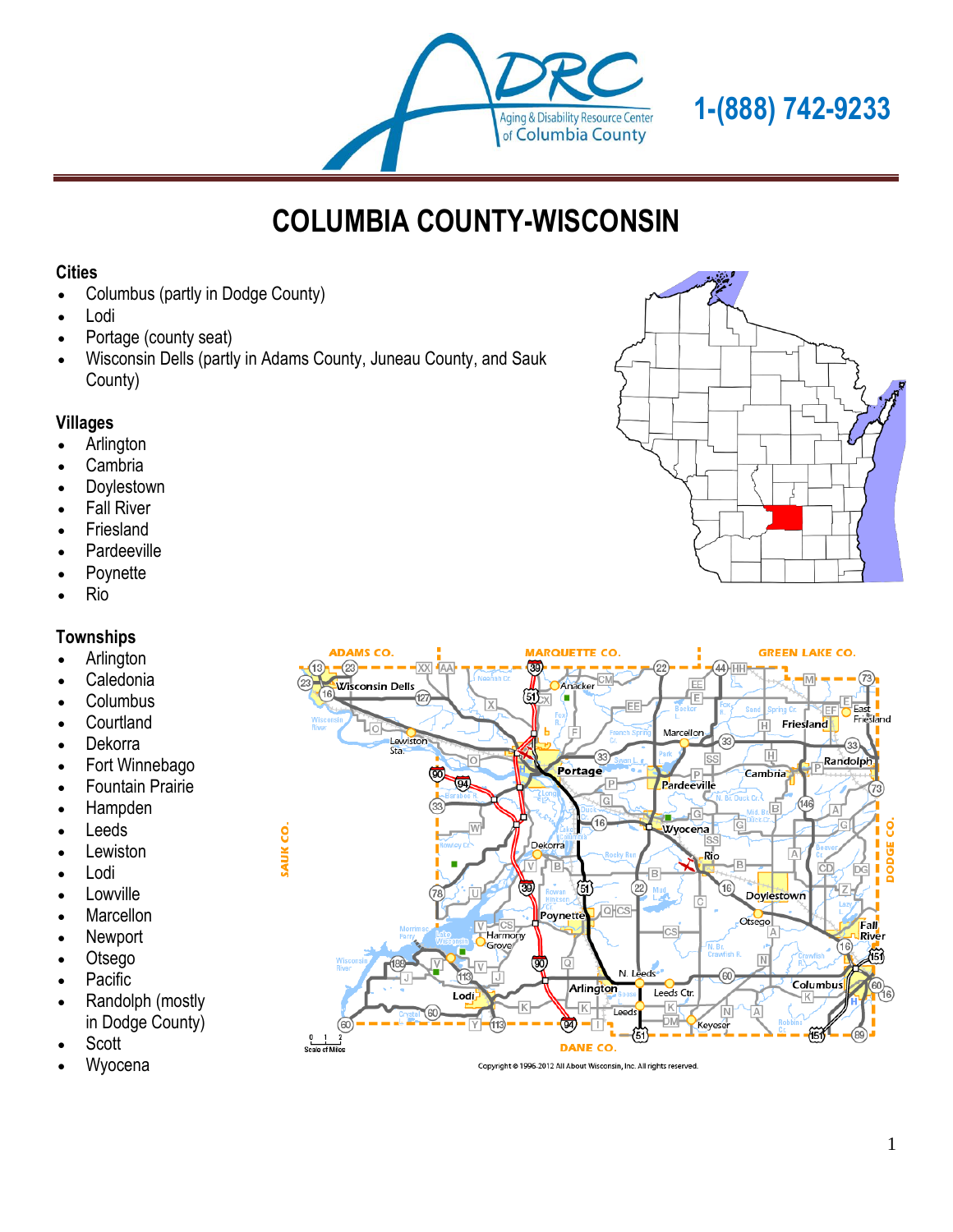Aging & Disability Resource Center<br>of Columbia County



### 111 E. Mullett St./ P.O. Box 136; Portage, WI 53901 Phone: (608) 742-9233 Toll Free: 1-(888) 742-9233 Fax: (608) 742-9277 TDD: (608) 742-9229 Email: [ADRC@co.columbia.wi.us](mailto:ADRC@co.columbia.wi.us)

Website: [www.co.columbia.wi.us/ColumbiaCounty/ADRC](http://www.co.columbia.wi.us/ColumbiaCounty/ADRC)

| <b>INDEX OF TOPICS</b>            |         |
|-----------------------------------|---------|
|                                   |         |
|                                   | .page 4 |
|                                   |         |
| <b>ASSISTED LIVING FACILITIES</b> |         |
|                                   |         |
|                                   |         |
|                                   |         |
|                                   |         |
|                                   | 11      |
|                                   |         |
|                                   |         |
|                                   | 14      |
|                                   | -14     |
|                                   | 14      |
| <b>POISON</b>                     | 15      |
|                                   |         |
|                                   |         |
|                                   |         |
|                                   |         |
|                                   |         |
|                                   |         |
|                                   | 22      |
|                                   |         |
|                                   |         |
| <b>FOOD SERVICES</b>              | 24      |
|                                   |         |
|                                   |         |
|                                   | 27      |
|                                   |         |
|                                   |         |
|                                   |         |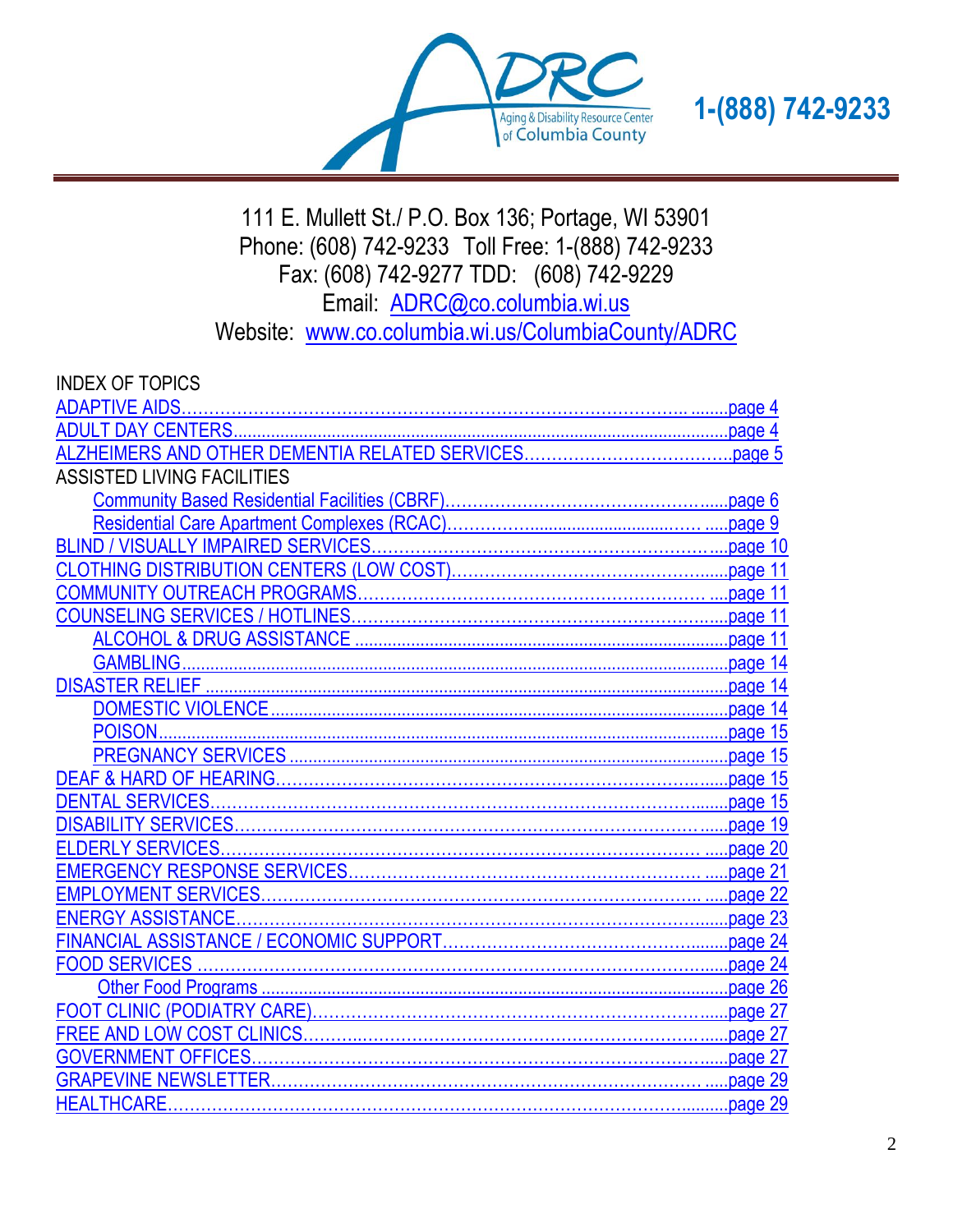

|                                                              | page 30.       |
|--------------------------------------------------------------|----------------|
| HOME HEALTH                                                  |                |
|                                                              | page 34        |
|                                                              |                |
|                                                              | page 35        |
| <b>INSURANCE</b>                                             |                |
|                                                              |                |
| <u>LEGAL ADVOCACY………………………………………………………………………………….page 41</u> |                |
| LIBRARIES.                                                   | page 42        |
|                                                              |                |
| MEDICAL FOUIPMENT                                            |                |
|                                                              |                |
|                                                              | page 43        |
|                                                              |                |
|                                                              |                |
|                                                              |                |
| <b>NURSING HOMES</b>                                         |                |
|                                                              |                |
|                                                              |                |
|                                                              |                |
|                                                              |                |
|                                                              |                |
|                                                              |                |
|                                                              |                |
|                                                              |                |
| <b>TRANSPORTATI</b>                                          | page 55        |
|                                                              | <u>page 58</u> |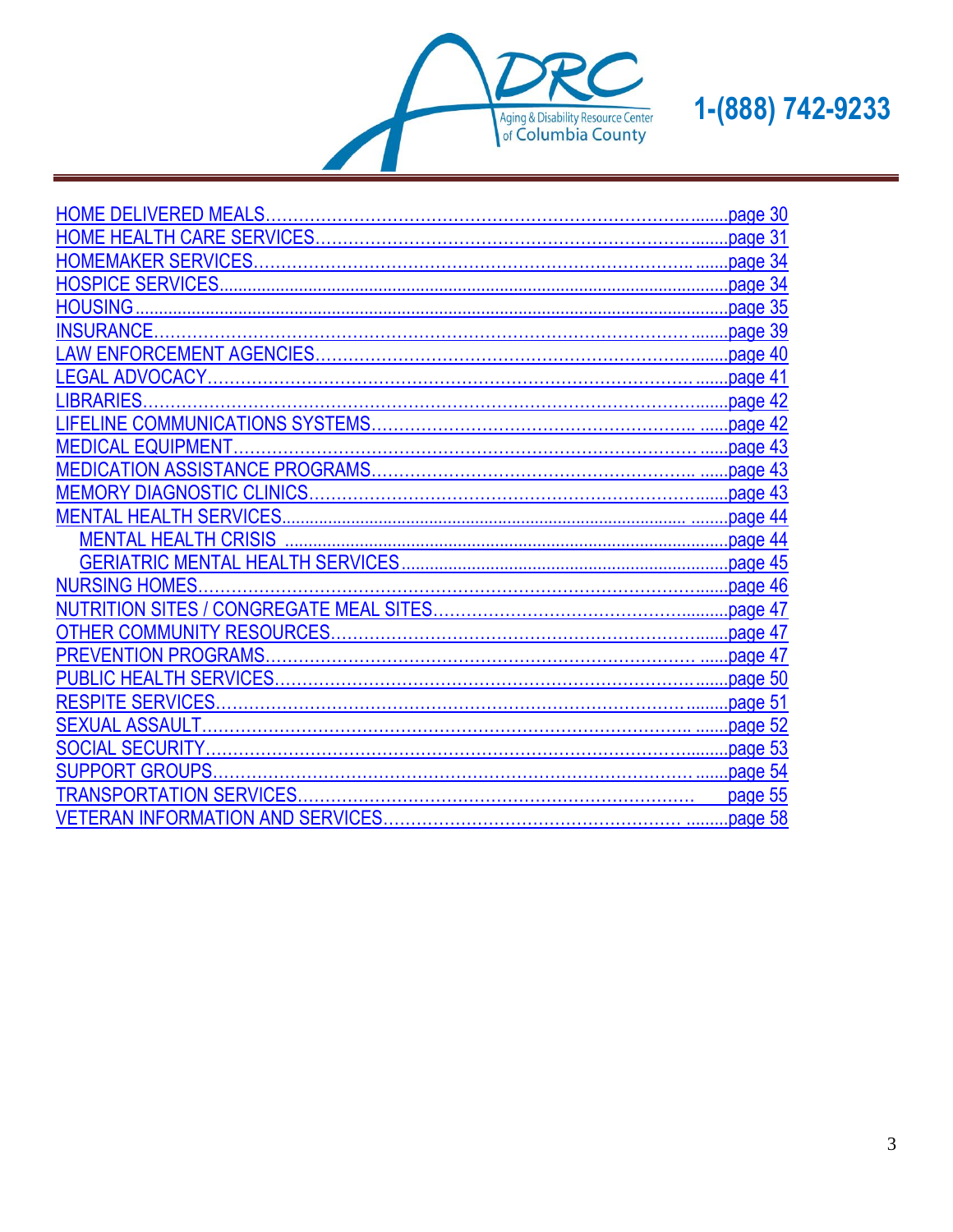

### <span id="page-4-0"></span>**[ADAPTIVE AID RETAILERS](#page-4-0)**

**Access to Independence** (608) 242-8484 Toll Free: 1 (800) 362-9877 <https://www.accesstoind.org/>

**Independent Living Aids** (800) 537-2218 [www.independentliving.com](http://www.independentliving.com/)

**Lighthouse Center for Vital Living** (218) 624-4828 [www.lcfvl.org](http://www.lcfvl.org/)

**The Low Vision Store** (800) 871-8780 [www.lowvisionstore.org](http://www.lowvisionstore.org/)

### <span id="page-4-1"></span>**ADULT DAY CENTERS**

**LS&S** (800) 468-4789 [www.lssproducts.com](http://www.lssproducts.com/)

**Maxi Aids** (800) 522-6294 [www.maxiaids.com](http://www.maxiaids.com/)

**Vision Forward Store** (414) 615-0100 [www.vision-forward.org/store/](http://www.vision-forward.org/store/)

**Wisconsin Council of the Blind and Visually Impaired Sharper Vision Store** (608) 237-8100 [https://store.wcblind.org](https://store.wcblind.org/)

An Adult Day Care facility provides services for part of a day in a group setting to adults who need assistance with activities of daily living, supervision and/or protection.

Services may include personal care and supervision, provision of meals, medical care, medication administration, transportation, and activities designed to meet physical, social and leisure time needs. In Wisconsin, adult day care centers are not licensed, but may be certified. If the center serves one or more participants who receive Medicaid Waiver funding from a county, certification by the Department of Health Services (DHS) is required. If a center is certified, the DHS conducts surveys to determine compliance with certification standards. Adult day care may be provided in family homes, freestanding centers, and multi-use facilities such as churches, schools and senior centers. Adult day centers generally operate programs during normal business hours five days per week. Some programs offer services on evenings and weekends. **(There are currently no Adult Day Centers available in Columbia County).**

#### **Colonial Club-Senior Activity Center**

301 Blankenheim Lane, Sun Prairie WI 53590 Phone: (608) 837-4611 Toll Free:1 (800) 373-0783 [www.coloniaclub.org](http://www.coloniaclub.org/)

<span id="page-4-2"></span>**Reminisce Adult Day Services** 2350 North Dewey Ave, Reedsburg WI 53959 Phone: (608) 768-5815 [www.ramchealth.com/services/adult-day-services](http://www.ramchealth.com/services/adult-day-services)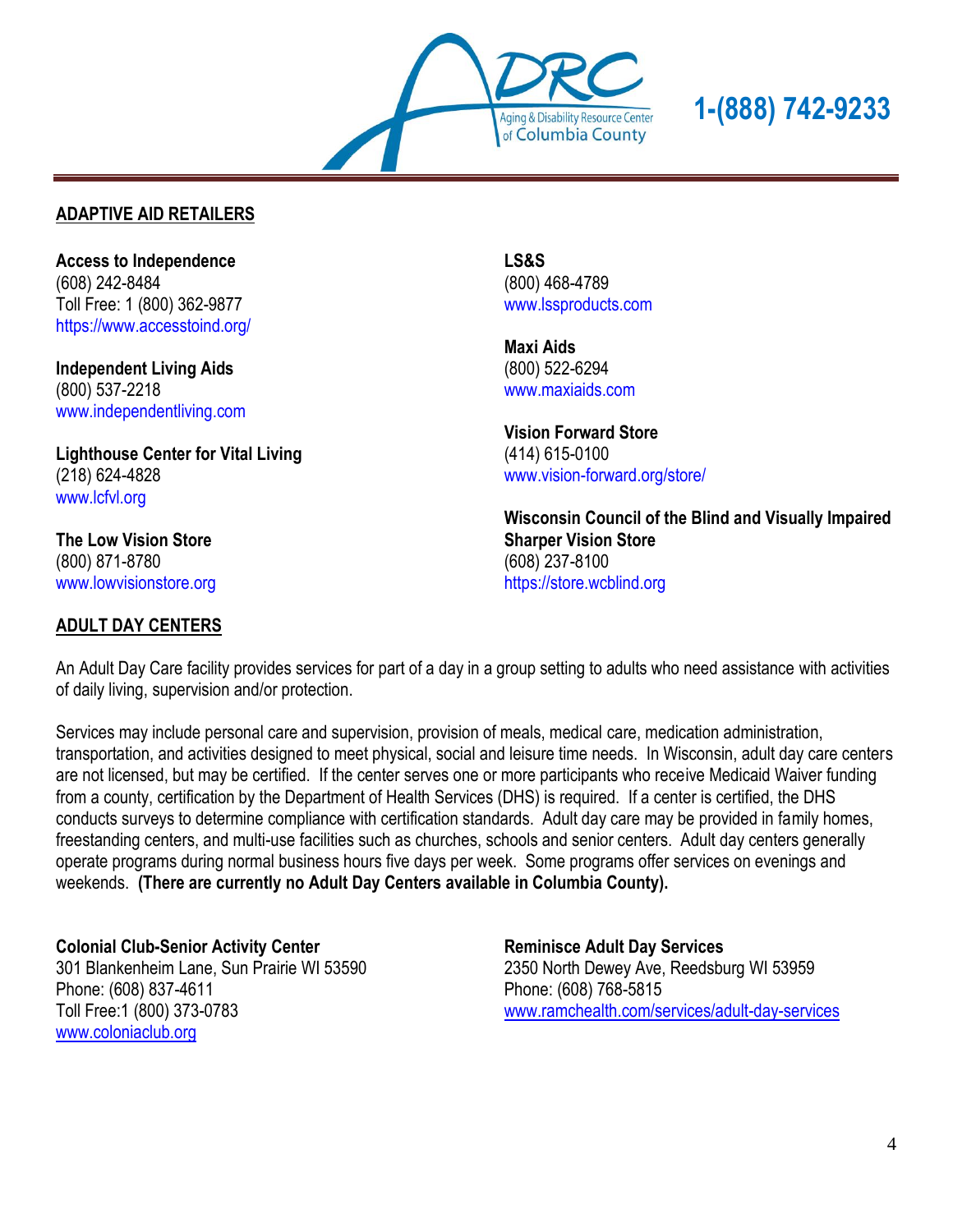**Aging & Disability Resource Center** of Columbia County

### **1-(888) 742-9233**

### **ALZHEIMERS AND OTHER DEMENTIA RELATED SERVICES**

**Alzheimer's and Dementia Alliance of Wisconsin**

6314 Odana Rd Suite 4; Madison, WI 53705 Phone: (608) 232-3400 Toll Free: 1 (888) 308-6251 Fax: (608) 232-3407

**Columbia/Sauk Regional Office** PO Box 856 Phone: (608) 697-2838 Toll Free: 1 (888) 308-6251 Fax: (608) 745-3940 Website: [www.alzwisc.org](http://www.alzwisc.org/)

Email: [support@alzwisc.org](mailto:support@alzwisc.org)

The experienced staff at the Alzheimer's & Dementia Alliance of Wisconsin (ADAW) understand that every person touched by Alzheimer's or other dementia will need support to help them navigate the course of the disease. ADAW offers guidance through the complex maze of issues that can arise through one-on-one consultations, education, early-stage programs, access to resources and advocacy. Serving Wisconsin with regional offices in Madison, Portage, Richland Center and Beloit.

### **Alzheimer's Association**

Phone: (608) 203-8500 24/7 Hotline: (800) 272-3900 Website: [www.alz.org/wi](http://www.alz.org/wi)

Provides education, research, resources and advocacy relating to Alzheimer's and Dementia. Also offers a 24/7 hotline for caregivers.

### **Alzheimer's Family and Caregiver Support Program (AFCSP)**

Columbia County Aging & Disability Resource Center 111 E. Mullett St.; P.O. Box 136; Portage, WI 53901 Phone: (608) 742-9233 or (888) 742-9233 [www.co.columbia.wi.us/columbiacounty/adrc](http://www.co.columbia.wi.us/columbiacounty/adrc)

The Alzheimer's Family & Caregiver Support Program is designed to support families caring for a person with Alzheimer's disease or other dementia in their home. Up to \$2,000 per year can be used to pay for respite care (in-home care or adult day care) so family members can have a break from caregiving. A co-payment might be required, depending upon the income level of the person with dementia and his or her spouse.

### **Dementia Support Group**

2<sup>nd</sup> Thursday of each month from 10 a.m.-11:30 a.m. 2825 Hunters Trail, Portage, WI 53901 Phone: (608) 742-9055 or (888) 308-6251

### **Memory Café**

4 th Wednesday of the month, 1-3 p.m. Portage Public Library Phone: (608) 742-9055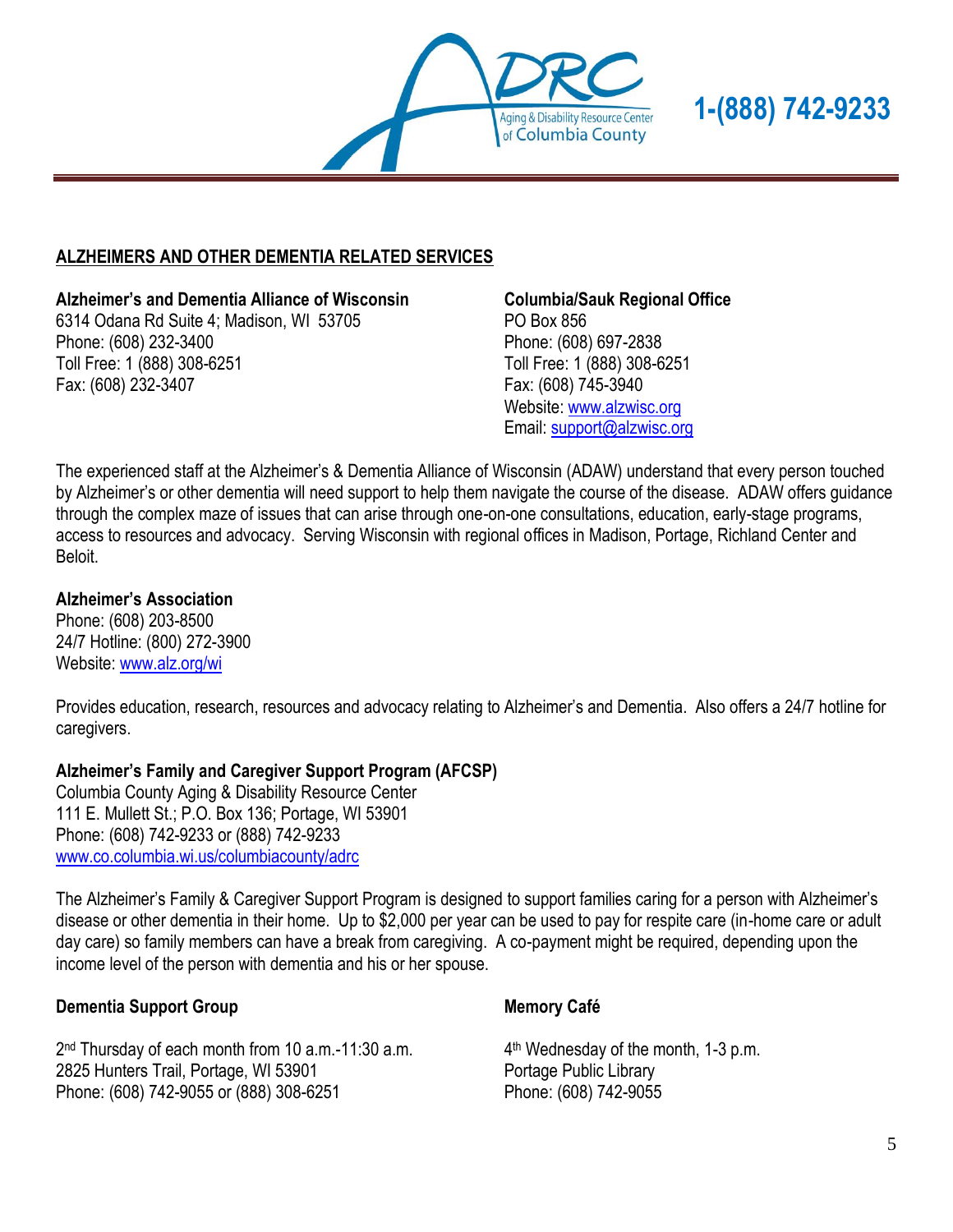

### <span id="page-6-0"></span>**COMMUNITY BASED RESIDENTIAL FACILITIES (CBRF)**

Website:<https://www.dhs.wisconsin.gov/guide/cbrfcolum.pdf>

A state licensed facility has been specially designed to cater to the special needs of the person and to offer an alternative to nursing home care. Services offered are: 24-hour staffing, cooked meals, supervision of medication, assistance with personal hygiene and dressing, laundry, planned leisure activities and daily companionship. Cost varies for each CBRF. Medicare does not fund this type of placement. If you are unable to afford the costs of this type of facility and you have medical needs, the Aging and Disability Resource Center (ADRC) is available to assess your situation to see if you qualify for public funding. Please contact the ADRC as listed at the front of this document. \*The following are located in Columbia County.

| <b>Facility Name</b>                                                                             | Licensee Name                                                     |                                                                                        | <b>Specialty Programs</b>                                                                                                                                                                 |
|--------------------------------------------------------------------------------------------------|-------------------------------------------------------------------|----------------------------------------------------------------------------------------|-------------------------------------------------------------------------------------------------------------------------------------------------------------------------------------------|
| <b>Aspirus Tivoli Community</b><br>2805 Hunters Trail<br>Portage WI 53901<br>(608) 745-5900      | Divine Savior Healthcare Inc<br>(608) 742-4131                    | Type: CBRF<br>Class: CNA<br>Gender: M/F<br>Capacity: 40<br>Initial License: 12/27/2010 | Advanced Age<br>Irreversible<br>Dementia/Alzheimer's<br><b>Physically Disabled</b>                                                                                                        |
| At Home Again - Rio<br>403 Lowville Road<br>Rio WI 53960<br>(920) 992-6430                       | A&J Senior Care<br>(920) 992-6430                                 | Type: CBRF<br>Class: CNA<br>Gender: M/F<br>Capacity: 16<br>Initial License: 03/07/2017 | <b>HCBS Compliant</b><br>Advanced Age<br>Developmentally Disabled<br>Irreversible<br>Dementia/Alzheimer's<br><b>Physically Disabled</b><br><b>Public Funding</b><br><b>Terminally III</b> |
| <b>At Home Again Memory</b><br>Care – Rio<br>405 Lowville Road<br>Rio WI 53960<br>(920) 992-6430 | A&J Senior Care<br>(920) 992-6430                                 | Type: CBRF<br>Class: CNA<br>Gender: M/F<br>Capacity: 8<br>Initial License: 06/15/2018  | <b>HCBS Compliant</b><br>Advanced Age<br>Developmentally Disabled<br>Irreversible<br>Dementia/Alzheimer's<br><b>Physically Disabled</b><br><b>Public Funding</b><br><b>Terminally III</b> |
| <b>Hamilton Park Place</b><br>2525 Hamilton Street<br>Portage WI 53901<br>(608) 742-7888         | <b>Therapeutic Assited Living</b><br>Operations<br>(920) 207-3550 | Type: CBRF<br>Class: CNA<br>Gender: M/F<br>Capacity: 24<br>Initial License: 12/26/2014 | <b>HCBS Compliant</b><br>Advanced Age<br>Developmentally Disabled<br>Irreversible<br>Dementia/Alzheimer's<br><b>Physically Disabled</b><br><b>Public Funding</b>                          |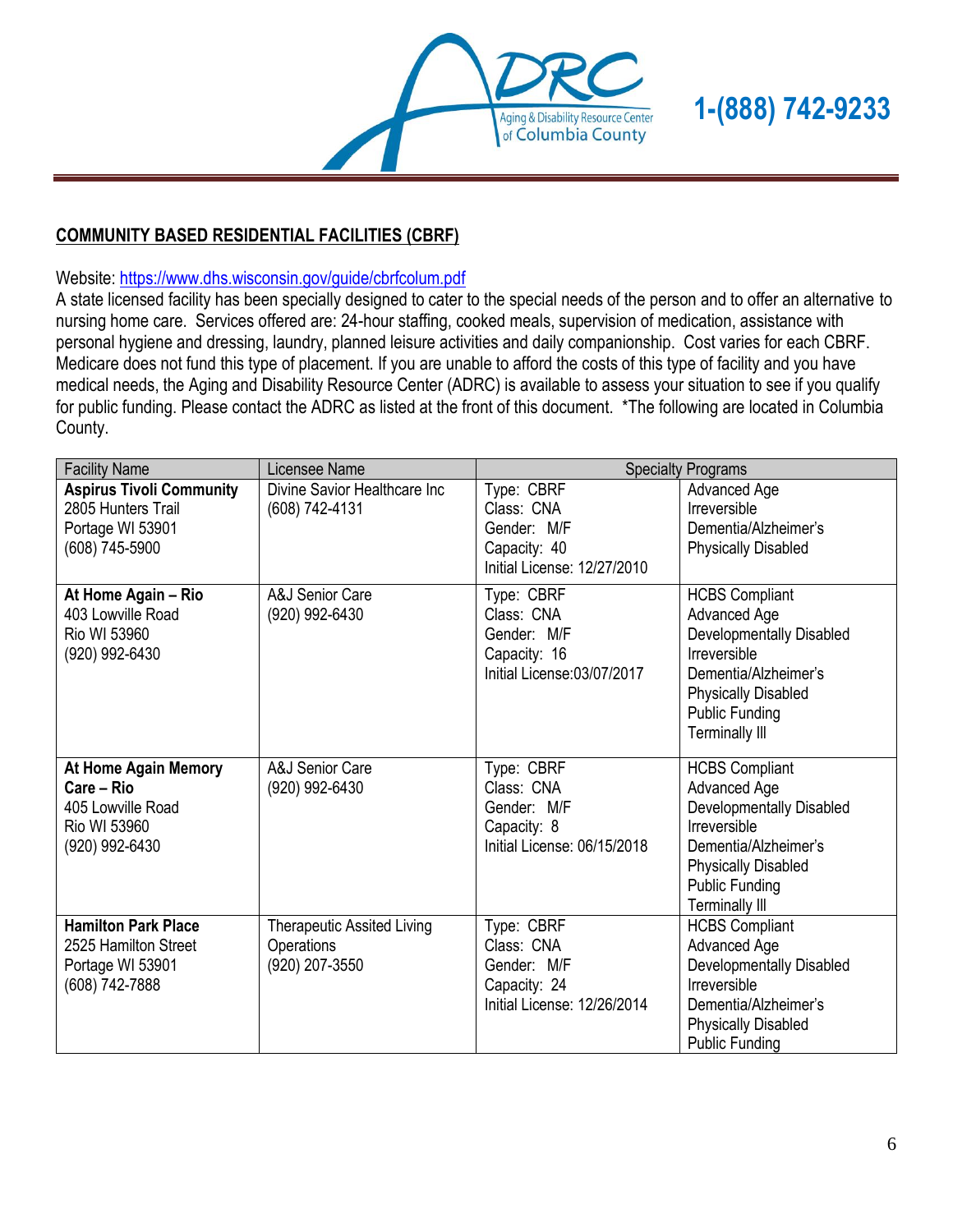

| <b>Haven Hills</b><br>215 Dale Drive<br>Lodi WI 53555<br>(608) 592-0394<br>Home Again - Columbus<br>110 Stuart Street<br>Columbus WI 53925<br>(920) 623-9833 | Back In Lodi LLC<br>(608) 575-7221<br>Home Again Assited Living Inc<br>(608) 712-1517 | Type: CBRF<br>Class: CNA<br>Gender: M/F<br>Capacity: 24<br>Initial License: 08/17/2016<br>Type: CBRF<br>Class: CNA<br>Gender: M/F<br>Capacity: 36<br>Initial License: 04/20/2011 | Advanced Age<br>Irreversible<br>Dementia/Alzheimer's<br><b>Physically Disabled</b><br><b>Public Funding</b><br><b>Terminally III</b><br><b>HCBS Compliant</b><br><b>Advanced Age</b><br>Developmentally Disabled<br>Irreversible<br>Dementia/Alzheimer's |
|--------------------------------------------------------------------------------------------------------------------------------------------------------------|---------------------------------------------------------------------------------------|----------------------------------------------------------------------------------------------------------------------------------------------------------------------------------|----------------------------------------------------------------------------------------------------------------------------------------------------------------------------------------------------------------------------------------------------------|
| <b>Home Again Memory Care</b><br>- Columbus<br>110 Stuart Street<br>Columbus WI 53925<br>(920) 623-9833                                                      | Home Again Assited Living Inc<br>(608) 712-1517                                       | Type: CBRF<br>Class: CNA<br>Gender: M/F<br>Capacity: 12<br>Initial License: 03/09/2017                                                                                           | <b>Physically Disabled</b><br><b>Terminally III</b><br><b>HCBS Compliant</b><br>Advanced Age<br>Irreversible<br>Dementia/Alzheimer's<br><b>Physically Disabled</b><br><b>Terminally III</b>                                                              |
| <b>Lake Place Group Home</b><br>105 Lake Road<br>Portage WI 53901<br>(608) 742-4746                                                                          | The ARC of Greater Columbia<br>County<br>(608) 742-0260                               | Type: CBRF<br>Class: CS<br>Gender: M/F<br>Capacity: 8<br>Initial License: 01/01/1981                                                                                             | <b>HCBS</b> Compliant<br>Developmentally Disabled                                                                                                                                                                                                        |
| <b>Larson House</b><br>550 River Road<br>Columbus WI 53925<br>(920) 623-5253                                                                                 | Larson House Platinum LLC<br>(414) 940-6608                                           | Type: CBRF<br>Class: CNA<br>Gender: M/F<br>Capacity: 36<br>Initial License: 09/01/2015                                                                                           | <b>HCBS Compliant</b><br>Advanced Age<br>Developmentally Disabled<br><b>Emtionally Disturbed/Mental</b><br><b>Illness</b><br>Irreversible<br>Dementia/Alzheimer's<br><b>Physically Disabled</b><br><b>Terminally III</b>                                 |
| <b>Larson House South</b><br>550 River Road<br>Columbus WI 53925<br>(920) 623-5253                                                                           | Larson House Platinum LLC<br>(414) 940-6608                                           | Type: CBRF<br>Class: CNA<br>Gender: M/F<br>Capacity: 28<br>Initial License: 11/01/2017                                                                                           | Advanced Age<br>Developmentally Disabled<br><b>Emtionally Disturbed/Mental</b><br><b>Illness</b><br>Irreversible<br>Dementia/Alzheimer's<br><b>Physically Disabled</b><br><b>Terminally III</b>                                                          |
| <b>Meadows of Fall River</b><br>101 Hometown Ave<br>Fall River WI 53932<br>(920) 484-6171                                                                    | Meadows of Fall River LLC<br>(920) 484-6171                                           | Type: CBRF<br>Class: CNA<br>Gender: M/F<br>Capacity: 18<br>Initial License: 09/05/2017                                                                                           | <b>HCBS Compliant</b><br>Advanced Age<br>Irreversible<br>Dementia/Alzheimer's<br><b>Physically Disabled</b>                                                                                                                                              |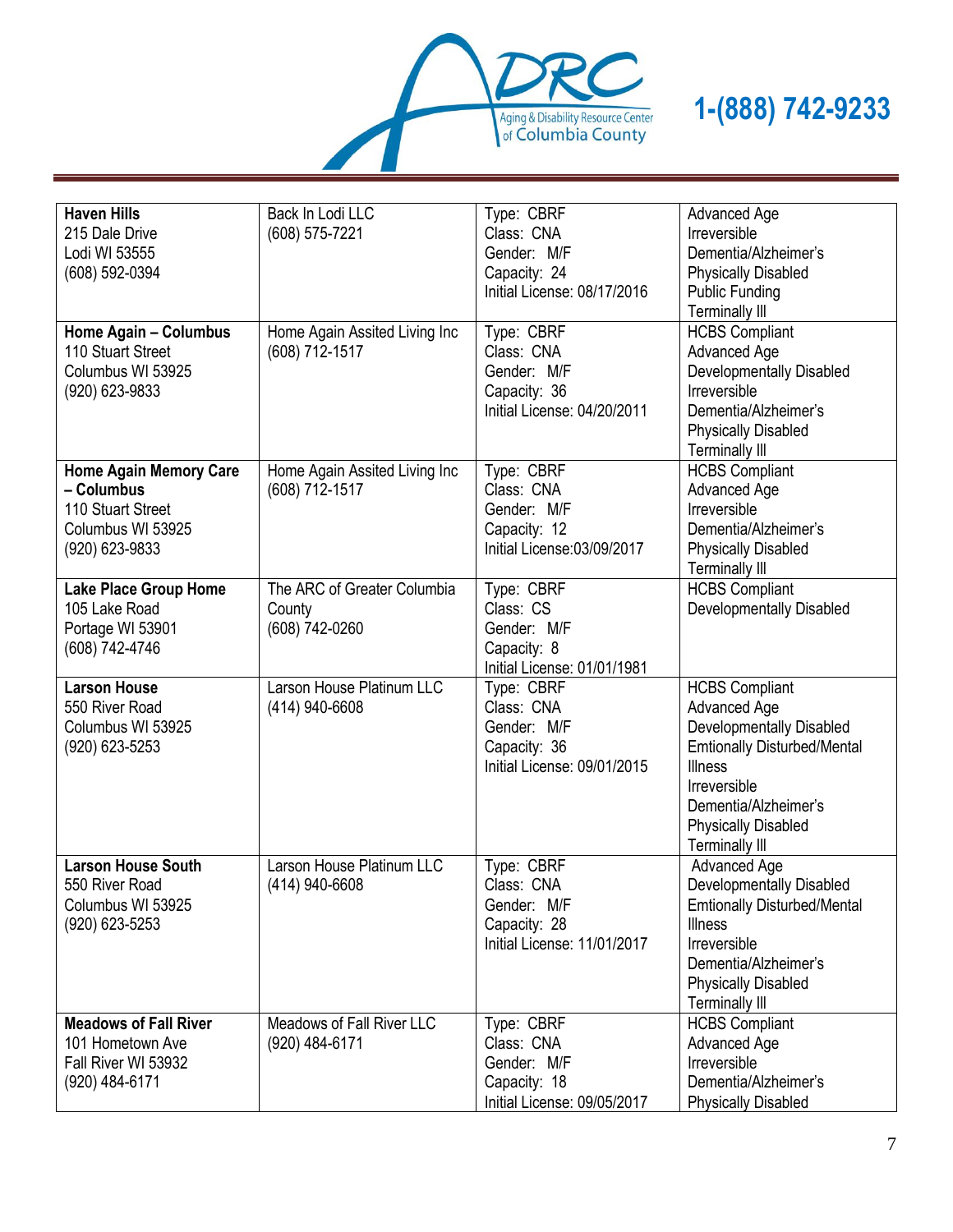

| <b>Our House Lodi Assisted</b>   | Keystone Lodi LLC                | Type: CBRF                  | <b>HCBS Compliant</b>              |
|----------------------------------|----------------------------------|-----------------------------|------------------------------------|
| Care                             | (317) 280-8455                   | Class: CNA                  | Advanced Age                       |
| 121 Second Street                |                                  | Gender: M/F                 | Irreversible                       |
| Lodi WI 53555                    |                                  | Capacity: 16                | Dementia/Alzheimer's               |
| (608) 592-7433                   |                                  | Initial License: 09/30/2010 | <b>Public Funding</b>              |
| <b>Our House Portage</b>         | <b>KSMS Our House LLC</b>        | Type: CBRF                  | <b>HCBS Compliant</b>              |
| <b>Assisted Care</b>             | (317) 280-8455                   | Class: CNA                  | <b>Advanced Age</b>                |
| 2876 Village Road                |                                  | Gender: M/F                 | Irreversible                       |
| Portage WI 53901                 |                                  | Capacity: 18                | Dementia/Alzheimer's               |
| (608) 745-0330                   |                                  | Initial License: 04/15/2011 | <b>Public Funding</b>              |
| <b>Our House Wisconsin Dells</b> | <b>KSMS Our House LLC</b>        | Type: CBRF                  | <b>HCBS Compliant</b>              |
| <b>Assited Care</b>              | (317) 280-8455                   | Class: CNA                  | Advanced Age                       |
| 1954 State Road 23               |                                  | Gender: M/F                 | Irreversible                       |
| Wisconsin Dells WI 53965         |                                  | Capacity: 20                | Dementia/Alzheimer's               |
| (608) 253-3404                   |                                  | Initial License: 09/30*2010 | <b>Public Funding</b>              |
| <b>Our House Wisconsin Dells</b> | <b>KSMS Our House LLC</b>        | Type: CBRF                  | <b>HCBS Compliant</b>              |
|                                  | (317) 280-8455                   | Class: CNA                  | <b>Advanced Age</b>                |
| <b>Memory Care</b>               |                                  |                             | Irreversible                       |
| 1950 State Road 23               |                                  | Gender: M/F                 |                                    |
| Wisconsin Dells WI 53965         |                                  | Capacity: 20                | Dementia/Alzheimer's               |
| (608) 253-7901                   |                                  | Initial License: 09/30/2010 | <b>Public Funding</b>              |
| <b>The Remington House</b>       | CBL INC                          | Type: CBRF                  | <b>HCBS Compliant</b>              |
| 113 Industrial Drive             | (608) 297-7012                   | Class: CNA                  | <b>Advanced Age</b>                |
| Pardeeville WI 53954             |                                  | Gender: M/F                 | Irreversible                       |
| (608) 429-4443                   |                                  | Capacity: 20                | Dementia/Alzheimer's               |
|                                  |                                  | Initial License: 01/01/2000 | <b>Public Funding</b>              |
| The Rivers - Baraboo             | <b>Elder Care Consulting LLC</b> | Type: CBRF                  | <b>HCBS Compliant</b>              |
| 601 Latten Lane                  | (507) 361-3495                   | Class: CNA                  | <b>Advanced Age</b>                |
| Portage WI 53901                 |                                  | Gender: M/F                 | <b>Emtionally Disturbed/Mental</b> |
| (608) 566-1500                   |                                  | Capacity: 14                | <b>Illness</b>                     |
|                                  |                                  | Initial License: 12/28/2020 | Irreversible                       |
|                                  |                                  |                             | Dementia/Alzheimer's               |
|                                  |                                  |                             | <b>Terminally III</b>              |
| The Rivers - Fox                 | <b>Elder Care Consulting LLC</b> | Type: CBRF                  | <b>HCBS Compliant</b>              |
| 611 East Albert Street           | (507) 361-3495                   | Class: CNA                  | <b>Advanced Age</b>                |
| Portage WI 53901                 |                                  | Gender: M/F                 | <b>Emtionally Disturbed/Mental</b> |
| $(608) 566 - 1500$               |                                  | Capacity: 20                | <b>Illness</b>                     |
|                                  |                                  | Initial License: 12/28/2020 | Irreversible                       |
|                                  |                                  |                             | Dementia/Alzheimer's               |
|                                  |                                  |                             | <b>Terminally III</b>              |
| The Rivers - Wisconsin           | <b>Elder Care Consulting LLC</b> | Type: CBRF                  | <b>HCBS Compliant</b>              |
| 621 Latton Lane                  | (507) 361-3495                   | Class: CNA                  | Advanced Age                       |
| Portage WI 53901                 |                                  | Gender: M/F                 | <b>Emtionally Disturbed/Mental</b> |
|                                  |                                  |                             |                                    |
| $(608) 566 - 1500$               |                                  | Capacity: 16                | <b>Illness</b>                     |
|                                  |                                  | Initial License: 12/28/2020 | Irreversible                       |
|                                  |                                  |                             | Dementia/Alzheimer's               |
|                                  |                                  |                             | <b>Physically Disabled</b>         |
|                                  |                                  |                             | <b>Terminally III</b>              |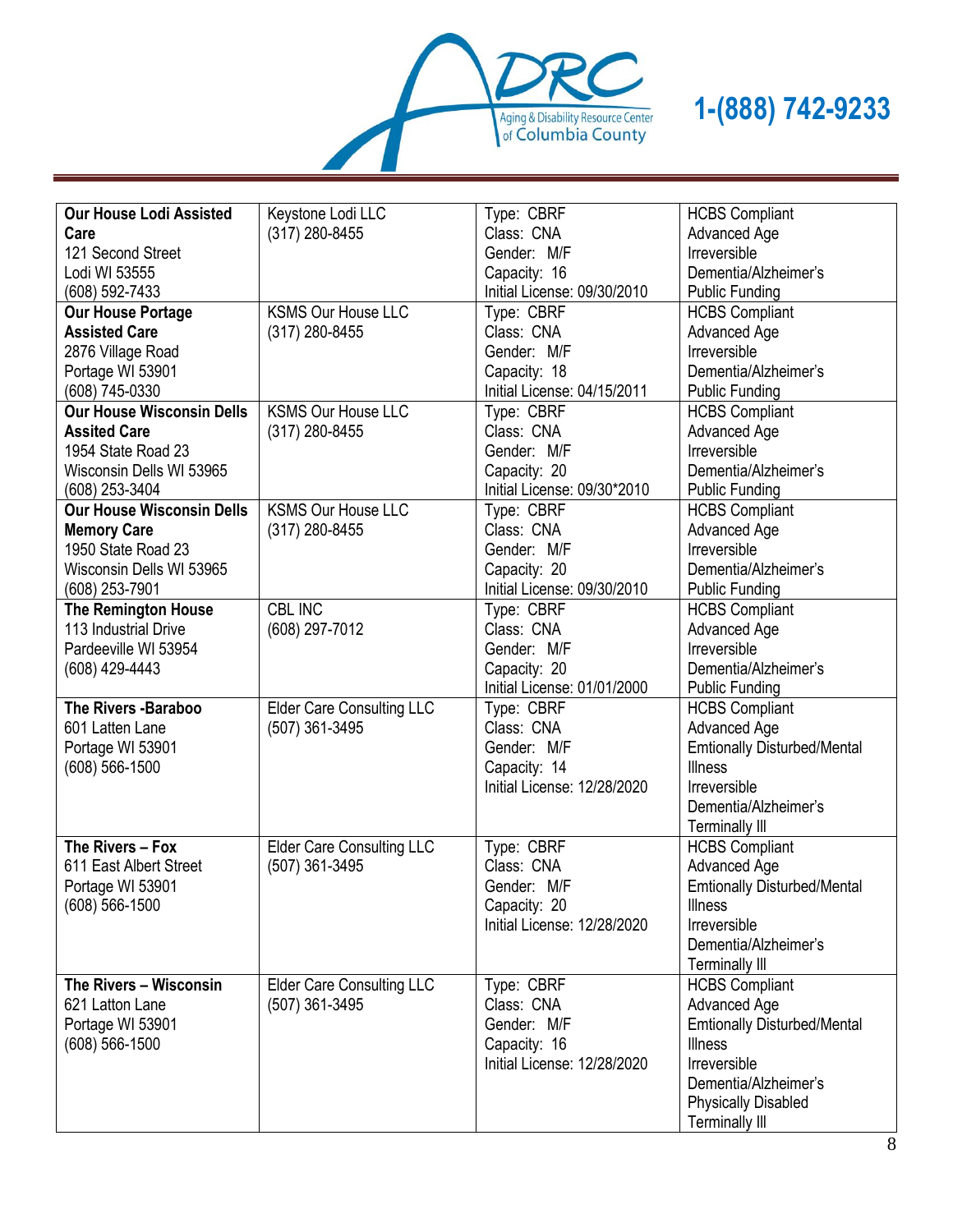



| <b>Riverwood Senior Living</b> | Riverwood Eagles Nest LLC   | Type: CBRF                  | <b>HCBS Compliant</b>      |
|--------------------------------|-----------------------------|-----------------------------|----------------------------|
| <b>Eagles Nest</b>             | (608) 829-3450              | Class: CNA                  | Advanced Age               |
| 115 Bowman Road                |                             | Gender: M/F                 | Irreversible               |
| Wisconsin Dells WI 53965       |                             | Capacity: 55                | Dementia/Alzheimer's       |
| (608) 684-0123                 |                             | Initial License: 01/01/2021 | Terminally III             |
| The ARC                        | The ARC of Greater Columbia | Type: CBRF                  | <b>HCBS Compliant</b>      |
| 237 W Seward Street            | County                      | Class: CNA                  | Developmentally Disabled   |
| Poynette WI 53955              | (608) 742-0260              | Gender: M/F                 | <b>Physically Disabled</b> |
| (608) 635-2887                 |                             | Capacity: 8                 |                            |
|                                |                             | Initial License: 12/01/2014 |                            |

### <span id="page-9-0"></span>**RESIDENTIAL CARE APARTMENT COMPLEX (RCAC)**

Website:<https://www.dhs.wisconsin.gov/guide/rcaccolum.pdf>

A state licensed facility has been specially designed to cater to the special needs of the person and to offer an alternative to nursing home care. Services offered are "ala carte" and designed to assist individuals based on their individual needs. Each independent apartment has its own lockable entrance and exit, a kitchen, including a stove, and individual bathroom, sleeping and living areas. An RCAC is limited in providing no more than 28 hours per week of services that are supportive, personal and nursing services. Cost varies for each RCAC. Medicare does not fund this type of placement. If you are unable to afford the costs of this type of facility and you have medical needs, the Aging and Disability Resource Center (ADRC) is available to assess your situation to see if you qualify for public funding. Please contact the ADRC as listed at the front of this document.

<span id="page-9-1"></span>

| <b>Facility Name/Information</b>   | Licensee Name                  | <b>Specialty Programs</b> |             |                       |
|------------------------------------|--------------------------------|---------------------------|-------------|-----------------------|
| <b>Heritage House of Portage</b>   | SHA MSL Portage OPCO LLC       | Type:                     | <b>RCAC</b> |                       |
| 2685 Airport Road                  | (312) 462-4462                 | Class:                    | Certified   |                       |
| Portage, WI 53901                  | Tom Ostrom                     | Gender:                   | M/F         |                       |
| (608) 745-3312                     | 101 N Wacker DR Suite 616      | Apartments                | 66          |                       |
| County: Columbia                   | Chicago, IL 60606              | Initial Cert:             | 04/07/2015  |                       |
|                                    |                                |                           |             |                       |
| <b>Meadows of Fall River (The)</b> | The Meadows of Fall River, LLC | Type:                     | <b>RCAC</b> | <b>Public Funding</b> |
| 101 Hometown Ave.                  | (608) 317-6384                 | Class:                    | Certified   |                       |
| Fall River, WI 53932               | <b>Robert Simonson</b>         | Gender:                   | M/F         |                       |
| (920) 484-6171                     | 2850 Monarch                   | Apartments                | -38         |                       |
| County: Columbia                   | Altoona, WI 54720              | Initial Cert.:            | 01/01/2010  |                       |
|                                    |                                |                           |             |                       |
| <b>Our House Portage RCAC</b>      | <b>KSMS Our House LLC</b>      | Type:                     | <b>RCAC</b> | <b>Public Funding</b> |
| 215 Northridge Dr.                 | (317) 280-8455                 | Class:                    | Certified   |                       |
| Portage, WI 53901                  | 4350 156th St                  | Gender:                   | M/F         |                       |
| (608) 745-0331                     | Chippewa Falls, WI 54729       | Apartments 32             |             |                       |
| County: Columbia                   |                                | Initial Cert:             | 04/15/2011  |                       |
|                                    |                                |                           |             |                       |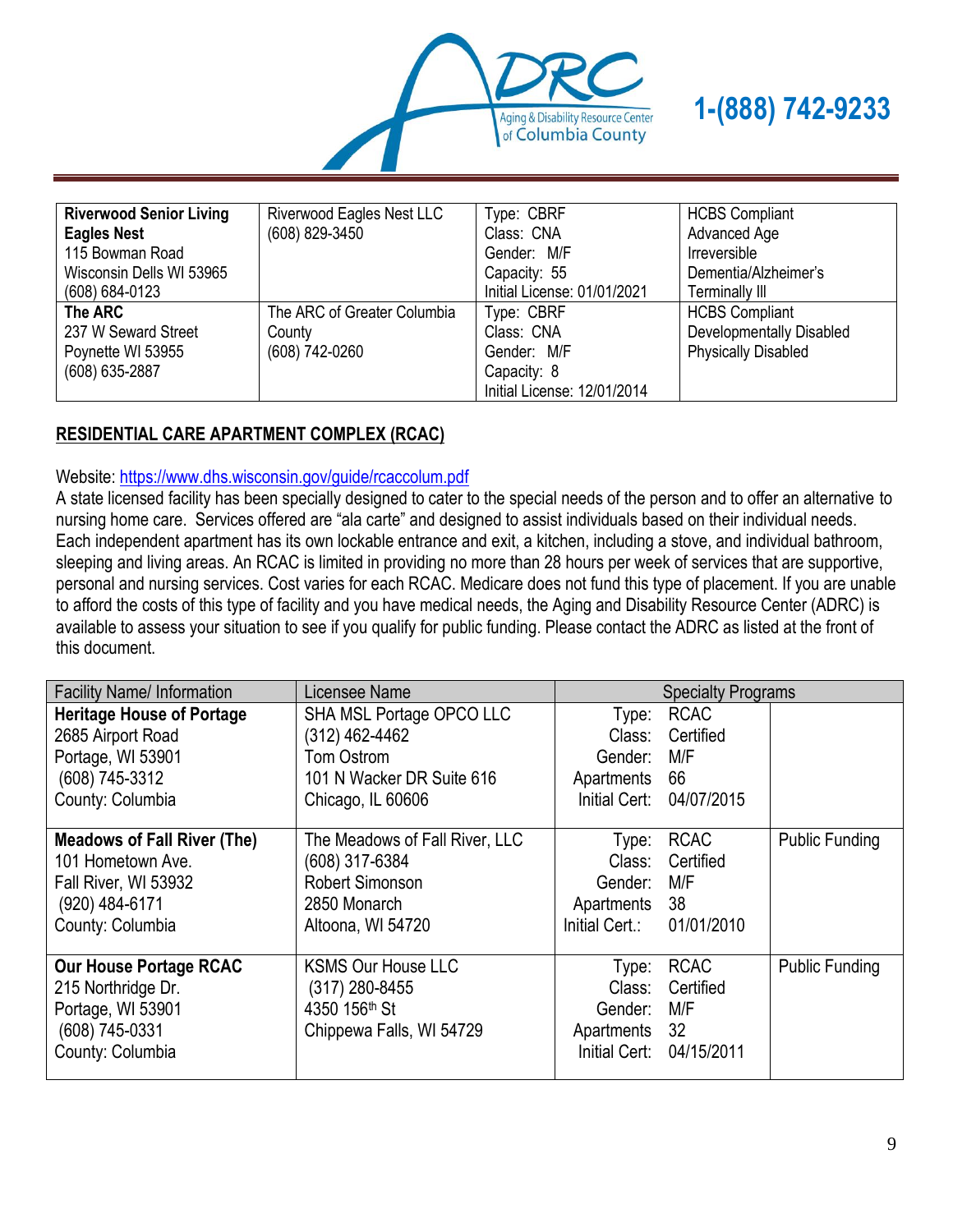

### **BLIND/VISUALLY IMPAIRED**

**Department of Health Services Office for the Blind and Visually Impaired** 1 W. Wilson St., P.O. Box 2659, Madison, WI 53701 Phone: 1 (888) 879-0017 [www.dhs.wisconsin.gov/blind/index.htm](http://www.dhs.wisconsin.gov/blind/index.htm)

Statewide group of rehabilitation specialists who teach independent living skills to people in their homes, provide group trainings, demonstrate adaptive equipment and provide information and referral services.

### **Wisconsin Center for the Blind and Visually Impaired**

1700 West State Street, Janesville, WI 53546 Phone: 1 (800) 832-9784 [www.wcbvi.k12.wi.us/](http://www.wcbvi.k12.wi.us/)

Public school and statewide outreach, administered by the Department of Public Instruction, that offers an educational facility for children who are visually impaired and summer rehabilitation program for adults with vision loss.

### **Wisconsin Council of the Blind and Visually Impaired**

754 Williamson St.; Madison, WI 53703 Website: [www.wcblind.org](http://www.wcblind.org/) Phone: (608) 255-1166 Email: [info@wcblind.org](mailto:info@wcblind.org) Toll Free: 1 (800) 783-5213 Fax: (608) 255-3301

Nonprofit agency that offers white canes, adaptive equipment, information and referral, low vision evaluations, rehabilitation teaching, computer training and scholarships.

### **Wisconsin Lions Camp**

3834 County Road A, Rosholt, WI 54473 Phone: (715) 677-4969 [www.wisconsinlionscamp.com/](http://www.wisconsinlionscamp.com/)

Camp that provides educational camping experiences free of charge to eligible children and adults with disabilities from Wisconsin.

**Wisconsin Talking Book and Braille Library** 813 West Wells St., Milwaukee, WI 53233 Phone: (414) 286-3045 <https://dpi.wi.gov/talkingbooks/>

Library that lends books and magazines in audio and braille formats to people with vision loss, physical disabilities or reading disabilities.

**1-(888) 742-9233**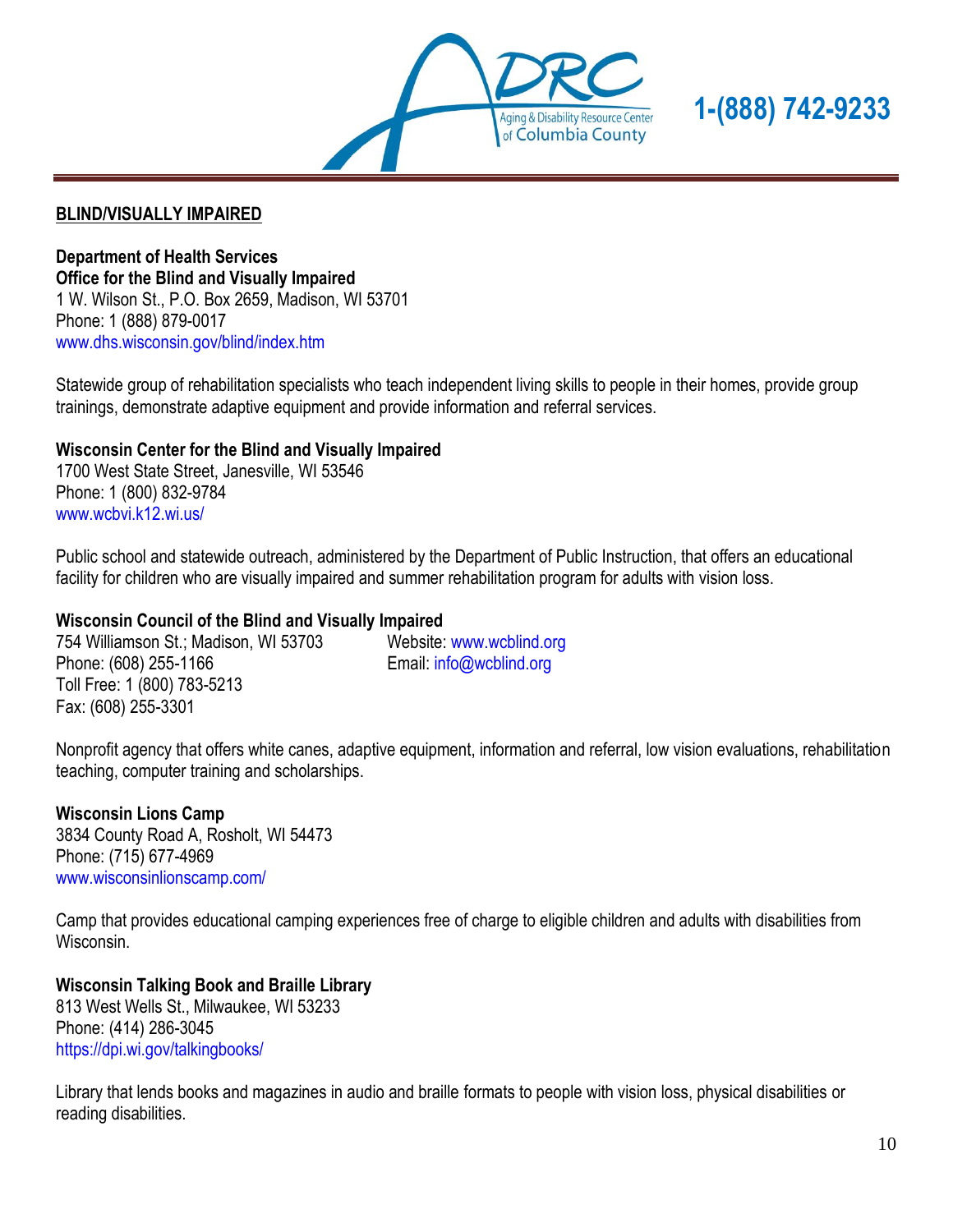

### <span id="page-11-0"></span>**CLOTHING CENTERS (LOW COST)**

| St. Vincent De Paul Store                   | St. Vincent De Paul Store                        |
|---------------------------------------------|--------------------------------------------------|
| 1311 W. Wisconsin Street; Portage, WI 53901 | W15210 Hwy 16; Wisconsin Dells, WI 53965         |
| Phone: (608) 742-5513                       | Phone: (608) 254-4011                            |
| St. Vincent De Paul Store                   | St. Vincent De Paul Store                        |
| 100 South Boulevard; Baraboo, WI 53913      | 110 Meister Drive; Columbus, WI 53925            |
| Phone: (608) 356-4649                       | Phone: (920) 623-2004                            |
| Goodwill Industries                         | Wyocena Helping Hands Pantry                     |
| 2902 American Legion Dr; Portage, WI 53901  | 165 E. Dodge Street; Wyocena, WI 53969           |
| Phone: (608) 745-0616                       | 1st three Mon, Tues, Wed from 10:00 am-12:00 pm  |
| Donation Center Phone: (608) 742-0907       | Phone: (608) 429-2349                            |
| Lodi-Reach Out Lodi Community Store         | Dekorra Lutheran Church-Clothes Closet           |
| 601 Clark St.; Lodi, WI 53555               | Corner of Smith Road and County CS; Poynette, WI |
| Phone: (608) 592-4592 (By appointment ONLY) | Phone: (608) 635-7200 (Call for hours)           |

### <span id="page-11-1"></span>**COMMUNITY OUTREACH PROGRAMS**

### **You Are Not Alone (Y.A.N.A)**

For residents in the Wisconsin Dells School District Phone: (608) 254-1611 Phone: (800) 273-8255 A service of the Wisconsin Dells Police Department Free telephone reassurance and welfare maintenance project.

### <span id="page-11-2"></span>**COUNSELING SERVICES / HOTLINES**

**Alcohol and Drug Assistance 24 Hour Emergency Crisis Hotline** Phone: 1-888-552-6642

### **Al-Anon & Alateen Meetings**

Phone: 1 (888) 425-2666 Call for locations and meeting days/times

### **Alcohol Treatment Referral Hotline**

Phone: 1 (800) ALCOHOL Provides help/referrals for people with concerns about alcohol or drug use. 24 hours.

### <span id="page-11-3"></span>**AA Meeting**

For a complete up to date list of AA Meetings in Columbia County, please call the phone number below or visit the website.

Phone: (608) 222-8989 Website[: www.aamadisonwi.org](http://www.aamadisonwi.org/) **Alcohol and Drug Helpline**

Phone: 1 (800) 821-4357 \*Provides referrals to local facilities where adolescents and adults can seek help.

### **Center for Substance Abuse Treatment National Drug and Alcohol Treatment Referral Service**

Phone: 1 (800) 662-HELP Can link the caller to a variety of hotlines that provide treatment referrals. 24 hours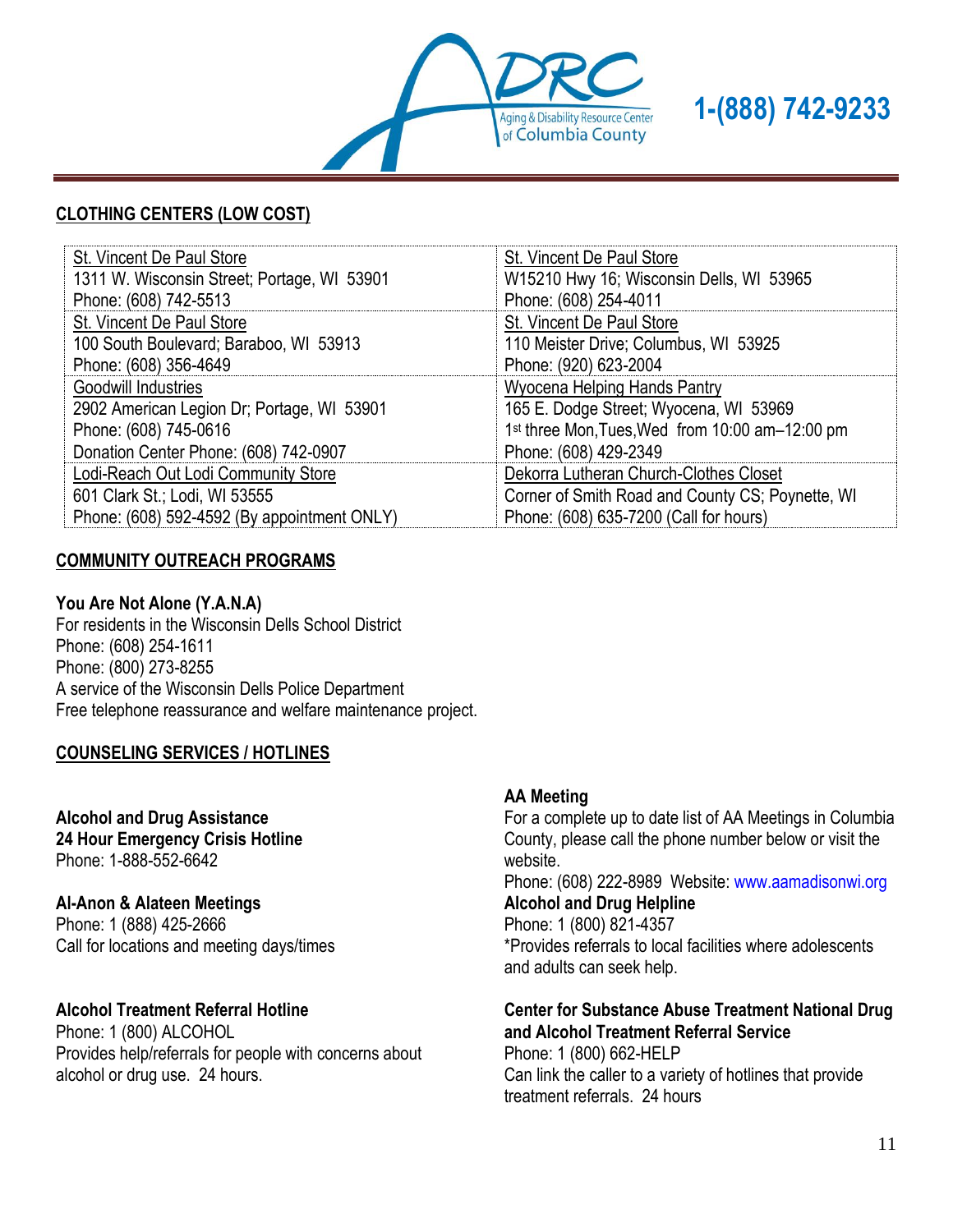

### **Columbia County Connects Coalition**

626 E. Slifer St.; PO Box 564; Portage, WI 53901 Phone: (608) 742-8814 Ext 242

Provides information on drugs and alcohol to parents and community members. Also offers Juvenile Underage Drinking Offenders classes.

### **Lutheran Social Services**

Phone: (608) 355-4103 Phone: (920) 887-3171 Website: [www.lsswis.org](http://www.lsswis.org/)

### **HA-Heroin Anonymous Meeting**

Satori House 102 4th Ave, Baraboo WI 53913 Recovery/Peer Support Meetings are co-ed, space is limited. Website:<https://www.satorihouse.org/>

Baraboo: 727 8<sup>th</sup> Street, Baraboo, WI 53913 Beaver Dam: 809 Park Ave., Beaver Dam, WI 53916

### **Medication Assistance Recovery and Coordination (MARC)**

111 E. Mullett St., Portage, WI 53901 Phone: 1 (888) 552-6642 24 hour line MARC is a collaborative program developed to provide an innovative approach to treating heroin and opioid prescription drug addiction. Program will facilitate referrals to medication-assisted treatment as well as ongoing case management services.

### **Narcotics Anonymous**

Scenic Bluffs Area (Baraboo, Beaver Dam, Portage, Reedsburg, Wisconsin Dells) Phone: 1 (866) 590-2648

### **Pauquette Center for Psychological Services**

Portage: 2901 Hunters Trail; Portage, WI 53901 Phone: (608) 742-5518

### **Wisconsin Regional Service Office**

Phone: 1 (920) 232-9615 [www.na.org](http://www.na.org/)

Columbus:1343 Park Ave.; Columbus, WI 53925 Phone: (920) 623-5578 Website: [www.pauquette.com](http://www.pauquette.com/)

### **Prevention and Response Columbia County (PARCC)**

Website: [www.parccinfo.org](http://www.parccinfo.org/)

#### Email: Paula Enger [columbiacountyPARCC@gmail.com](mailto:columbiacountyPARCC@gmail.com)

A community-based coalition that collaborates with Columbia County communities to identify, guide, support, lead and advocate for both prevention and recovery strategies to decrease the occurrence of substance abuse.

#### **Rosecrance**

Phone: 1 (866) 330-8729 Website:<https://rosecrance.org/> Offers inpatient and outpatient substance use disorder and mental health issues treatment.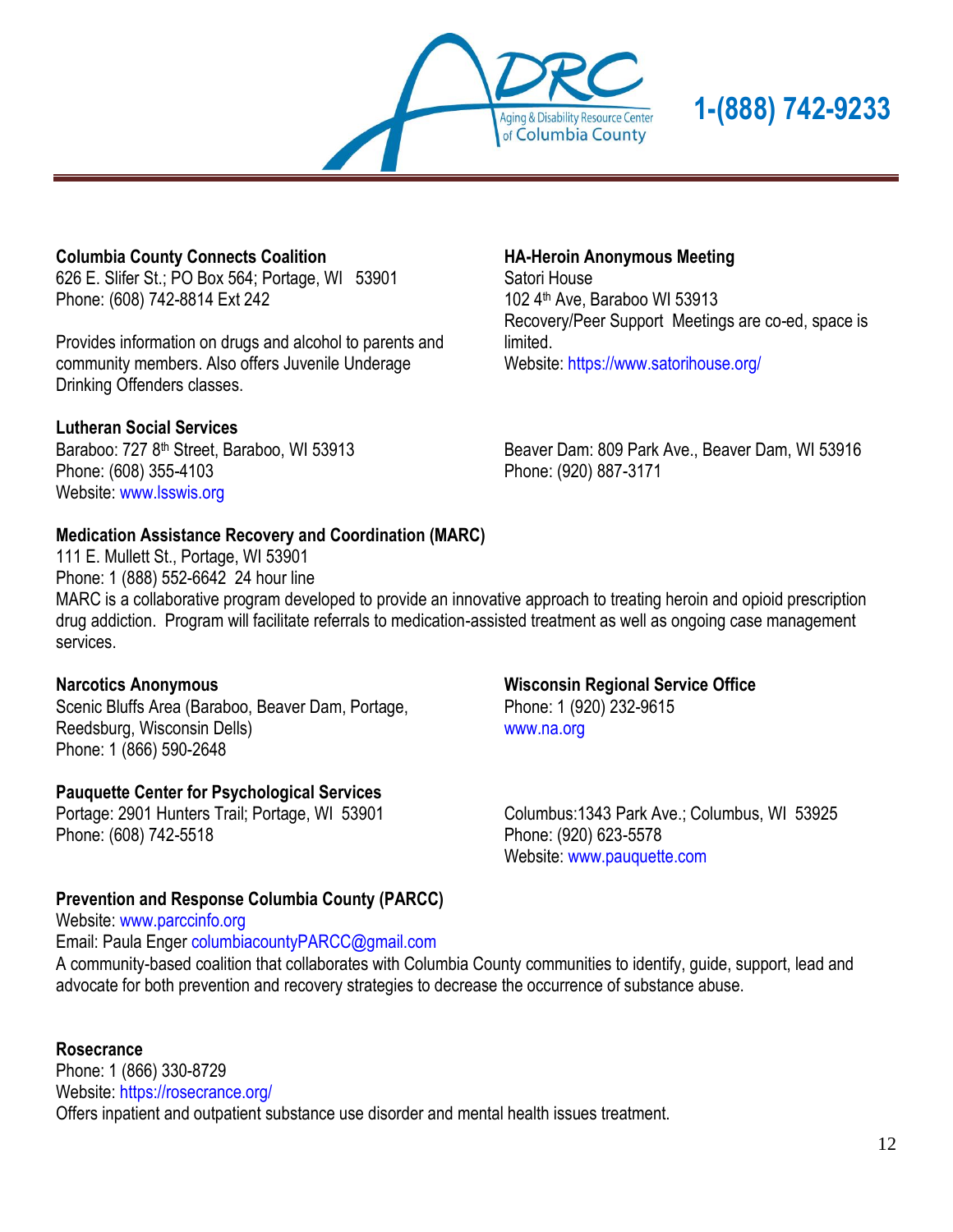

**SAMHSA's National Helpline and Referral Service**

Phone: 1 (800) 662-4357 Website: [www.samhsa.gov](http://www.samhsa.gov/)

Free, confidential, 24/7/365 treatment referral and information service (English and Spanish) for individuals and families facing mental and/or substance use disorders. Can link the caller to a variety of hotlines that provide treatment referrals 24 hours a day.

### **Sauk Prairie Recovery**

St. Vincent de Paul 815 19th Street, Prairie du Sac, WI 53578 Phone: (608) 644-0504 Ext. 12 Website:<https://stvdpsaukprairie.com/care-outpatient-addiction-program/>

Community Activated Recovery Enhancement (CARE) assists individuals to abstain from using alcohol and opioids by using the non-addictive medically assisted treatment medication called Vivitrol. CARE is an integrated system putting each individual at the center of their treatment, which empowers the individual to make better life choices.

### **Sonas Behavioral Health Agency**

6402 Odana Road, Madison WI 53719 Phone: (608) 204–6076 Website: [www.sonasbehavioralhealth.com](http://www.sonasbehavioralhealth.com/)

### **Substance Abuse Resources for Wisconsin**

Website: [www.addicted.org/wisconsin-long-term-drug-rehab.html](http://www.addicted.org/wisconsin-long-term-drug-rehab.html)

### **Tellurian**

Main Campus 300 Femrite Drive, Madison, WI 53716 Phone: (608) 222-7311 Toll Free: 1-877-661-9051 Website: [http://tellurian.org](http://tellurian.org/)

### **Wisconsin Addiction Recovery Helpline**

<span id="page-13-0"></span>Phone: 2-1-1 or 1 (833) 944-4673 The Wisconsin Addiction Recovery Helpline is sponsored by the Wisconsin Department of Health Services. The helpline is a free, confidential, statewide resource for finding substance abuse treatment and recovery services. The helpline is available 24/7[.https://211wisconsin.community.os.org](https://211wisconsin.community.os.org/)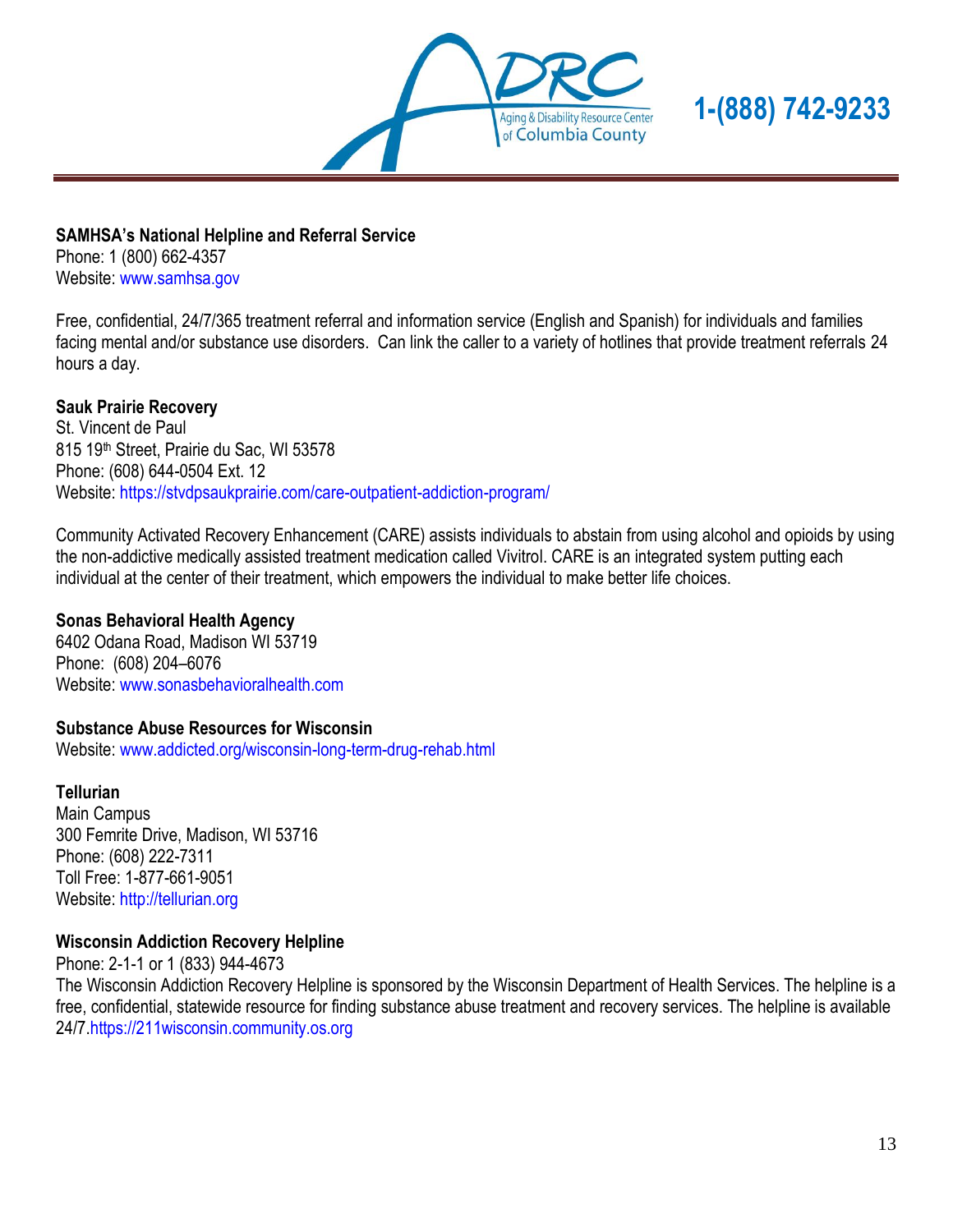

### **Gambling Problem**

### **Wisconsin Council on Problem Gambling**

Toll-Free help line 1 (800) GAMBLE-5 / 1 (800) 426-2535 1423 Kellogg Street, Green Bay WI

The Wisconsin Council on Problem Gambling provides resources, public awareness and education on problem and pathological gambling disorders while maintaining strict neutrality on the issue of legalized gambling.

### <span id="page-14-0"></span>**Disaster Relief**

**American Red Cross** 1 (800) 733-2767

[www.redcross.org](http://www.redcross.org/)

Responds to disasters such as fire, flood, and tornado, providing relief (food, clothing, emergency shelter, and personal items, including essential household furnishings, medical supplies, and eyeglasses) to individuals and families, and recruits volunteers.

### **Disaster Distress Helpline**

Phone: 1 (800) 985-5990

### **Salvation Army**

Columbus area contact via Columbus Police Department at (920) 623-5919 Portage area contact Community Action Council at (608) 254-8353 or (608) 742-3320

**1-(888) 742-9233**

### <span id="page-14-1"></span>**Domestic Violence**

### **Hope House**

24-Hour Confidential Helpline 1 (800) 584-6790 Crisis Line: (608) 356-7500 Baraboo Location Mailing address: P.O. Box 557; Baraboo, WI 53913 Physical Address: 720 Ash St.; Baraboo, WI 53913 Office Phone: (608) 356-9123 Office Hours: Monday-Friday 8:00am-4:30pm Email: [hhshelter@hopehousescw.org](mailto:hhshelter@hopehousescw.org)

Provides shelter and advocacy (e.g. counseling, safety planning, legal assistance, and support groups) to people affected by domestic violence and sexual assault and provides education to community members on these issues in Columbia, Sauk, Marquette, Adams, and Juneau counties.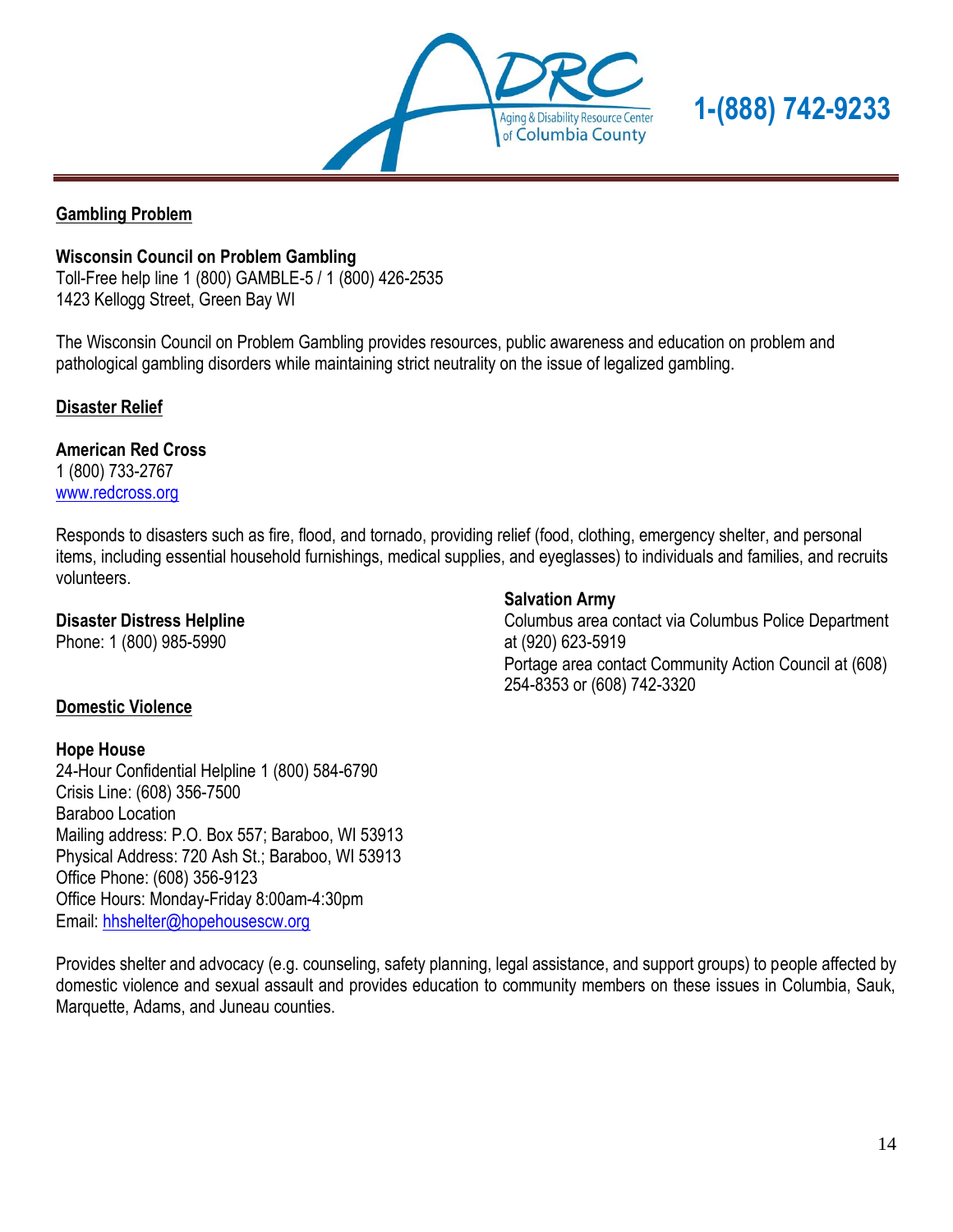

### **National Domestic Violence Hotline**

1 (800) 799-SAFE (800-799-7233) 1 (800) 787-3224 (TDD)

### **Domestic Abuse Program**

**Ho-Chunk Nation Social Services** Toll Free: 1 (888) 343-8190 Crisis Line: (877) 847-8689 Domestic Abuse Services available: Emergency shelter, emergency transportation, information, childcare assistance, advocacy, education, support group.

### <span id="page-15-0"></span>**Poison Information**

**Wisconsin Poison Control** 1 (800) 222-1222 [www.wisconsinpoison.org](http://www.wisconsinpoison.org/)

### <span id="page-15-1"></span>**Pregnancy Services**

### **Columbia County Pregnancy Resource Center**

306 W. Cook St.; Portage, WI 53901 1 (800) 705-4710 Offers free pregnancy testing, adoption information and referrals, baby clothing, counseling and pregnancy education.

### <span id="page-15-2"></span>**DEAF AND HARD OF HEARING**

### **[Office for the Deaf and Hard of Hearing](mailto:dhsodhh@dhs.wisconsin.gov) (ODHH)**

1 W. Wilson St., PO Box 2659, Madison, WI 53701-2659 Phone: (855) 359-5252 Fax: (608) 264-9899 Email: [dhsodhh@wisconsin.gov](mailto:dhsodhh@wisconsin.gov) <https://dhs.wisconsin.gov/odhh/>

Provides information and referral services, consultation and technical assistance. ODHH provides free in-service trainings, presentations and consultations. Can provide information including: assistive technology, laws and rights of individuals with hearing loss, resources and services, listing of available interpreter agencies.

### <span id="page-15-3"></span>**DENTAL**

### **Directory of Dentists in Wisconsin**

Website: http://www.dhs.wisconsin.gov/forwardhealth/clinics.htm Phone: 1 (800) 362-3002

### **ACHS Joyce & Marshall Erdman Clinic-Madison**

Access Community Health Center-Madison 2202 S. Park St., Madison, WI 53713 Phone: (608) 443-5480 <https://accesscommunityhealthcenters.org/clinics>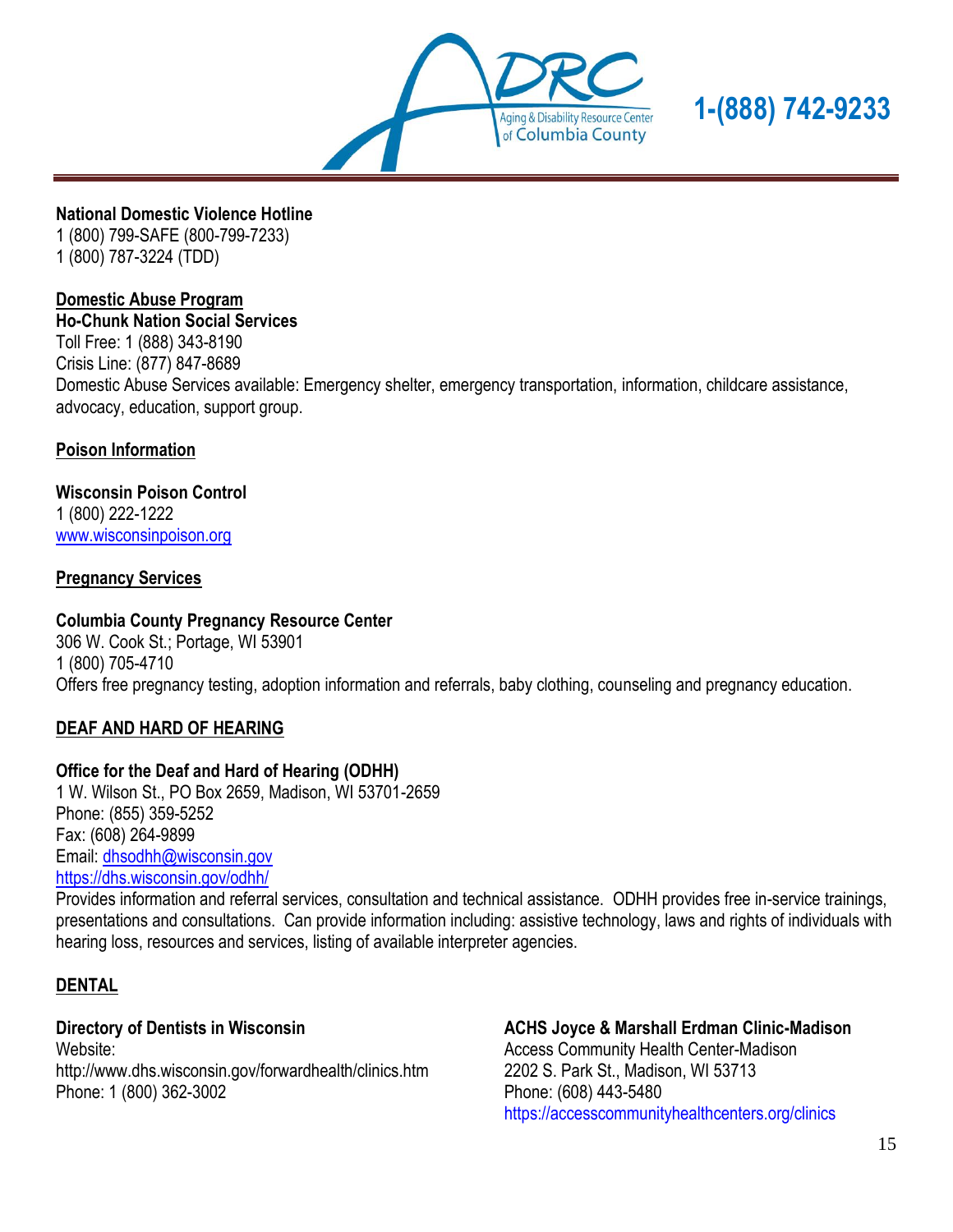

### **ACHC-Sun Prairie**

Access Community Health Center-Sun Prairie Clinic 1270 W. Main St., Sun Prairie, WI 53590 Appointments: (608) 825-7100 After Hours: (608) 825-7100 (to reach on-call provider) <https://accesscommunityhealthcenters.org/clinics/sun-prairie-clinic/>

### **ACHS William T. Evjue Clinic-Madison**

Access Community Health Center-Madison 3434 E. Washington Ave., Madison, WI 53704 Phone: (608) 443-5480 <https://accesscommunityhealthcenters.org/clinics>

### **Affordable Dental Care, Inc.**

2110 Fordem Ave., Madison, WI 53704 Phone for English: (608) 622-4002 Phone for Spanish: (608) 622-0034 [www.affordablesmiles.com](http://www.affordablesmiles.com/)

### **Church Health Services**

115 N. Center St., Beaver Dam, WI 53916 Phone: (920) 887-1766 [www.churchclinic.org](http://www.churchclinic.org/) Must be 18 years old or older and have income below 200% Federal Poverty Line. Accepts Badgercare and Medicaid

### **Familia Dental**

3003 E. Washington Ave., Madison, WI 53704 Phone: (608) 244-8050 [www.familiadental.com](http://www.familiadental.com/) Medical Assistance or BadgerCare

### **Family Health/La Clinica**

400 S. Townline Rd., P.O. Box 1440; Wautoma, WI 54982 Phone: 1 (800) 942-5330 Fax: (920) 787-4737 [www.famhealth.com](http://www.famhealth.com/)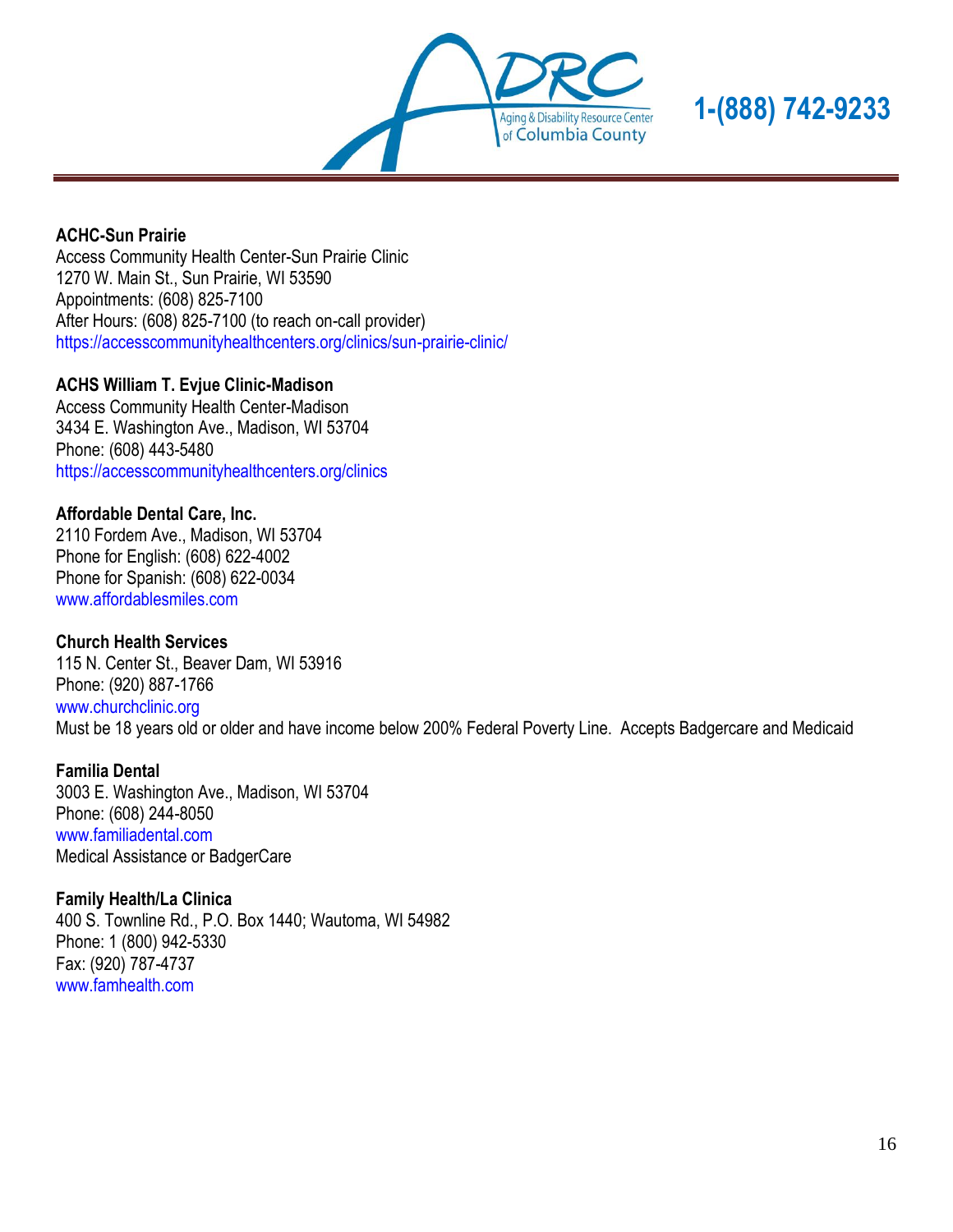

### **Beaver Dam Location**

207 S. University Ave.; Beaver Dam, WI 53916 Phone: (920) 356-5012

Provides low cost medical and dental care to patients. Accepts Medicare, Medicaid, Badgercare and most insurance. Affordable care program is available to low income and uninsured patients. Please call for hours and available appointment times.

### **Madison Area Technical College-Dental Hygiene Clinic**

Truax Campus, Health Education Building, 1705 Hoffman Street, Room 151 Phone: (608) 258-2400 to schedule an appointment.

Available services, performed by dental hygiene students under the supervision of instructors, include:

- Oral prophylaxis (cleaning)
- X-rays
- Fluoride treatments
- Sealants
- Oral hygiene instruction

Service cannot be considered a complete dental/oral examination. Information obtained by the dental hygiene student is available to the patient's dentist upon request. As required by state law, a dentist must make proper interpretation of any diagnostic material.

### **Marshfield Clinic-Black River Falls Dental**

N6571 Lumberjack Guy Road; Black River Falls, WI 54615 Phone: (715) 670-0400 Fax: (715) 670-0700 [www.marshfieldclinic.org](http://www.marshfieldclinic.org/) A family health center dedicated to bringing health services to the underserved.

### **Mauston Dental**

880 Herriot Dr. Mauston, WI 53948 Phone: (608) 847-6700 [www.famhealth.com](http://www.famhealth.com/)

### **Marquette University School of Dentistry Clinic**

**1-(888) 742-9233**

1801 W. Wisconsin Ave.; Milwaukee, WI 53233 Phone: (414) 288-6790 <http://www.marquette.edu/dentistry/patients/>

All patients accepted including MA and Title XIX, Low-Income, and Uninsured. 13 years of age and older for general clinic. Must pass screening process. Pediatric clinic also available.

Provides low cost dental care to patients. The clinic accepts Medical Assistance (Medicaid) Badgercare and also offers an Affordable Care program to low income and uninsured patients. Mauston Dental Center strives to provide high quality, comprehensive dental care, excluding orthodontics, to all patients. Call for hours of operation.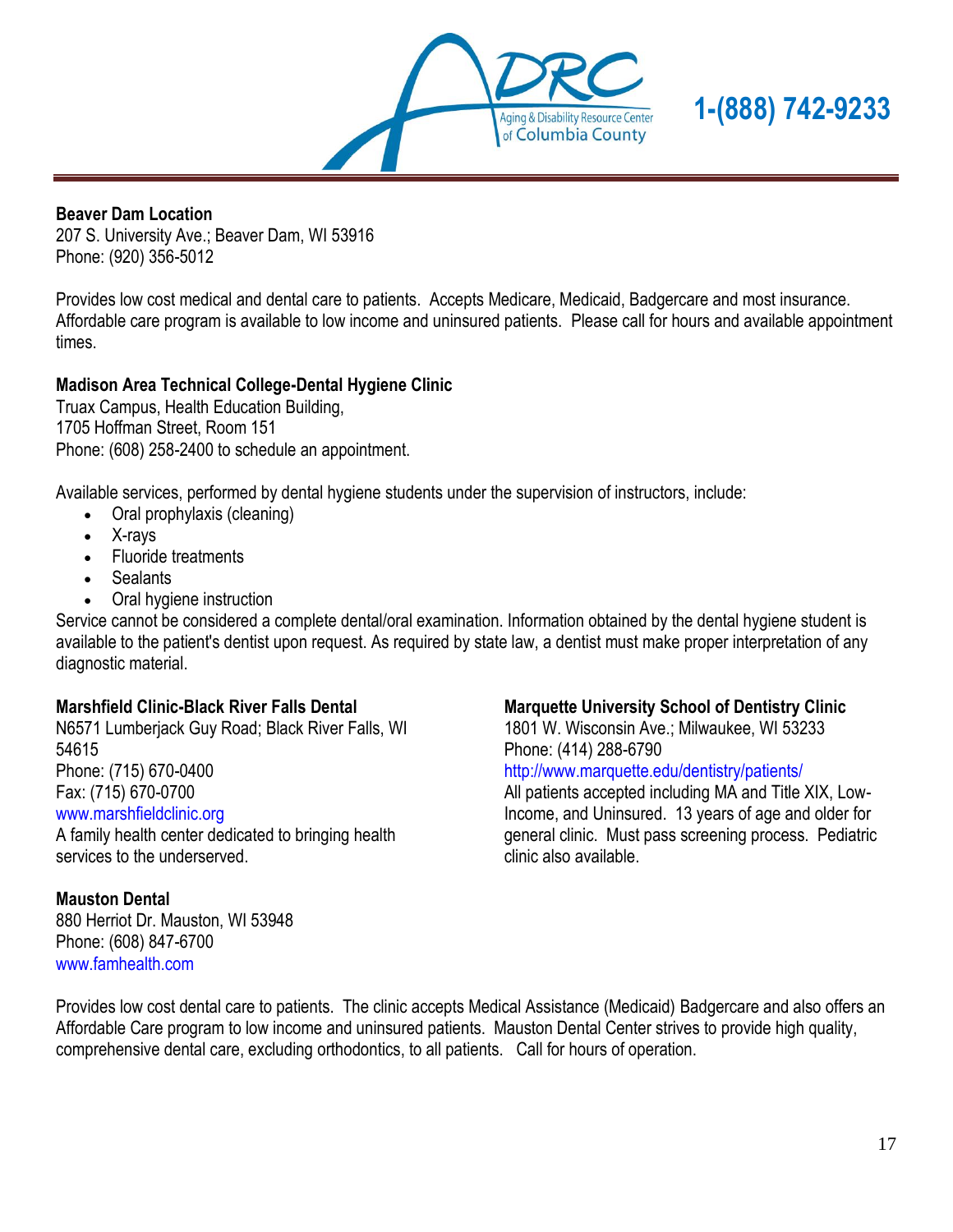

### **More Smiles Wisconsin-Salvation Army Dental Clinic**

630 East Washington Ave., Madison, WI 53703 Phone: (608) 665-2752 Email: [contact@moresmileswi.org](mailto:contact@moresmileswi.org) Website: [www.moresmileswi.org](http://www.moresmileswi.org/)

More Smiles primarily serves residents of the following counties: Dane, Colombia, Dodge, Green, Iowa, Jefferson, Richland, Rock, Sauk, or Walworth. Residents of other counties can call to confirm eligibility.

We accept Medicaid plans including BadgerCare, and uninsured patients. We do not accept any other forms of dental insurance. For uninsured patients, income must be at or below 200% of the [Federal Poverty Level](https://www.dhs.wisconsin.gov/medicaid/fpl.htm) for your family size (about \$25,000 per year for an individual or \$51,500 for a family of four).

For uninsured patients, please refer to our [fee scale](http://www.moresmileswi.org/wp-content/uploads/2020/01/2020_Fee_Sheet.pdf) for price of general services. More Smiles Wisconsin requires all appointments to be scheduled, we do not accept walk-ins. For information about emergency care, please call [\(608\) 665-2752.](tel:%20(608)%20665-2752)

### **St. Ann Center for Intergenerational Care**

2450 W. North Ave,; Milwaukee, WI 53205 Phone: (414) 210-2450 www.stanncenter.org/clinic

Hours M, T, Th & F 8:00 – 5:00 For children and adults with disabilities who cannot be treated in a standard dental clinic because of expense or lack of accessibility. Referral from a Dr or Dentist required.

### **St. Vincent De Paul Dental Clinic**

1906 North Street; Prairie du Sac, WI 53578 Phone: (608) 644-0504 Ext. 10 [www.stvdpdental.com](http://www.stvdpdental.com/)

The St. Vincent de Paul Dental Clinic located in Prairie du Sac, Wisconsin is ready to serve the public with low cost dental hygiene services. The program provides discounted dental services (sliding scale, which starts at 50% of usual and customary charges) to qualified, uninsured and under insured clients. Medicaid and Badger Care clients are accepted.

Our service area includes Sauk and Columbia counties. We have four dentists on staff and are open up to four days a week to provide dental care.

### **Wisconsin Dental Association**

Use the following link to find resources for dental care for low income and uninsured [http://www.wda.org](http://www.wda.org/)

### **Donated Dental Program**

<span id="page-18-0"></span>Wisconsin Dental Association program designed to bring dental care to Wisconsin residents who are unable to afford treatment because of a limited income that is clearly linked to a permanent disability, chronic illness or advanced age (65 and older). Program is by application only. Eligibility is determined based on a completed written application and phone interview by the DDS referral coordinator. For more information please visit, [www.WDA.org](http://www.wda.org/)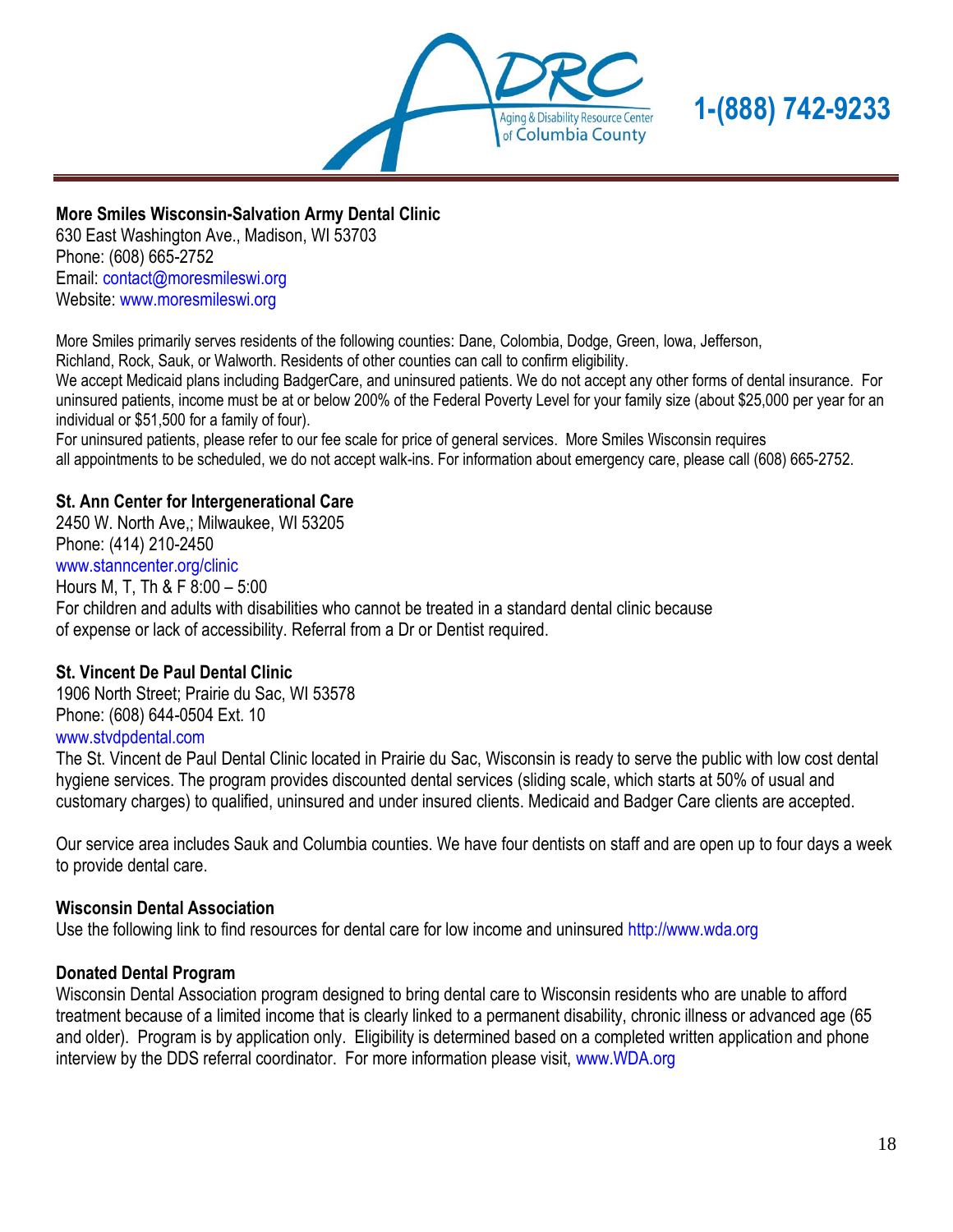

### **DISABILITY SERVICES**

### **The Arc of Greater Columbia County**

711 E. Cook Street, Suite 202; Portage, WI 53901 Phone: (608) 742-0260 Fax: (608) 742-0261 [www.arcgcc.org](http://www.arcgcc.org/)

The Arc provides programs and advocacy for people with disabilities. The programs offered are:

- Special Olympics (ages 2-7, and ages 8+)
- Adult social club; bowling league, parties, assorted recreational activities (age 18+)
- **Advocacy**
- **Newsletter**
- Very special arts choir
- Residential service provides

### **Disability Benefit Specialist (ages 18-59)**

Aging and Disability Resource Center 111 E. Mullett St.; PO Box 136; Portage, WI 53901 Direct Phone: (608) 742-9233

- Columbia County's Disability Benefit Specialist program is available to assist persons age 18-59 with:
- Filing of medical insurance claims;
- Questions about medical and prescription insurance coverage;
- Assistance with completion of paperwork for the Homestead Tax Credit;
- Other legal and benefit problems;
- Applications for Social Security Disability and Supplemental Security Income Benefits;
- Assistance with appealing Medicare or Medical Assistance decisions on payment claims for services or equipment;
- Assist with the eligibility of State and Federal programs;
- Consumer issues.

### **Access to Independence, INC (ATI)**

3810 Milwaukee St., Madison, WI 53714 Phone: (608) 242-8484 or 1 (800) 362-9877 Website: <http://www.accesstoind.org/> Email: [info@accesstoind.org](mailto:info@accesstoind.org)

Access to Independence advocates and provides services for people of any type of disability, and of any age, to achieve or maintain their independence. Services provided by Access to Independence include:

Information and Referral, Peer Support, Advocacy – Individual, Systems, Grassroots, Independent Living Skills Training – cooking, budgeting, household maintenance, computers, transportation, etc…, Assistive Technology – demonstration, loan, selection assistance, funding assistance, purchase assistance, training, Public Benefits Assistance – SSDI and SSI application and appeal assistance, Medicaid assistance, Work Incentives Benefits Counseling , Deaf and Hard of Hearing programs and services, Youth with Disabilities Transition Services, Nursing Home Transition and Diversion. Access to Independence provides services in Columbia, Dane, Dodge and Green counties.

**1-(888) 742-9233**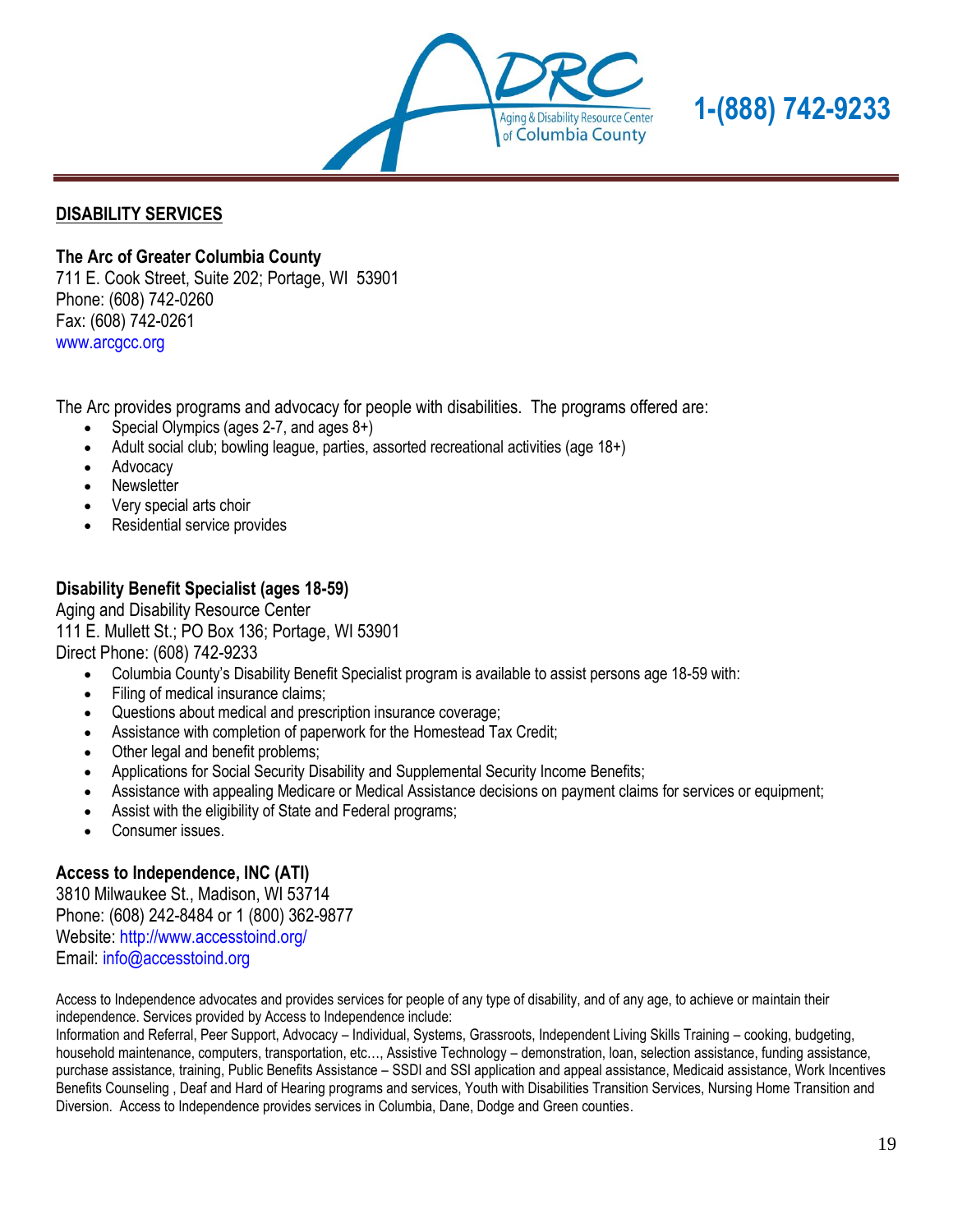

### **Disability Rights Wisconsin**

01502 W Broadway, Monona, WI 53703 Phone: (608) 267-0214 Toll Free Number: (800) 928-8778 DRW Voter Hotline: (844) 347-8683 Medicare Part D Helpline: (800) 926-4862 Website: [www.disabilityrightswi.org](http://www.disabilityrightswi.org/) Email: [info@drwi.org](mailto:info@drwi.org)

Disability Rights Wisconsin helps people across Wisconsin gain access to benefits, supports and services, and experience opportunity through its advocacy services and legal expertise. Our mission is to challenge systems and society to create positive change and improve the lives of people with disabilities. DRW manages a variety of programs in support of this mission.

### <span id="page-20-0"></span>**ELDERLY SERVICES**

### **Elder Benefit Specialist (Age 60+)**

Aging and Disability Resource Center 111 E. Mullett St.; PO Box 136; Portage, WI 53901 Direct Phone: (608) 742-9233

Columbia County's Elder Benefit Specialist program is available to assist persons age 60 and older with the following:

- Filing of medical insurance claims;
- Questions about medical and prescription insurance coverage;
- Assistance with completion of paperwork for the Homestead Tax Credit;
- SeniorCare applications; SeniorCare is Wisconsin's Prescription Drug Assistance Program for Wisconsin residents who are 65 years of age or older who meet income requirements. An annual enrollment fee of \$30.00 per person is charged. All participants will need to pay an out-of-pocket expense. Phone: (800) 657-2038 – TTY and translation services are available;
- Other legal and benefit problems;
- Applications for Social Security and Supplemental Security Income Benefits;
- Assistance with appealing Medicare or Medical Assistance decisions on payment claims for services or equipment;
- Assist with the eligibility of State and Federal programs;
- Consumer issues.

### **Benefit Specialist Program**

Elder Law Center, Coalition of Wisconsin Aging Groups 30 W Mifflin St Suite 406, Madison, WI 53718 Phone: (608) 224-0606 or 1 (800) 488-2596 [www.cwag.org](http://www.cwag.org/)

#### **Elder Abuse and/or Neglect Investigations (Adult Protective Services)**

Aging and Disability Resource Center 111 E. Mullett St., PO Box 136, Portage, WI 53901 Phone: (608) 742-9233 Personal contact is made with suspected victims of elder abuse and/or neglect. Limited in-home counseling is available to individuals needing assistance. Adult Protective Services and Elder Abuse includes physical abuse, material (financial) abuse, neglect, or self-neglect. For additional information or to make a referral call Aging and Disability Resource Center at the number above.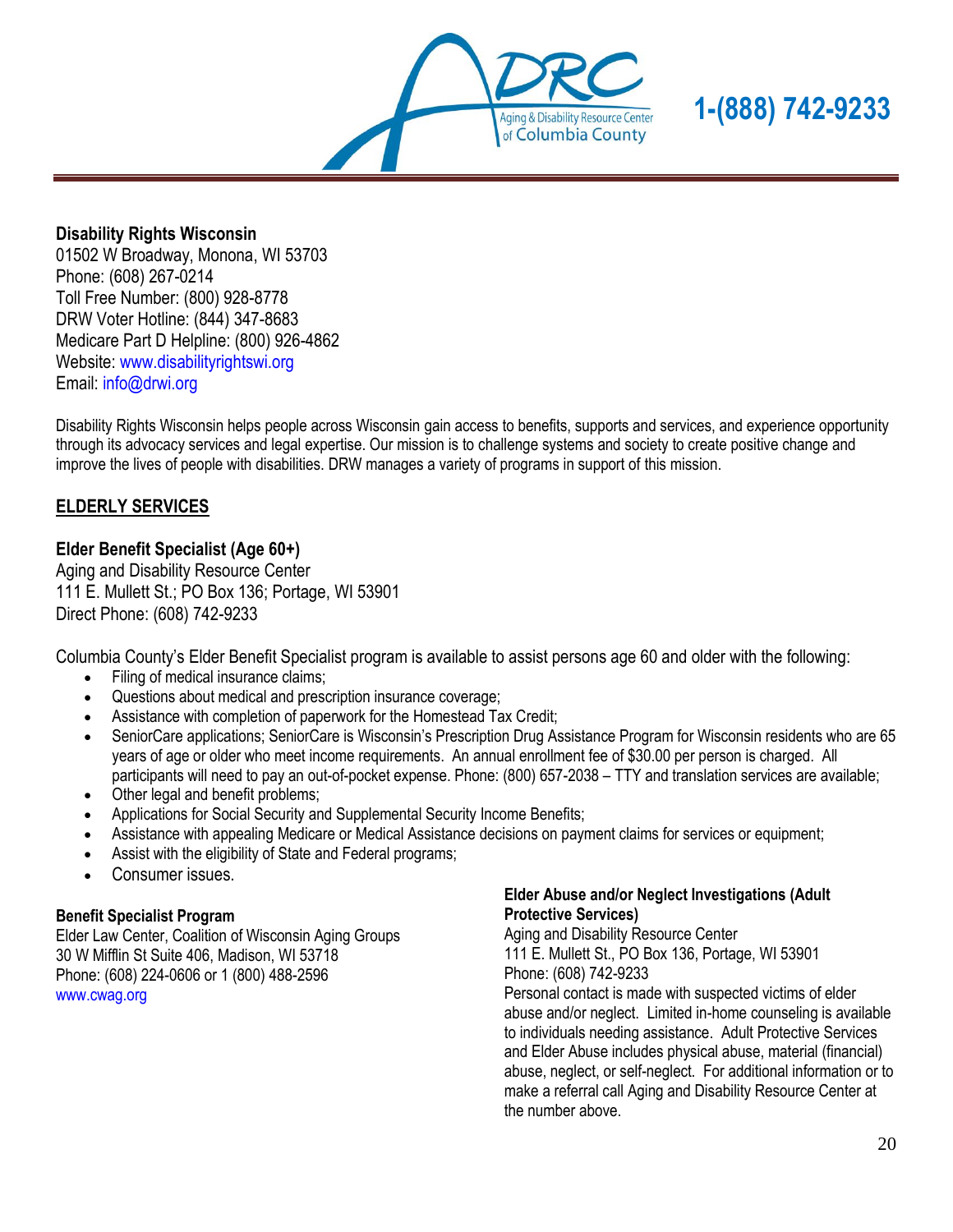

### **EMERGENCY RESPONSE SERVICES**

**MedicAlert + Alzheimer's Association Safe Return**

MedicAlert + Alzheimer's Association Safe Return is a 24-hour nationwide emergency response service for individuals with Alzheimer's disease or a related dementia that are at risk of becoming lost. If someone enrolled in the program is reported missing, essential information is faxed to local law enforcement agencies to initiate a search. If a concerned citizen finds the missing person, the person's ID jewelry (bracelet or necklace) provides a toll-free number to call for help. MedicAlert + Alzheimer's Association Safe Return then notifies the missing person's contacts and makes sure the person is safely returned home. To obtain information or an application, call (888) 572-8566.

<https://www.alz.org/help-support/caregiving/safety/medicalert-with-24-7-wandering-support>

**Project Lifesaver Program** Columbia County Sheriff's Department 711 E. Cook St., Portage, WI 53901 (608) 742-4166 [www.co.columbia.wi.us/columbiacounty/sheriff](http://www.co.columbia.wi.us/columbiacounty/sheriff)

The Project Lifesaver Program uses a locator system to help find a person with special needs, such as a person with memory loss or dementia, who is at high risk of becoming lost. It includes a special watch-like plastic bracelet worn on the wrist or ankle that includes a transmitter and batteries. If the person becomes lost or missing, the Columbia County Sheriff's Department will activate a trained team to find the person using a portable tracking device. The signal range of the portable tracking device is ½ to 1 mile on the ground and up to 7 miles from the air. It is not deterred by buildings. Help is available to cover the \$300 start-up cost, if needed. More information and an application are available at the website listed.

<span id="page-21-0"></span>**Medical Guardian** (800) 224-6400 [www.medicalguardian.com](http://www.medicalguardian.com/)

**MobileHelp** (800) 992-0616 [www.mobilehelp.com](http://www.mobilehelp.com/)

MobileHelp has different options ranging from \$25-\$42 per month. When the medical alert system is triggered, a signal is sent to an alarm monitoring system. The situation is then assessed and if required, medical personnel are dispatched or family members are contacted.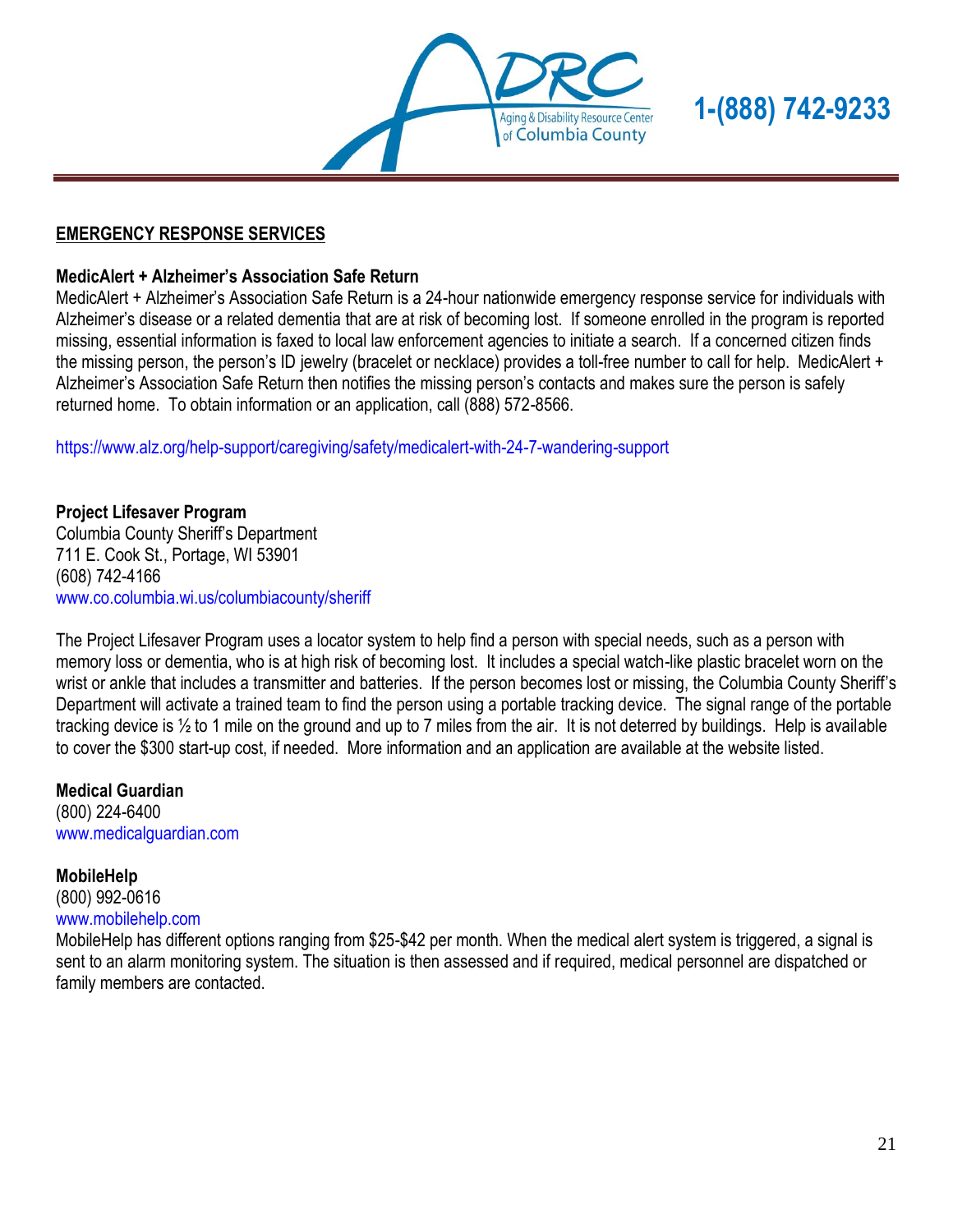

### **EMPLOYMENT SERVICES**

### **Division of Vocational Rehabilitation**

2875 Village Road, Suite 200, Portage, WI 53901 Phone: (608) 742-6250 Toll Free: 1 (800) 422-7138 TTY: (608) 745-6708 Fax: (608) 742-6247 <https://dwd.wisconsin.gov/dvr/>

The Division of Vocational Rehabilitation provides services to people with disabilities to obtain, maintain or improve their employment depending on the severity of the disability. There may be a waiting list for services.

### **Employment Resources Inc.**

4126 Lien Rd. Ste. 14, Madison WI 53704 Phone: (608) 246-3444 [www.eri-wi.org](http://www.eri-wi.org/)

Employment Resources, Inc. (ER) is a private, non-profit organization located in Madison, Wisconsin. Since 1990 our mission has been to increase employment opportunities for people with disabilities.

### **Food Share Employment and Training (FSET) Forward Services Corporation**

2875 Village Road, Suite 200, Portage, WI 53901 Phone: (608) 742-1089 <https://fsc-corp.org/our-services/fset>

Program provides general job search assistance to participants. Individuals must currently be receiving a food share benefit to volunteer for the FSET program. (Voluntary, no-cost program)

### **MATC – Portage Campus**

330 Collins St., Portage, WI 53901 Phone: (608) 745-3100 Adult study center for GED: (608) 745-3110 Career Advising available

### **Tools for Tomorrow**

Madison Area Technical College 2125 Commercial Ave., Madison WI 53705

This program is designed to help women obtain training and employment in skilled trade and technical areas, including apprenticeships. For details, call (608) 246-5285. Information sessions held several times a year. [toolsfortomorrow@madisoncollege.edu](mailto:toolsfortomorrow@madisoncollege.edu)

**1-(888) 742-9233**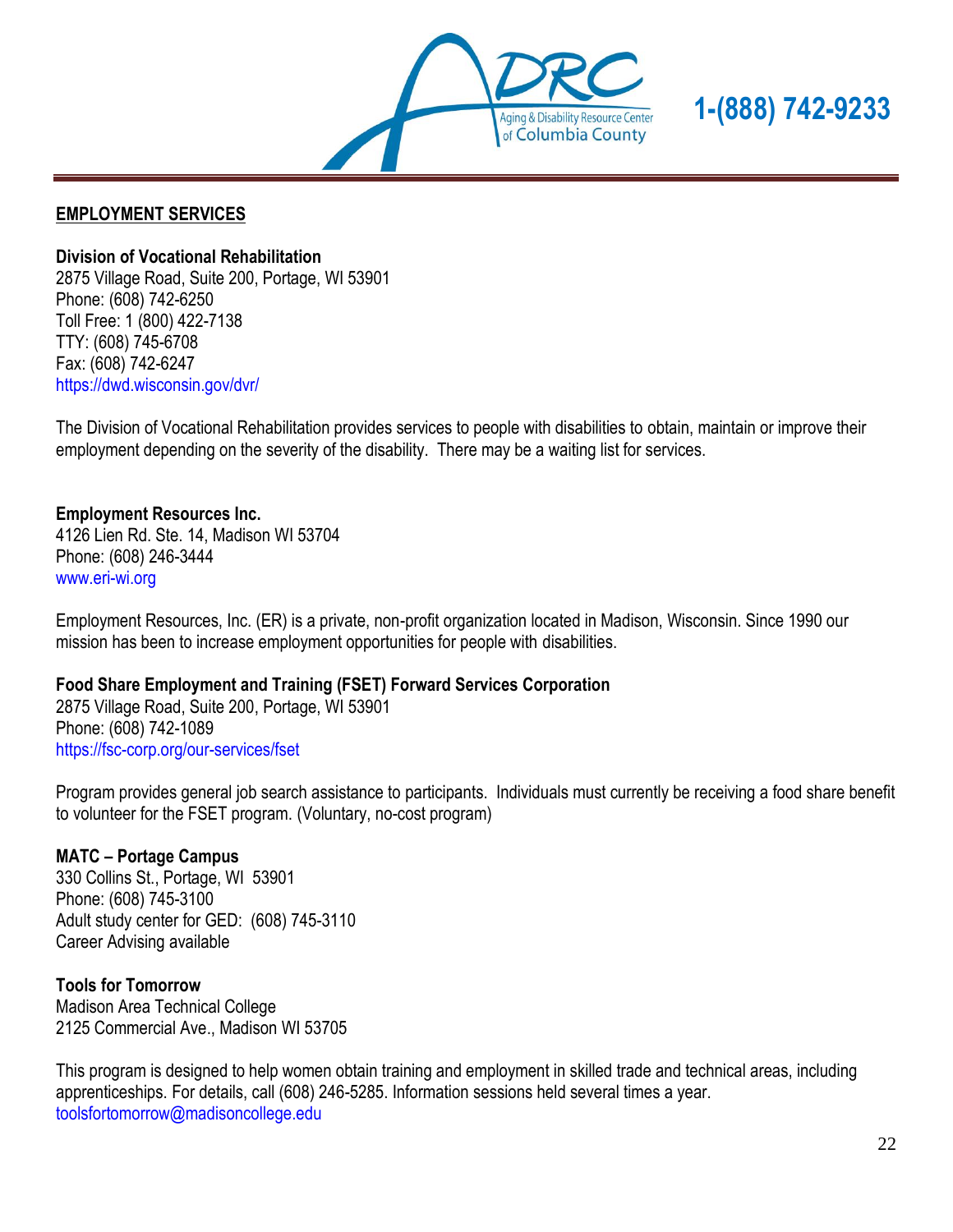

### **Wisconsin Job Center (Sauk/Columbia County)**

505 Broadway Street Room 232, Baraboo, WI. 53913 (Full Service Job Center) Phone: (608) 355-4810

The Job Center and its affiliated partners serve as the primary employment and training program vehicle for Sauk & Columbia County. Some of the onsite partners include Central Wisconsin Community Action Coalition, Columbia County Economic Development Corp, Division of Vocational Rehabilitation, MATC, Renewal Unlimited, Wisconsin Job Service and Workforce Connections. Or call 608-355-4810 to find the job center nearest you. Visit the virtual Job Center at [www.jobcenterofwisconsin.com](http://www.jobcenterofwisconsin.com/) for job postings and job seeking information.

### **Wisconsin Senior Employment Program**

Greater Wisconsin Agency on Aging Resources (GWAAR) 1819 Aberg Avenue, Suite C, Madison, WI 53704 (608) 242-4897, leave a message 1 (888) 810-1279

The Wisconsin Senior Employment Program (Senior Community Services Employment Program) is an employment training program for low-income, unemployed individuals aged 55 years and older. The program provides subsidized, part-time work experience for a limited time through community service to obtain the skills necessary for permanent employment.

### **Workforce Investment Act**

Serving Columbia, Marquette and Sauk Counties Sauk County Job Center 505 Broadway Street, Baraboo, WI 53910 (608) 355-4810

Provides employment and training services to limited income adults (must meet income eligibility requirement) and dislocated workers.

### <span id="page-23-0"></span>**ENERGY ASSISTANCE**

### **Energy Assistance for Columbia/Marquette County**

242 West Cook St.; Portage, WI 53901 Phone: (608) 742-4088 Toll free: (800) 506-5596

Energy Assistance provides services to households living on a fixed or low income. If a household falls within the income guidelines, it may receive a once per year grant to supplement home heating costs. The household may also qualify for furnace repair and/or replacement, and emergency heating services at no cost to the household. A short application must be completed either at our office or at an outreach site in the county. They do provide homebound services.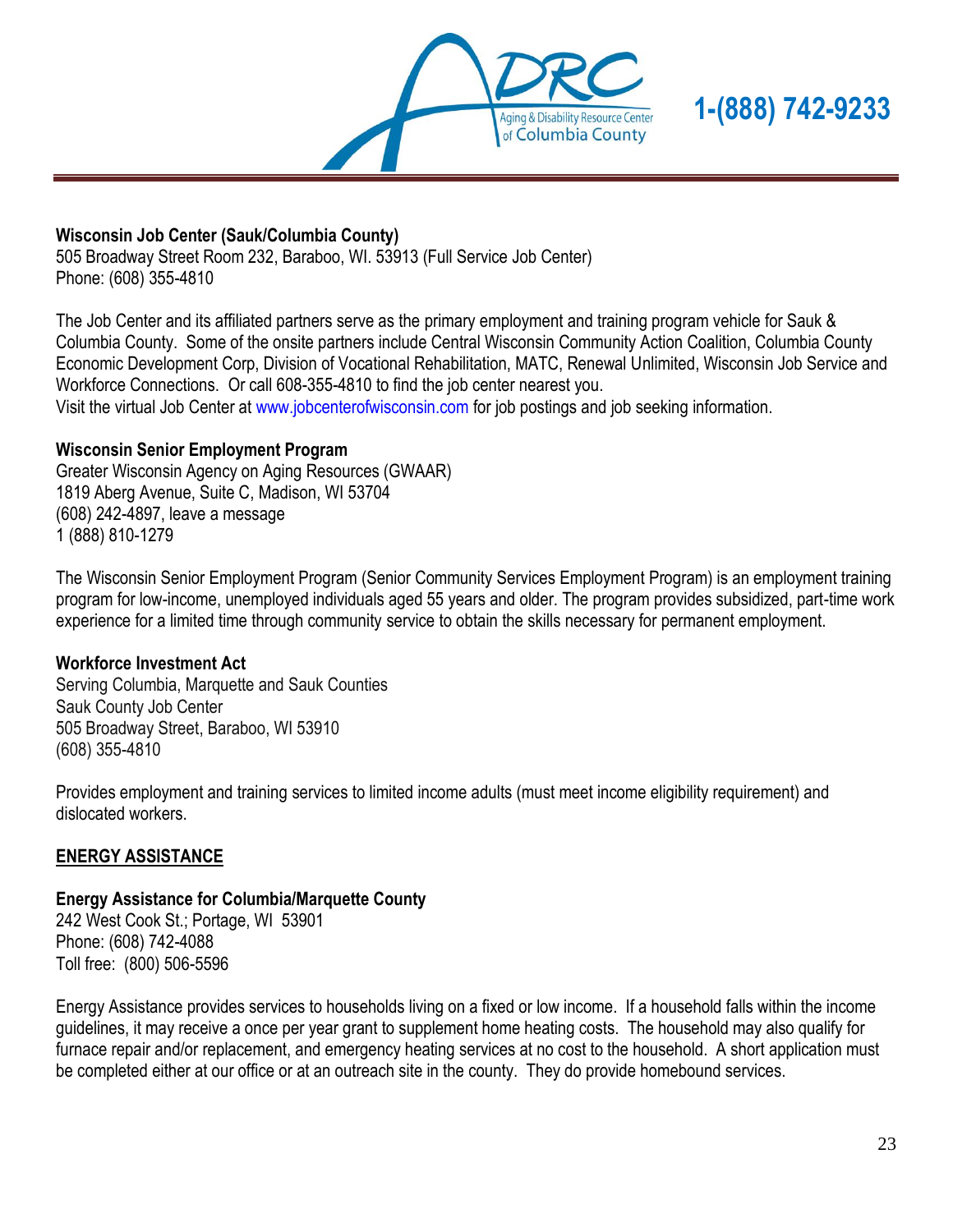



**Wisconsin Home Energy Assistance Program 2-1-1 Wisconsin**  1 (866) 432-8947 **[https://211wisconsin.communityos.org](https://211wisconsin.communityos.org/) [https://energybenefit.wi.gov](https://energybenefit.wi.gov/)**

### <span id="page-24-0"></span>**FINANCIAL ASSISTANCE / ECONOMIC SUPPORT**

### **Columbia County Department of Health and Human Services**

111 E. Mullett St./P.O. Box 136; Portage, WI 53901 Phone: (608) 742-9227 Fax: (608) 742-9700 TDD: (608) 742-9229

Types of assistance available to financially eligible persons are: food share, childcare, and Medicaid/Medicare premium assistance. For additional information on these types of assistance or to make an appointment for determination of eligibility, please call the Columbia County Health and Human Service Department and ask to speak to the Economic Support Intake Specialist.

\***Capital Consortium-**If you live in Columbia County this consortium will provide enrollment services and manage benefits for: **• FoodShare • Medicaid • BadgerCare Plus • Family Planning Only Services • Caretaker Supplement. To contact them please call 1-888-794-5556.**

### <span id="page-24-1"></span>**FOOD SERVICES**

### **2 nd Harvest Mobile Food Pantry**

Portage Location: 2nd Monday of the month, Veteran's Memorial Field (fairgrounds) - intersection of Griffith Street and Superior Street, building #8 10:30am-until all food is distributed; Do not arrive more than 15 minutes early Distribution occurs inside. Bring boxes, bags, and wheeled carts to help carry your groceries. No restrictions, EVERYONE in need is welcome and served. No ID necessary.

Pardeeville Location: Pardeeville High School. 120 Oak St, Pardeeville, WI 53954

4th Monday of the month, 3:30-4:30pm; Registration begins at 3pm

Held outdoors year-round. Bring boxes, bags, and wheeled carts to help carry your groceries.

No restrictions, EVERYONE in need is welcome and served. No ID necessary.

### **Cambria Bread Basket Community Food Pantry**

First Presbyterian Church 121 W. Florence Street; Cambria, WI 53923 (920) 348-5485 or (920) 348-5568 Serves residents of the Cambria School District. Open every Thursday from 3-5 p.m. or call for an appointment. Also offering home delivery to those within a 7-mile radius of Cambria.

### **Columbus/Fall River Food Pantry**

(Currently housed at the Senior Center) 125 N. Dickason Blvd., Columbus Serves residents of Columbus & Fall River School Districts; (920) 623-5918. By appointment only 4-6:45 pm, Thursdays. Call to reserve a spot. Monthly contact list: <https://www.cityofcolumbuswi.com/2324/Food-Pantry>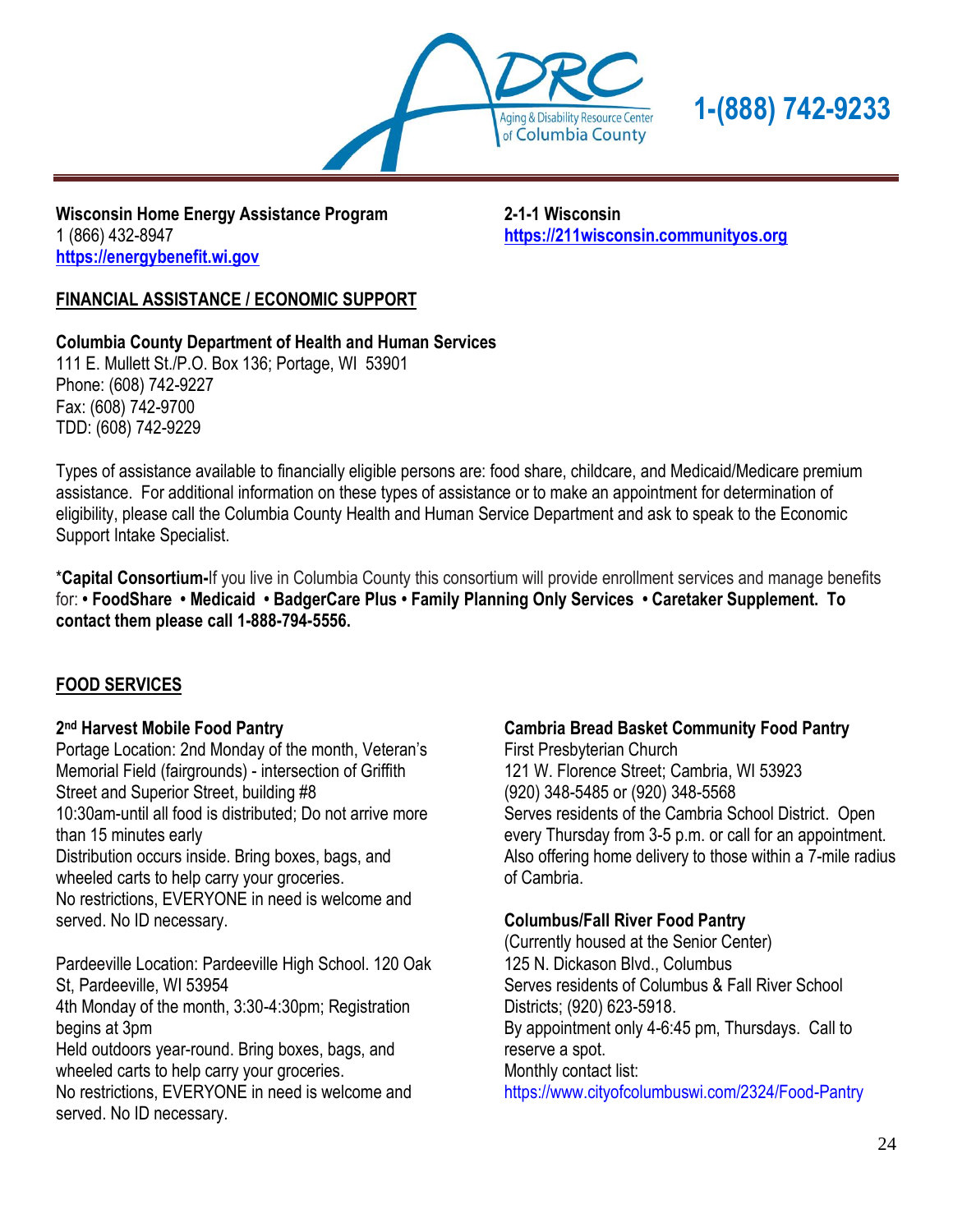

### **Reach Out Lodi**

601 Clark Street; Lodi, WI 53555 Monday-Friday 9:00 a.m.-3:30 p.m., Saturday 8:00 a.m.- 11:00 a.m. Phone: (608) 592-4592 Serves Lodi School District, Dane, Harmony Grove, Okee, Poynette/Arlington. Food pantry, personal essentials, community closet, school supplies, community center.

### **Neighbors in Constant Care Foundation (NICC)**

Call (920) 623-5540 or (920) 623-4772 for information Serves Columbus/Fall River School Districts Credit mediation, housing or food assistance, school, referral to other resources. Call for more information.

### **Portage Food Pantry (Located in Lincoln Park)**

405 E. Howard St.; P.O. Box 474; Portage, WI 53901 (608) 742-3774 Serves income eligible residents of the Portage Community School District. Must bring ID. Monday and Wednesday 11-Noon, Thursday 5-6pm

### **Poynette Area Community Food Pantry, Inc.**

Poynette Village Hall 106 South Main Street, Poynette, WI 53955 Tuesdays 1:00 - 3:00 p.m. Thursdays 5:00 - 7:00 p.m.

Please note that the pantry is closed during any 5th Tuesday or Thursday of a month, if one occurs. If school is closed due to inclement weather, the pantry will also close. Donations can be made daily at the Village Hall during our regular hours of operation.

### **Prairie Pride Food Pantry**

Arlington United Methodist Church (Lower Level) 103 Reagles St., P.O. Box 140, Arlington, WI 53911 (608) 697-5880

Wednesday from 4:00pm-5:30pm and Saturdays from 9am-10:30am

Serves residents of Columbia and Dane counties.

### **Rio Area Food Pantry**

Rio Community Center 104 Lincoln Avenue; Rio, WI 53960 John Atkinson (608) 429-3728 Hours: 2nd, 3rd & 4th Mondays, 10am – noon 4 th Mondays 5-6pm Serves income eligible residents of Rio, Cambria-Friesland, Ostego and Doylestown School Districts. Must bring ID.

### **Portage United Methodist Church Pop Up Pantry**

1804 New Pinery Road, Portage WI 53901 Open the 4th Wednesday of the month from 2-5pm or until food runs out. Located in the back parking lot. (608) 742-2107

### **St. Vincent de Paul-Portage**

1311 W. Wisconsin St., Portage, WI 53901 (608) 742-5513; ID and application form required. Hours: Mon-Thur 9am-5pm, Fri 9am-8pm, Sat 9am-5pm

Must provide your own bags.

### **Wisconsin Dells Community Food Pantry**

1000 Hwy. 13; Wisconsin Dells, WI 53965 Phone: (608) 697-4612 Holly Weber Tuesdays 9 am-noon and Thursdays 1 to 4 pm Serves residents of Wisconsin Dells/Lake Delton School District; must bring ID. Contact: wiscdellsfp@cwcac.org

### **Wyocena Community Helping Hands Pantry**

Wyocena Community Center 165 E. Dodge St.; Wyocena, WI 53969 Hours: 10am to 12 noon on The first three Mondays, Tuesdays, and Wednesdays each month, and anytime the Pardeeville School District is closed due to inclement weather

<span id="page-25-0"></span>Clothing, shoes, books, games, puzzles and small household items available to anyone in need. Serves residents of the Pardeeville School District based on income eligibility. [www.villageofwyocena.com/helping-hands/](http://www.villageofwyocena.com/helping-hands/)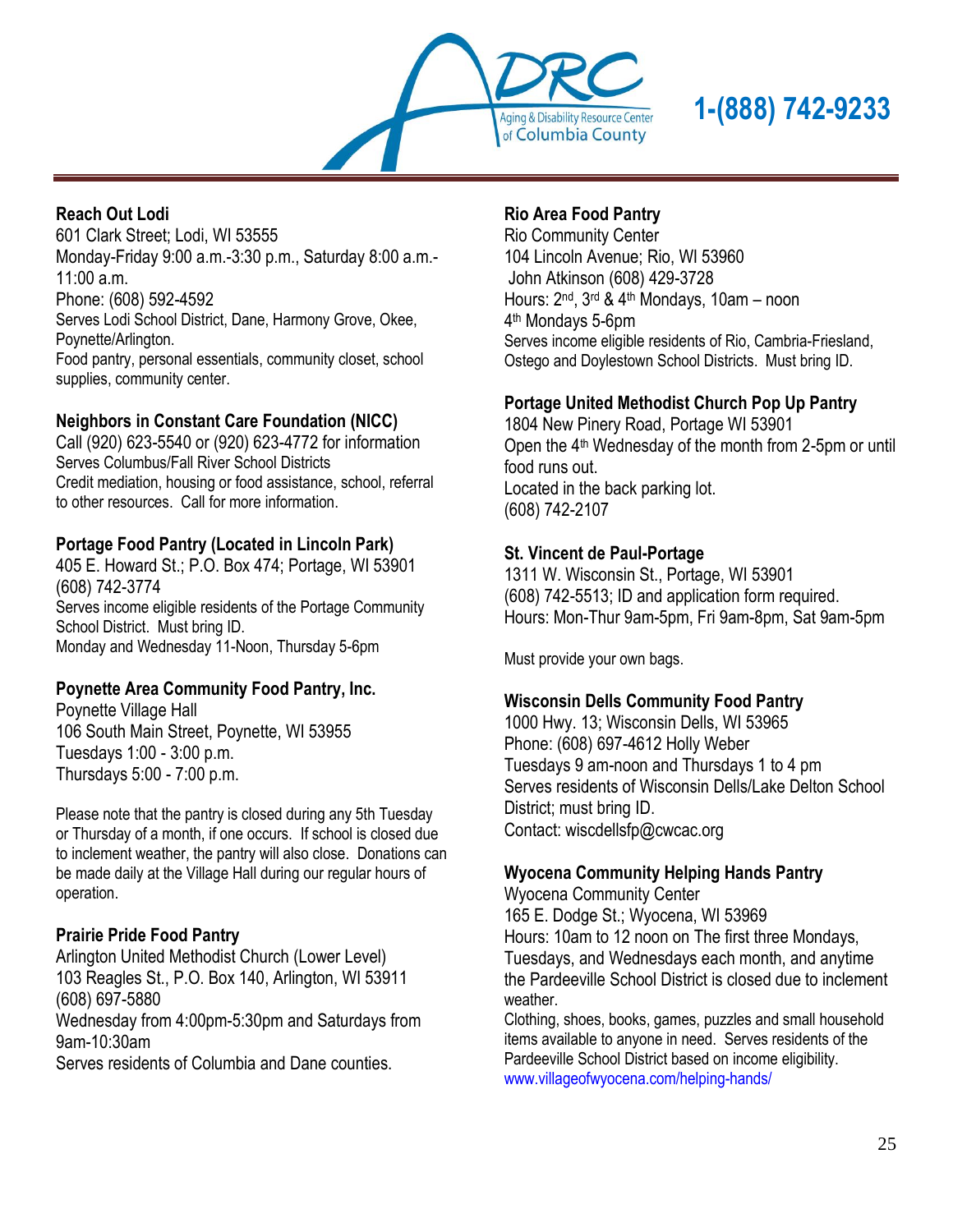

### **OTHER FOOD PROGRAMS**

### **Community Gardens**

Community Gardens provide a small lot of land for a nominal fee to people who want to grow some of their own food.

Portage: contact UW Extension Office-Columbia County (608) 742-9682 or george.koepp@wisc.edu Poynette: contact Curtis, (608) 635-2627 [cjniglis@charter.net](mailto:cjniglis@charter.net) Cambria: contact (920) 348-5443 or cambria@centurytel.net Lodi: contact (608) 592-4592 or billpatti@charter.net

### **Ensure**

Ensure is available at the nutrition site (if prearranged) or Aging and Disability Resource Center of Columbia County. Ensure comes in a variety of flavors including: chocolate, vanilla, strawberry and butter pecan. There are no requirements to purchase Ensure through the ADRC. Please call for the most current prices and availability. (608) 742-9233.

### **Farmer's Markets**

### **Seasonal Farmers Markets:**

**Columbus:** Wednesdays from 3-6pm at 105 N. Dickason Blvd. **Lodi:** Fridays from 2-6pm; 902 N. Main St., Next to Koltes Hardware. **Portage:** Thursday from 12-5pm at Commerce Plaza, corner of Cook and Wisconsin **Poynette:** Saturdays from 8am to 11am at Pauquette Park (106 S. Main St.) **Rio:** Thursdays 3-7pm at the Rio Village Train Depot **Downtown Wisconsin Dells:** Sundays 9:30am-1:30pm, 911 River Rd. New Location TBD

**Food Share** (formerly Food Stamps) Columbia County Health and Human Services 111 E. Mullett St., Portage, WI 53901 (608) 742-9227 Food assistance based on income. Check your eligibility or apply for Food Share, healthcare or other services at [www.access.wisconsin.gov](http://www.access.wisconsin.gov/) or call 1 (888) 794-5556.

### **Senior Farmers' Market Nutrition Program**

Vouchers to spend on fresh fruits and vegetables at farmers' markets and participating farm stands, for age 60 and over meeting income eligibility guidelines. Call Columbia County ADRC (608) 742-9233 for details.

### **Senior Nutrition Program**

Serves individuals over age 60 and their spouses. No income or asset limits. Meals served at 11:30am in Columbus, Pardeeville, Portage, and Poynette and home delivered meals to homebound seniors who can't prepare daily meals. Donation based program. For more information, call (608) 742-9233 \*Congregate dinning currently closed due to COVID-19\*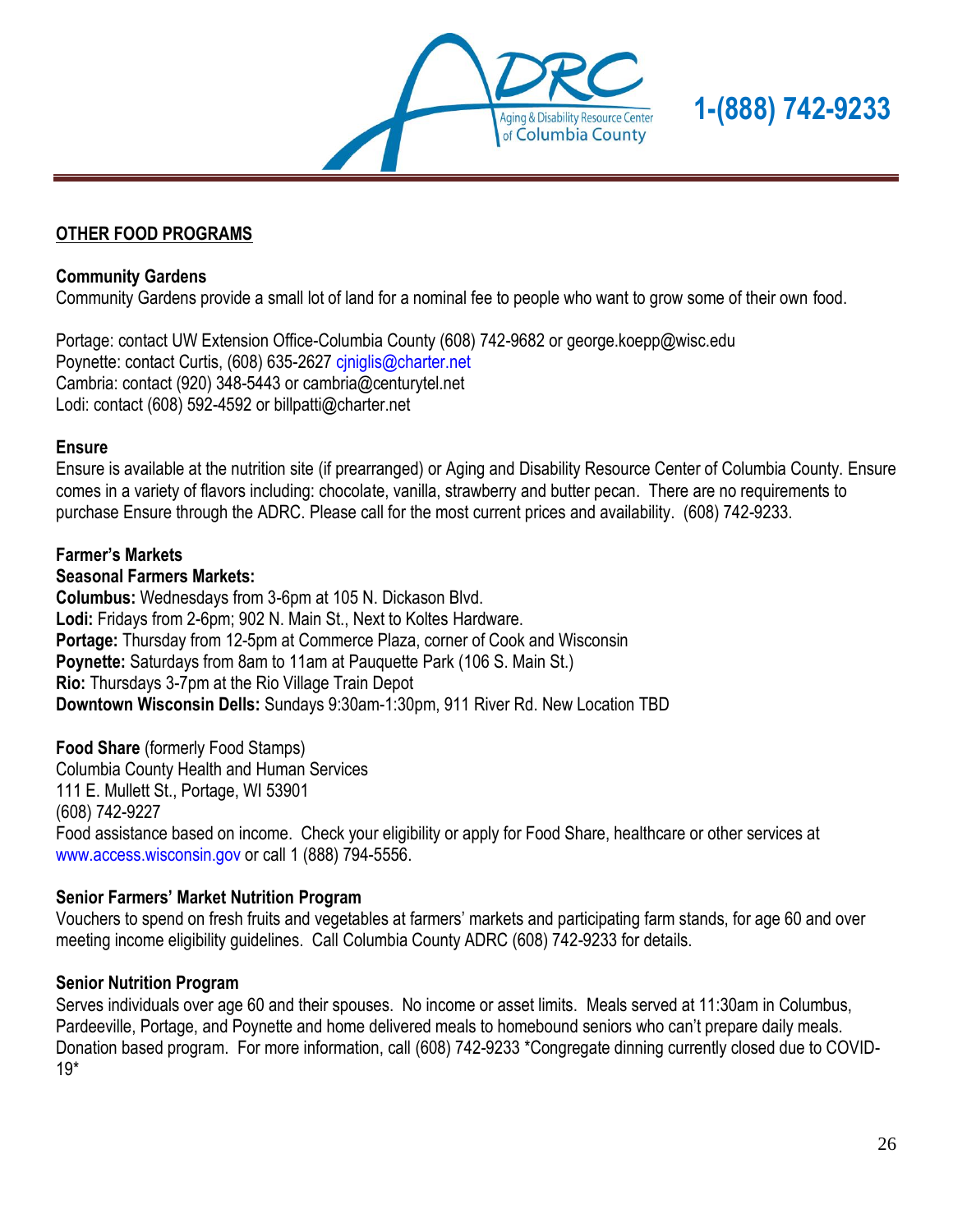

### **Wisconsin Nutrition Education Program**

WNEP helps low-income families eat better, keep food safe, and stretch their food dollars. Open to those who receive or are eligible to receive a Food Share benefit. Call UW-Madison Extension, Columbia County FoodWise Program Coordinator at (608) 742-9693 for more information.

### <span id="page-27-0"></span>**FOOT CLINIC (PODIATRY CARE)**

### **Aging and Disability Resource Center of Columbia County**

111 E. Mullett St./ PO Box 136, Portage, WI 53901 Phone: (608) 742-9233 Toll Free: (888) 742-9233

At a cost of \$42 per person (initial visit) and \$32 for follow-up appointments or \$37 for specialized clients (those with diabetes or those taking a blood thinner), you will have your feet soaked, toenails cut and filed and lotion applied. You must be age 18 years and older. This service is performed at the Aging and Disability Resource Center of Columbia County. Appointments are required for these services.

### <span id="page-27-1"></span>**FREE and LOW COST HEALTH CLINICS**

### **Community Care Program**

Prairie Ridge Health 1515 Park Avenue; Columbus, WI 53925 Email: [pfs@prairieridge.health](mailto:pfs@prairieridge.health) Main Phone: (920) 623-2200 Fax: (920) 623-1580 TDD: (920) 623-2091 Toll Free: (800) 549-7511

Ask to speak to a patient financial counselor for questions or to fill out a program application.

### **Family Health/La Clinica**

400 S. Townline Rd.; P.O. Box 1440; Wautoma, WI 54982 Phone: (920) 787-5514 or 1 (800)942-5330 Fax: (920) 787-4737

Provides low cost medical and dental care to patients. Accepts Medicare, Medicaid, Badgercare and most insurance. Affordable care program is available to low income and uninsured patients. Please call for hours and available appointment times.

### **Good Neighbor Clinic**

95 Lincoln Ave; Prairie du Sac, WI 53578 (608) 643-4749 [www.goodneighborclinic.org/index.html](http://www.goodneighborclinic.org/index.html)

**1-(888) 742-9233**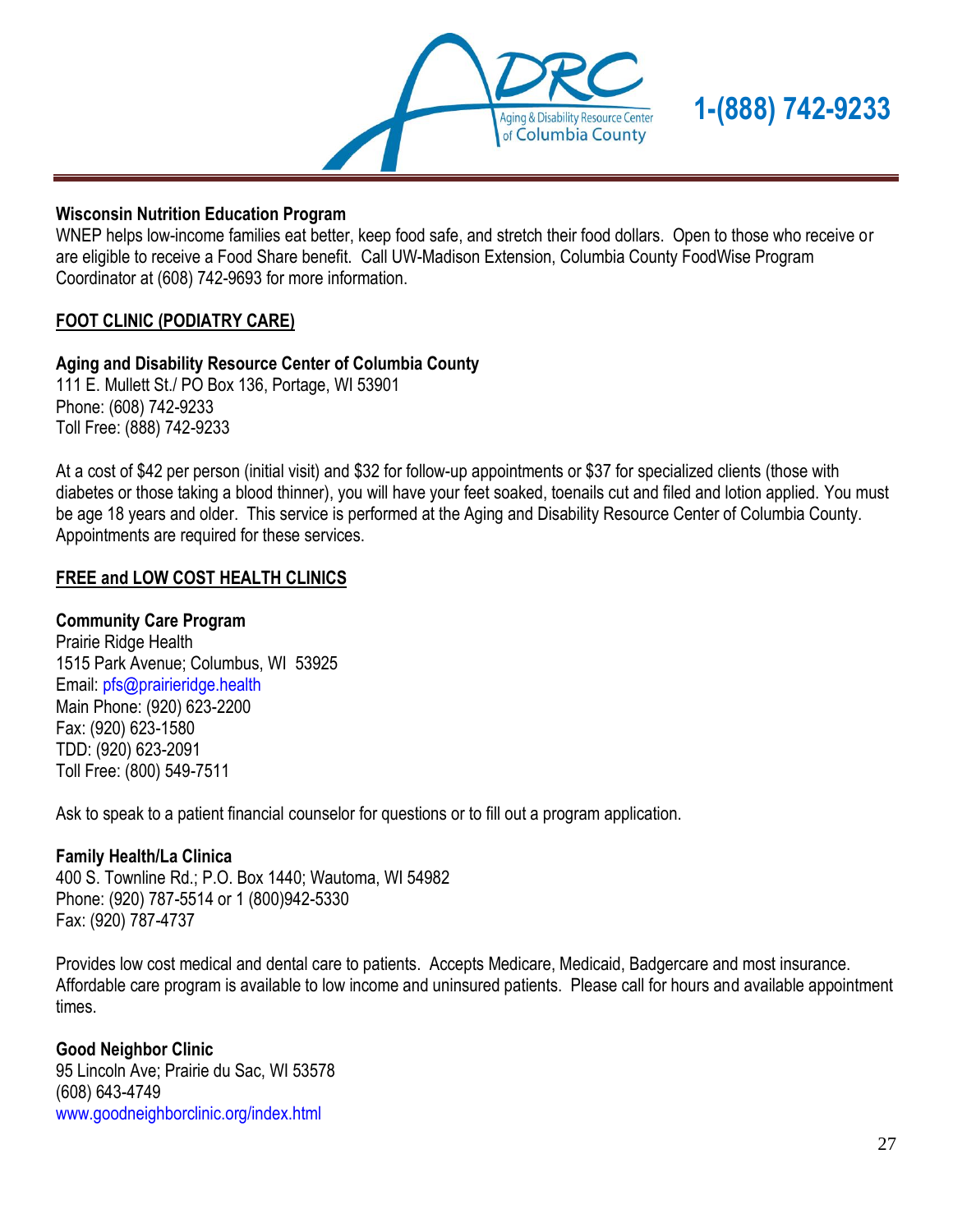

### **Portage Free Clinic, St Vincent De Paul Free Clinic**

1311 W Wisconsin St Portage, WI 53901 Phone: (608) 742-5513

Open every Wednesday from 9AM to Noon. Everyone is welcome to use the clinic. Offers a variety of services such as; physical exams, blood pressure monitoring, prescribing medications (they do not prescribe narcotics), give advice and refer patients to specialists, and foot clinic services. Please call the number above for more information or with questions.

### <span id="page-28-0"></span>**GOVERNMENT OFFICES**

### **Child Support Office**

400 DeWitt St.; Portage, WI 53901 (608) 742-9610 <http://dcf.wisconsin.gov/bcs>

### **Department of Transportation, Division of Motor Vehicles, Drivers Licensing and Testing** 2888 Village Road.; Portage, WI 53901 (608) 264-7447 7am-5pm, Tuesdays and Thursdays [www.dot.state.wi.us/drivers/index.htm](http://www.dot.state.wi.us/drivers/index.htm)

### **Forward Card (Medicaid)**

Questions: 1 (800) 362-3002

### **Health and Human Services**

111 E. Mullett St.; Portage, WI 53901 (608) 742-9227 Administers Food Share and Medical Assistance Programs; Free immunizations to qualifying families.

### **Probation and Parole Office**

<span id="page-28-1"></span>260 Eastridge Dr.; Portage, WI 053901 (608) 742-4020

### **Columbia County Jail & Huber Center**

711 E Cook St, Portage, WI 53901 (608) 742-6476

### **Columbia County Sheriff's Office**

711 E. Cook St.; Portage, WI 53901 (608) 742-4166

### **Quest Card** Questions: 1 (877) 415-5164

### **Register of Deeds**

112 E. Edgewater St.; Portage, WI 53901 (608) 742-9616u

### **Unemployment Compensation**

1 (800) 822-5246 ALL unemployment claims are taken online. No local office. [www.dwd.state.wi.us/ui/](http://www.dwd.state.wi.us/ui/) to apply online. For help with online services over the phone, call (414) 435-7069.

### **Veterans' Service Officer**

112 E. Edgewater St.; Portage, WI 53901 (608) 742-9618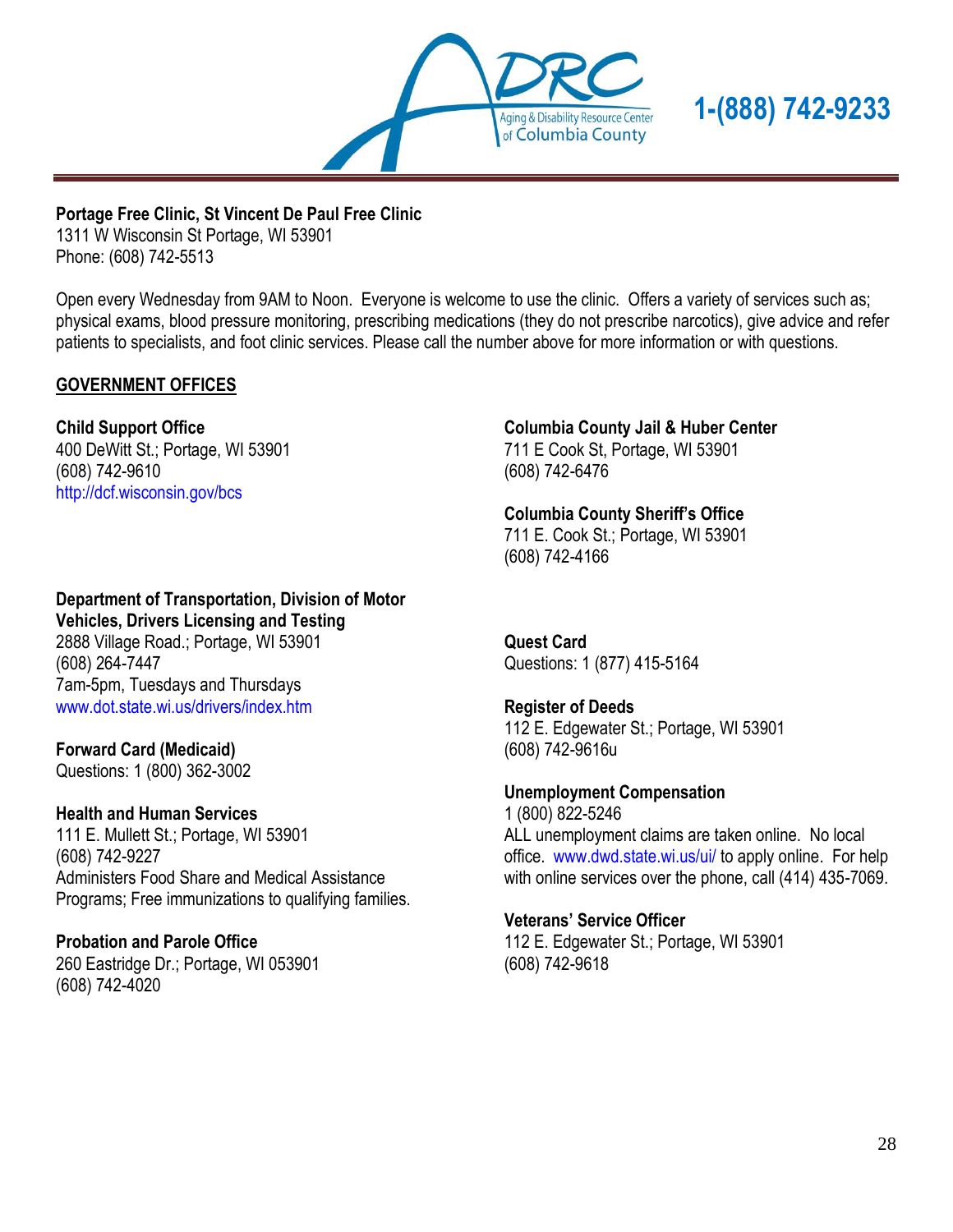

### **GRAPEVINE NEWSLETTER**

### **Aging and Disability Resource Center**

111 E. Mullett St.; P.O. Box 136; Portage, WI 53901 Phone: (608) 742-9233 Toll Free: 1 (888) 742-9233 Bi-monthly newspaper to all senior households (60 years and older) delivered to your home. Donations are appreciated. Please call to receive the latest copy and sign-up to regularly receive the newsletter.

### <span id="page-29-0"></span>**HEALTHCARE**

### **ACHS Joyce & Marshall Erdman Clinic-Madison**

Access Community Health Center-Madison 2202 S. Park St., Madison, WI 53713 Phone: (608) 443-5482 <https://accesscommunityhealthcenters.org/clinics>

### **ACHS William T. Evjue Clinic-Madison**

Access Community Health Center-Madison 3434 E. Washington Ave., Madison, WI 53704 Phone: (608) 443-5482 <https://accesscommunityhealthcenters.org/clinics>

### **ACHC Wingra Family Medical Center**

Access Community Health Center 1102 South Park St., Madison, WI 53715 Phone: (608) 263-3111 <https://accesscommunityhealthcenters.org/clinics/wingra>

Access Community Health Centers partnered with the University of Wisconsin Department of Family Medicine and Community Health offer a full range of primary care services at the Wingra Family Medical Center. Services include: Adult preventative care, chronic care, pediatric and adolescent care, pregnancy care and pharmacy services.

### **Prairie Ridge Health**

1515 Park Avenue; Columbus, WI 53925 Email: [communityrelations@cch-inc.com](mailto:communityrelations@cch-inc.com) Main Phone: (920) 623-2200 Fax: (920) 623-1580 TDD: (920) 623-2091 Toll Free: (800) 549-7511

Emergency room 24 hrs/day; urgent care 24 hours/day, 9am-9pm Sat. and Sun.

### **Aspirus -Divine Savior Hospital & Clinic**

2817 New Pinery Road; P.O. Box 387; Portage, WI 53901 Phone: (608) 742-4131 [www.dshealthcare.com](http://www.dshealthcare.com/)

Call the education department for information about no fee or nominal fee classes open to the public on topics such as fibromyalgia fitness, smoking cessation, cancer support group, aquatic fitness, grief support, etc.

### **Aspirus Divine Savior-Pardeeville Clinic**

102 Gillette St.; Pardeeville, WI 53954 Phone: (608) 429-2185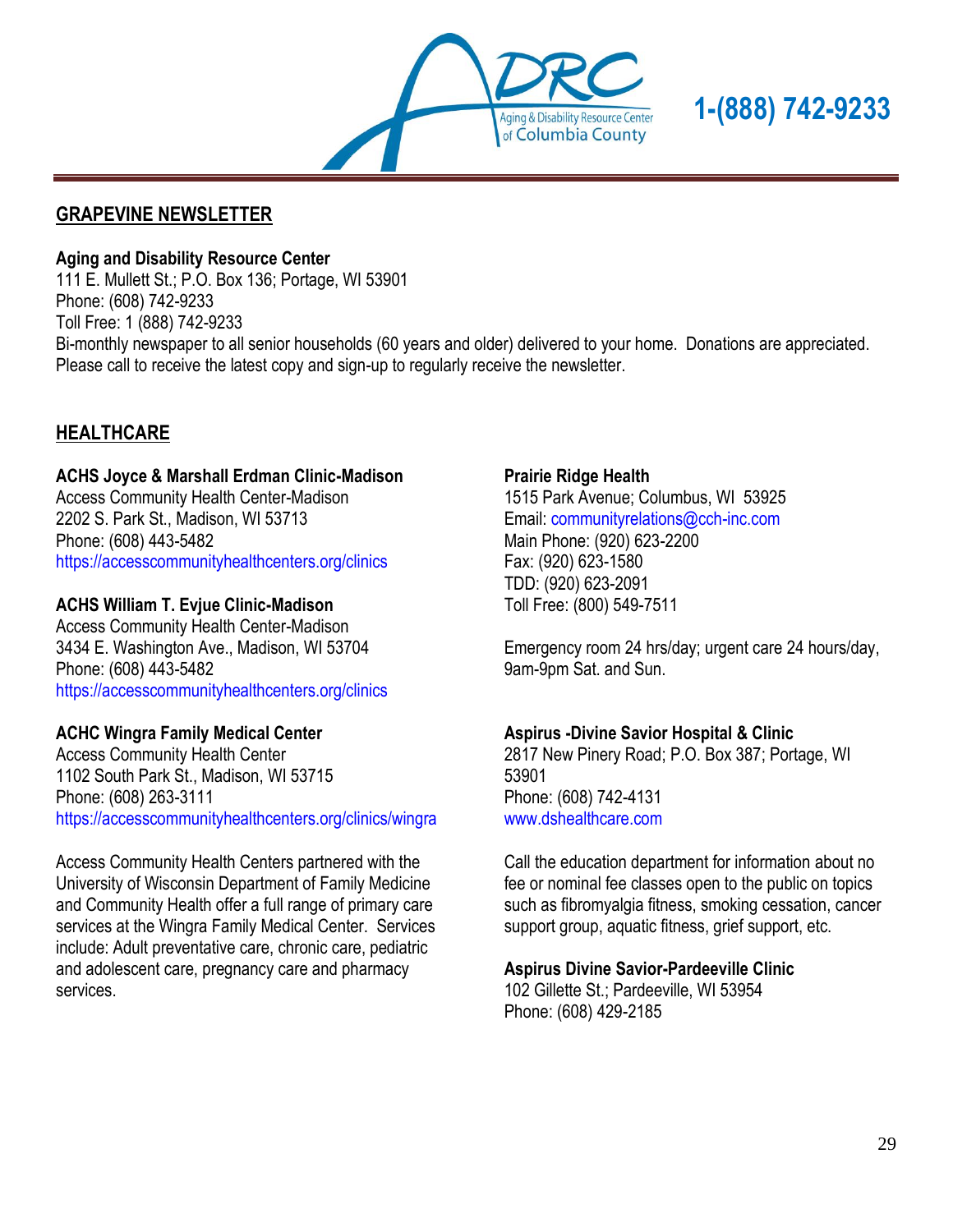

### **Dean Clinics**

Portage Clinic 2825 Hunters Trail; Portage, WI 53901 Phone: (608) 742-7161

Affiliated with Dean/St. Mary's Regional Clinic/Family Practice, Obstetrics, General Practice; Internal Medicine; Pediatrics.

Columbus Specialty Clinic 1513 Park Ave 2nd Floor Phone: (920) 623-9535

Dells Clinic 1310 Broadway Rd; Wisconsin Dells, WI 53965 (608) 253-1171 Family Practice, Obstetrics and Gynecology, General Surgery, and Podiatry.

### **Family Health/La Clinica**

400 S. Townline Rd.; P.O. Box 1440; Wautoma, WI 54982 Phone: (920) 787-5514 or 1 (800) 942-5330 Fax: (920) 787-4737

Provides low cost medical and dental care to patients. Accepts Medicare, Medicaid, Badgercare and most insurance. Affordable care program is available to low income and uninsured patients. Please call for hours and available appointment times.

**Free Clinic-Portage (Located in Wilz Drugstore)** 140 E. Cook St., Portage, WI 53901 Phone: (608) 234-0159 **HOME DELIVERED MEALS**

### **Aging and Disability Resource Center of Columbia County**

111 E. Mullett St./P.O. Box 136; Portage, WI 53901 Phone: (608) 742-9233 Toll Free: (888) 742-9233

Open every Wednesday from 9AM to Noon. Everyone is welcome to use the clinic. Offers a variety of services such as; physical exams, blood pressure monitoring, prescribing medications (they do not prescribe narcotics), give advice and refer patients to specialists, and foot clinic services. Please call the number above for more information or with questions.

### **Lodi Clinic- Sauk Prairie Health Care**

160 Valley Drive.; Lodi, WI 53555 Phone: (608) 592-3296

Affiliated with Sauk Prairie Memorial Hospital and Clinics.

### **Mile Bluff's Delton Family Medical Center**

28 Commerce St., Wisconsin Dells, WI 53965 Phone: (608) 254-5888

### **Poser Clinic**

635 Park Ave.; P.O. Box 229; Columbus, WI 53925 Phone: (920) 623-5000

### **UW Health-Portage**

2977 County Hwy. CX; Portage, WI 53901 (608) 742-3004 Family Medicine, Vascular Surgery, Allergy and Rheumatology.

### **UW Health- Columbus**

<span id="page-30-0"></span>1511 Park Ave; Columbus WI 53925 (920) 623-5226

<span id="page-30-1"></span>Meals delivered to eligible homebound individuals age 60 and older, or spouse thereof. Donations towards total meal costs are based on an individual's financial circumstances and own ability to pay. Meals are available from five (5) sites across Columbia County. Contact the Aging and Disability Resource Center and ask to speak to the Information and Assistance Specialist worker for more information.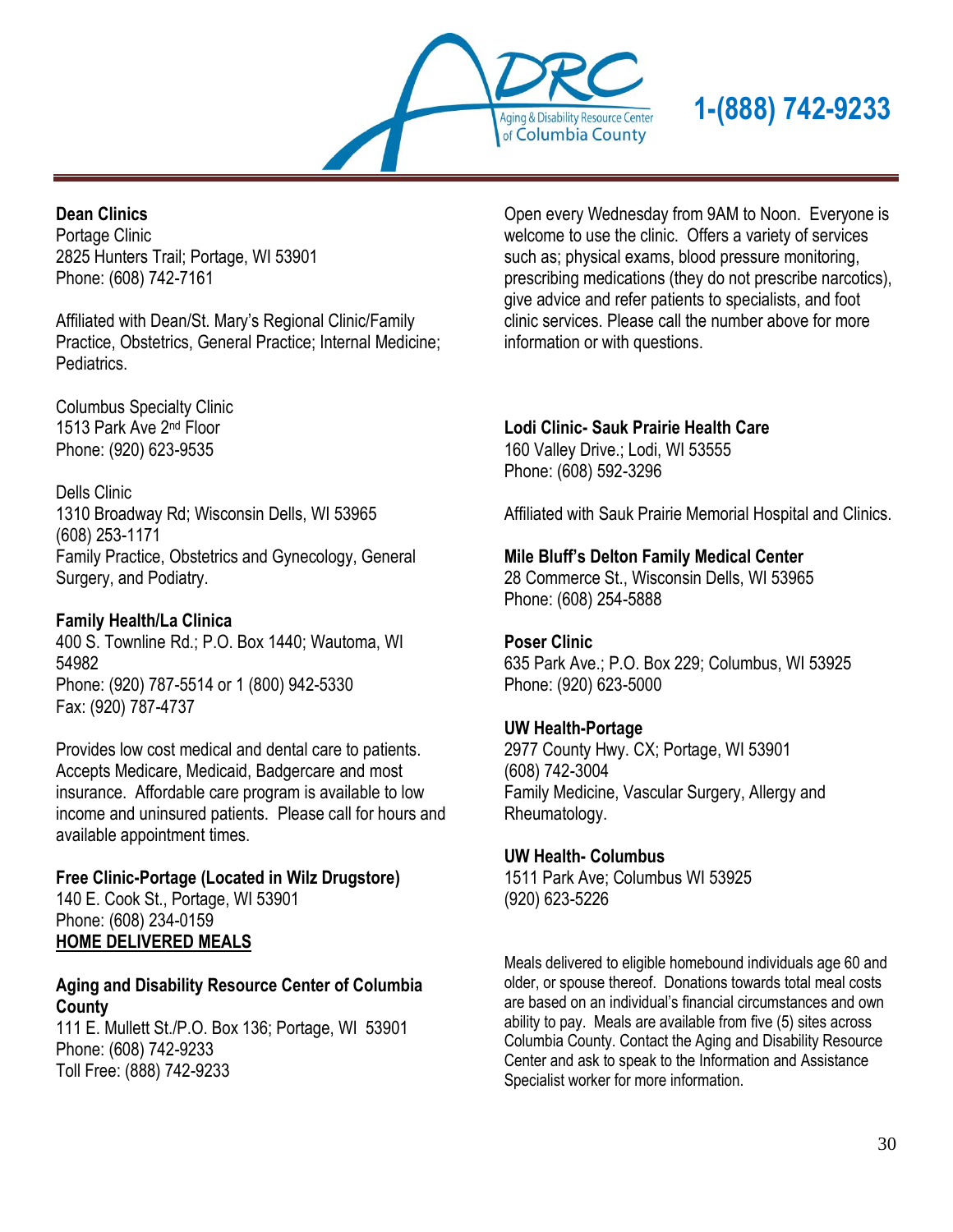

**Mom's Meals** 1 (877) 508-6667 Monday-Friday 7am-6pm <https://www.momsmeals.com/> Delivery on Thursdays only. \*Renal-friendly, Pureed and Gluten Free

### **HOME HEALTH CARE SERVICES**

\*Please contact the home health agencies individually as they may offer varying services, rates, minimum hours of service, etc.

### **Age at Home by Agrace**

5395 E. Cheryl Parkway 1670 South Boulevard Madison, WI 53711 Baraboo, WI 53913 Phone: (608) 327-7456

Age at Home is non-medical, in-home care from non-profit organization, Agrace. You choose and pay for the services you are interested in such as personal care/bathing, grooming, medication reminders and assistance, exercise support, diet monitoring, housekeeping, laundry, meal preparation and clean-up, errands and shopping. Supports are also offered evenings, weekend and/or overnight such as bedtime, 24/7 in-home care, family caregiver coaching and cognitive support programing (for clients with dementia or other cognitive challenges).

### **Aspirus Divine Savior Home Health**

2805 Hunters Trail; Portage, WI 53901 Phone: (608) 745-6400 [www.dshealthcare.com](http://www.dshealthcare.com/)

Divine Savior Home Care offers a wide range of home health services to persons in Adams, Columbia, Dane, Green Lake, Marquette and Sauk Counties. Services provided include skilled nursing, physical therapy, occupational therapy, speech therapy, home health aide care and medical social services.

### **BrightStar**

507 Linn St., Unit B; Baraboo, WI 53913 (608) 355-5015 [www.brightstarcare.com](http://www.brightstarcare.com/) 

Provides chore services, companion care, personal care, home health services, respite and live-in care.

### **Coram/CVS**

5345 Moorland Rd., Suite 101, New Berlin, WI 53151 Phone: (262) 207-1590 [www.coramhc.com](http://www.coramhc.com/) Provides IV therapy.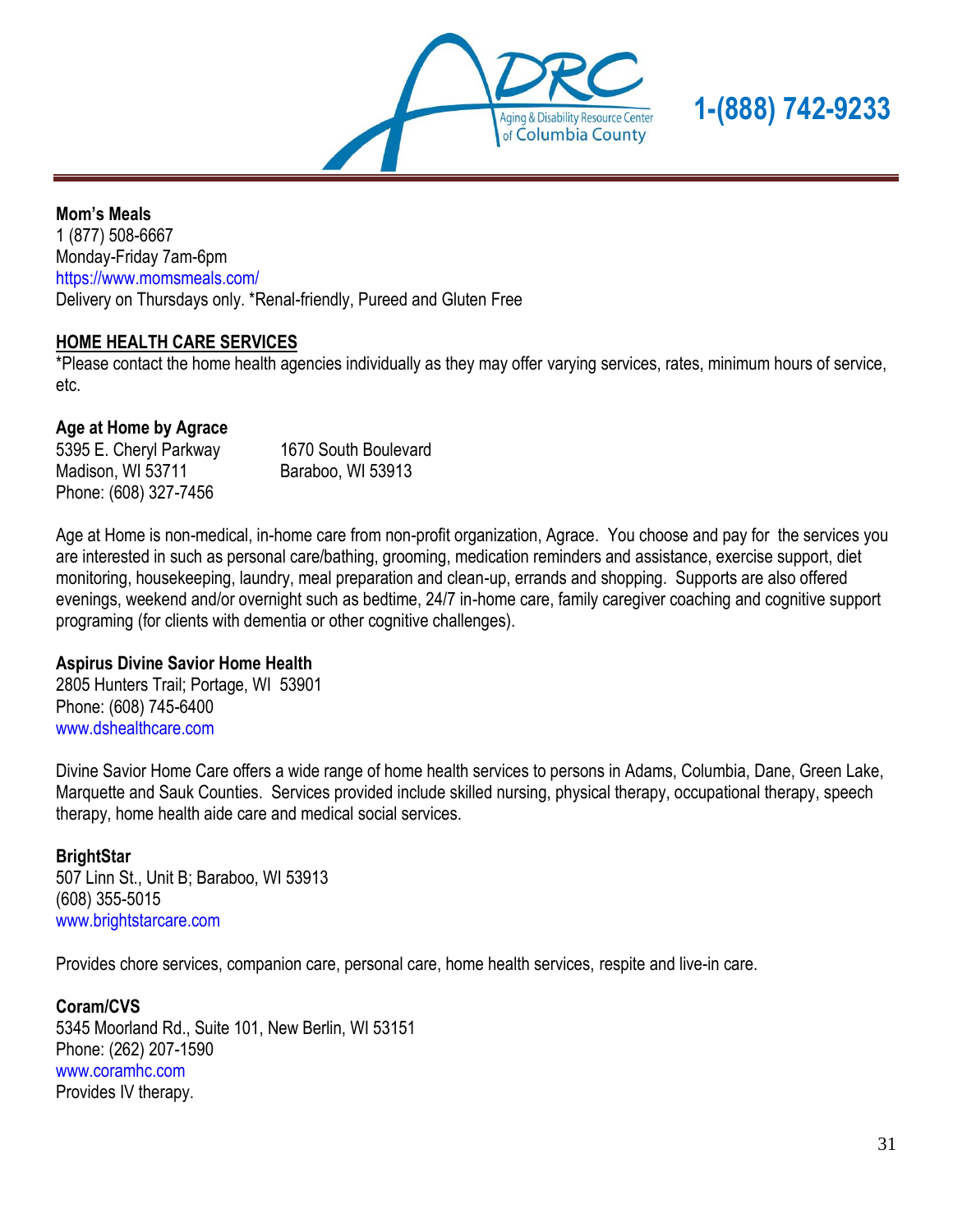

### **Hillside Home Health Care and Hospice**

709 S. University Avenue; Beaver Dam, WI 53916 Phone: (920) 887-4050 <https://bdch.com/about-hillside-home-care>

Hillside is a Medicare certified Home Health and Hospice agency. Hillside provides intermittent skilled nursing, physical, occupational, speech therapies, and Home Health Aide services. Hospice care is focused on the comfort care of terminally ill people and their families, who wish to remain in their own home or area nursing homes. Medicare, Medical Assistance and Private Insurance reimbursement is accepted. Services are provided in Columbia County and serve: Arlington, Cambria, Columbus, Fall River, Rio, and Pardeeville.

### **Home Instead**

1708 N. Spring St.; Beaver Dam, WI 53916 Phone: (920) 219-9832 [www.homeinstead.com/609](http://www.homeinstead.com/609)

Serves the Columbus area. 24 hour and live-in care. Companion care, personal care, meals, transportation, household duties, respite care.

### **Homeward Bound, Inc.**

1360 Jefferson Street; Baraboo, WI 53913 Phone: (608) 356-4666 [www.hwbcare.com](http://www.hwbcare.com/)

This agency provides homemaker and home companion services in your home, on a long or short-term basis. The agency is usually private-pay. Services may include: flexible schedules, housekeeping, laundry, grocery shopping, meal preparation, bathing and dressing assistance, companionship, respite, transportation to appointments, etc. Please call for more information or to begin services.

### **Marquardt Management Services**

1045 Hill St., Watertown, WI 53098 Phone: (920) 261-2221 [www.marquardtmanagement.com](http://www.marquardtmanagement.com/)

Bathing, case management, emergency response, home health aides, homemaker services, hospice, IV therapy, mobile meals, OT, personal care workers, PT, respite, speech, wound care.

### **Maxim Healthcare Services Madison**

5752 Tokay Blvd, Suite 500, Madison, WI 53718 Phone: (608) 232-1000 Fax: (877) 306-8303 [www.maximhealthcare.com](http://www.maximhealthcare.com/) Email[: MadisonOffice@maxhealth.com](mailto:MadisonOffice@maxhealth.com)

Home Healthcare, Personal Caregiving Services, Behavioral Care, Healthcare Staffing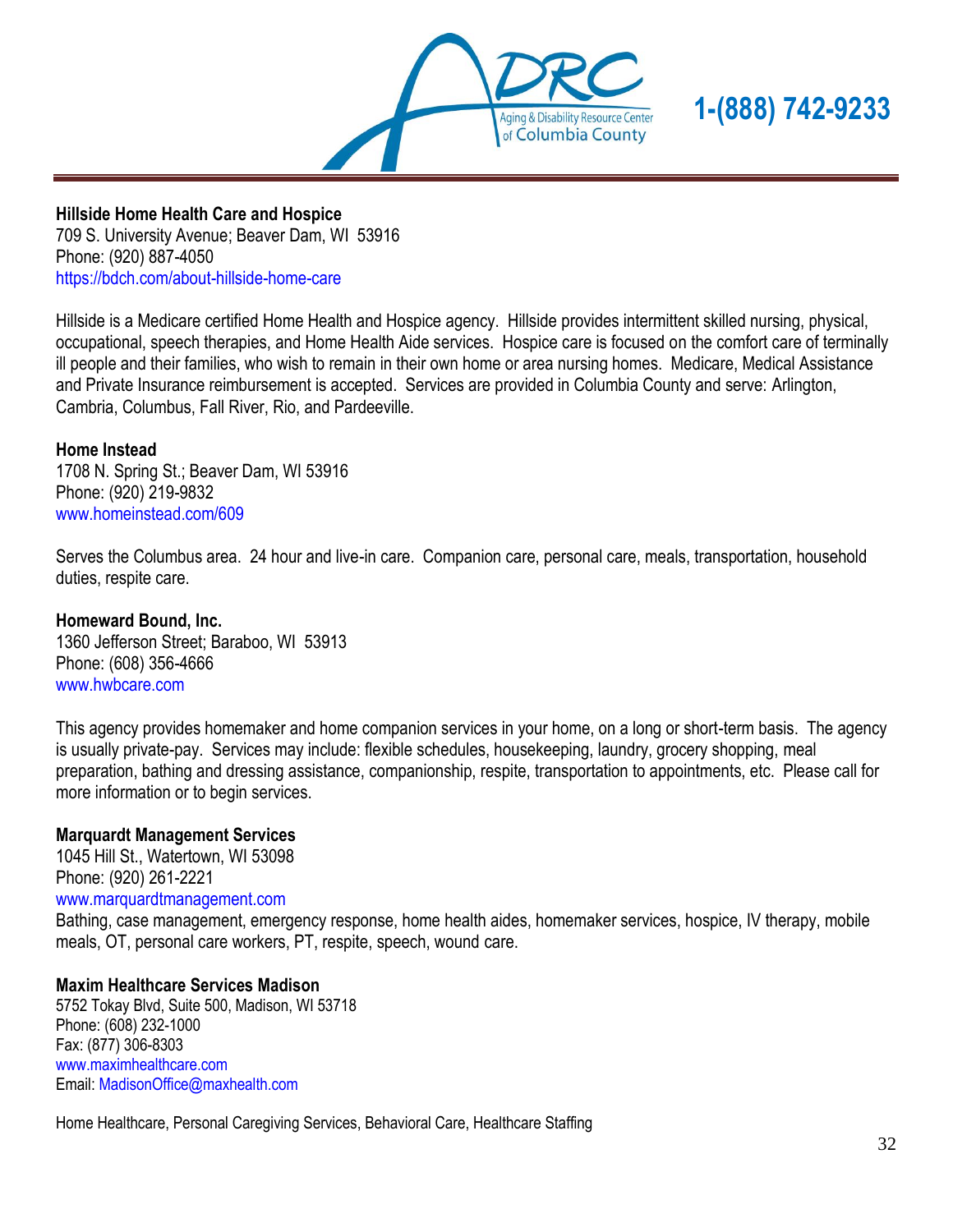

### **Northwoods Inc. Supportive Home Care**

N6510 US Hwy 51 South/P.O. Box 357; Portage, WI 53901 Phone: (608) 742-7114

Northwoods, Inc. of Wisconsin is a Portage-based nonprofit corporation that serves senior citizens and others in need. Northwoods can help with light housekeeping, socialization, errands, shopping and cooking. To be eligible, you must be 60+ years of age or have physical limitations that prevent you from managing your house or apartment without assistance or have experienced an incapacitating injury. Minimum service available is one hour weekly.

### **Recover Health**

Baraboo Office 407 Oak St Baraboo, WI 53913 Phone: (608) 356-7570 Fax: (608) 356-2629

Madison Office 2500 Rimrock Rd., Suite 101; Madison, WI 53713 Phone: (608) 274-8193 Fax: (608) 274-8713 Website: [www.recoverhealth.org](http://www.recoverhealth.org/)

**1-(888) 742-9233**

Recover Health provides skilled nursing, therapies, homemaking and personal cares services. Services are available 7 days per week and 24 hours per day. Recover Health is Medicare and Medicaid certified. Recover Health accepts private pay, HMO and private insurance.

### **SSM Health at Home**

1111 8th St, Baraboo, WI 53913 Toll Free: (800) 924-2273 [www.ssmhealthathomewi.com](http://www.ssmhealthathomewi.com/)

1513 Park Ave., Suite A, Columbus, WI 53925 Toll Free: (800) 924-2273 [www.ssmhealthathomewi.com](http://www.ssmhealthathomewi.com/)

### **Visiting Angels**

Address: 140 Corporate Drive, Suite 2, Beaver Dam WI 53916 Phone: (920) 821-1111 Fax: (920) 328-0324 Website: [www.visitingangels.com](http://www.visitingangels.com/)

We are nationally known and locally owned non-medical in-home care. Our customized plans allow you to pick and choose the services that appeal most to your loved one and that would help to lighten the load of family caregivers. Our caregivers are so great at what they do, and so loved by their clients, that we refer to them as our "Angel companions." Each caregiver we employ is someone we would be happy to see take care of a member of our own family!

### <span id="page-33-0"></span>**HOMEMAKER SERVICES/HOUSE CLEANING SERVICES**

### **Aging and Disability Resource Center of Columbia County**

Phone: (608) 742-9233

Service provided to elderly persons needing assistance within indoor household chores. A home visit will occur in which an assessment will be completed to determine the amount of assistance needed. Hours and availability is limited. A minimal fee will be charged to offset the total chore services which are provided. Contact the Aging and Disability Resource Center and ask to speak to the Information and Assistance Specialist worker for more information.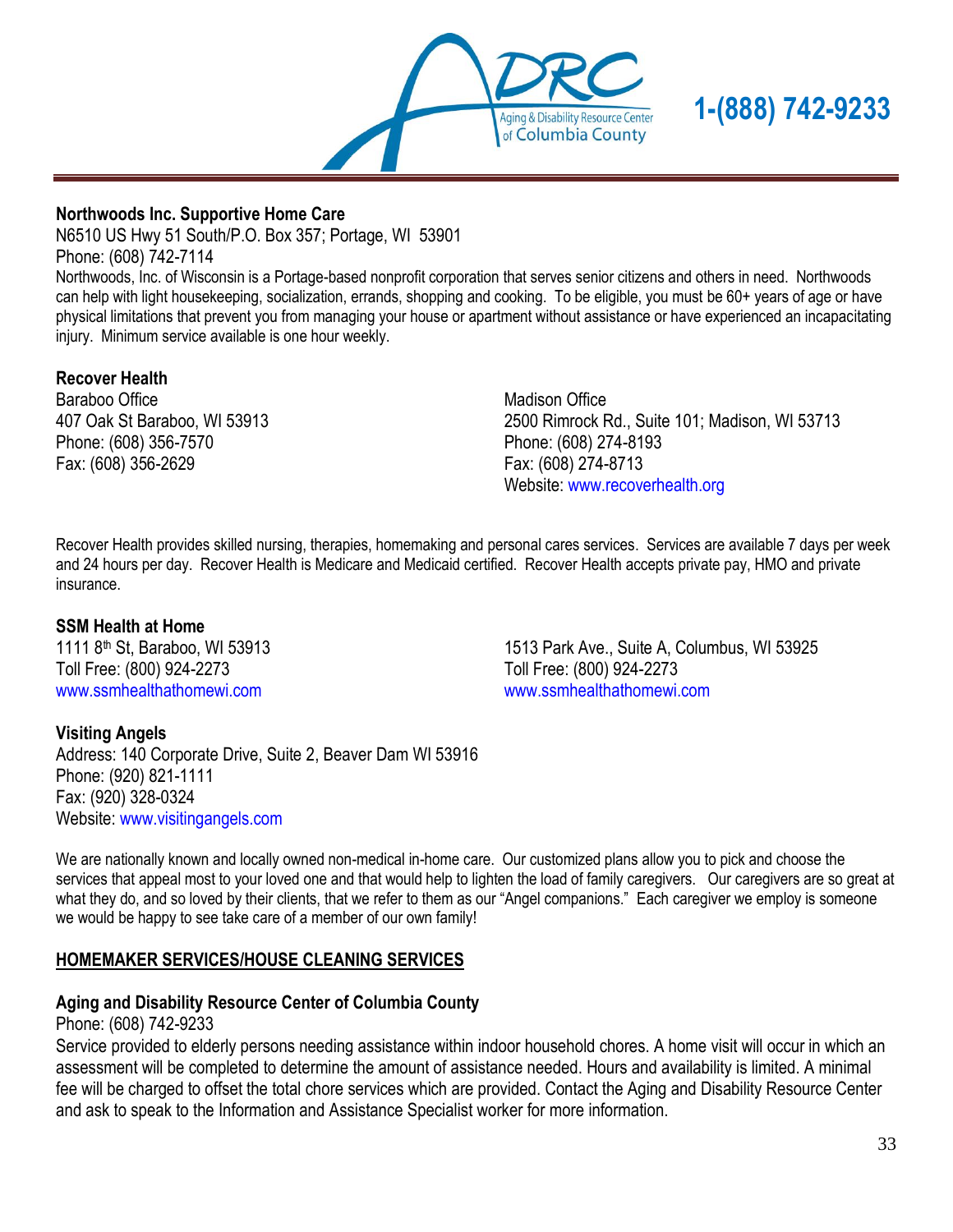

**Age At Home** 5395 E. Cheryl Parkway 1670 South Boulevard Madison, WI 53711 Baraboo, WI 53913 (608) 327-7456

**Northwoods Inc, Supportive Home Care** N6510 U.S. Highway 51 South P.O. Box 357, Portage, WI 53901 (608) 742-7114 ext. 239

### <span id="page-34-0"></span>**HOSPICE**

### **Agrace Hospice and Palliative Care**

5395 E. Cheryl Parkway, Fitchburg WI 53711 Phone: (608) 276-4660 Toll Free: (800) 930-2770 [www.agrace.org](http://www.agrace.org/)

**Agrace Baraboo** 1670 South Boulevard; Baraboo, WI 53913 Toll Free: (800) 553-4289 [www.agrace.org](http://www.agrace.org/)

### **Generations Home Care and Hospice**

1020 S. Main St., Suite C; Fond du Lac, WI 54935 Phone: (920) 922-0134

**Heartland Hospice**  2801 Crossroads Dr., Suite 2000; Madison, WI 53718 Phone: (608) 819-0033 Toll Free: (866) 216-5708 [www.heartlandhospice.com](http://www.heartlandhospice.com/)

### **Marquardt Hospice**

1045 Hill St., Watertown, WI 53098 Toll Free: (844) 206-4930 [www.marquardthospice.org](http://www.marquardthospice.org/)

**BrightStar**

507 Linn St., Unit B, Baraboo, WI 53913 (608) 355-5015

### **MMC-BD Hillside Home Care/Hospice**

707 S. University Ave., Beaver Dam, WI 53916 Phone: (920) 887-4050 [www.bdch.com](http://www.bdch.com/)

### **Rainbow Hospice Care**

147 W. Rockwell St., Jefferson, WI 53549 Phone: (920) 674-6255 [www.rainbowhospicecare.org](http://www.rainbowhospicecare.org/)

#### **SSM Health Hospice House**

915 12th St., Baraboo, WI 53913 Toll Free: (877) 356-4514 [www.ssmhealthathomewi.com](http://www.ssmhealthathomewi.com/)

### **St. Croix Hospice**

414 Broadway, Suite 200; Baraboo, WI 53913 Phone: (608) 448-4200 Toll Free: (855) 278-2764 Fax: (608) 448-4202 [www.stcroixhospice.com](http://www.stcroixhospice.com/)

### **Moments Hospice**

<span id="page-34-1"></span>5315 Wall Street, Suite 135, Madison WI 53718 Phone: (608) 384-3710 Fax: (608) 384-3711 [www.momentshospice.com](http://www.momentshospice.com/)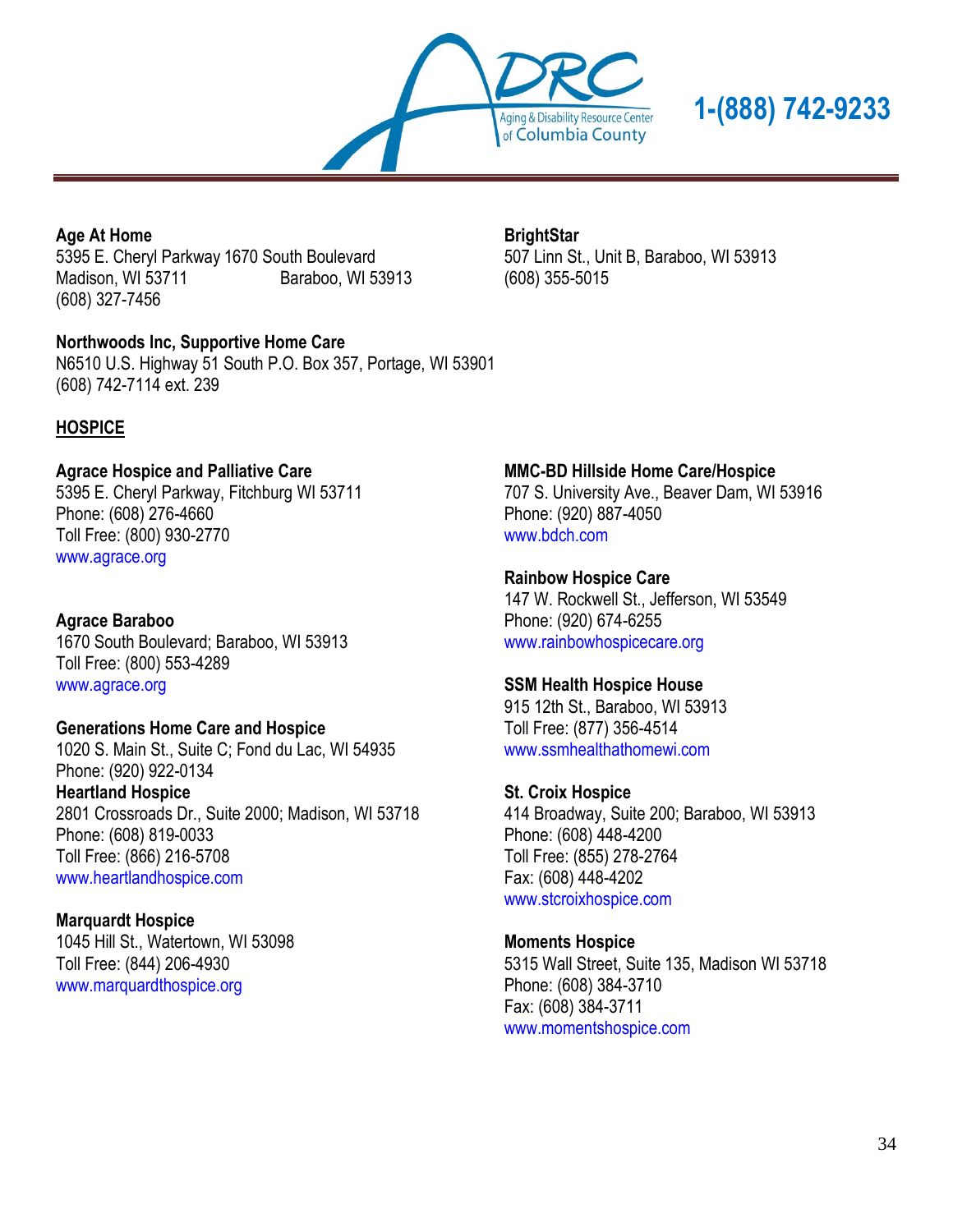

### **HOUSING Low Income Housing for Elderly and/or Disabled Persons**

| City              | Name and Address                 | <b>Phone Number</b>          | <b>Details</b>                                |
|-------------------|----------------------------------|------------------------------|-----------------------------------------------|
| Cambria           | Parkview Apartments              | (608) 258-2080               | Family                                        |
|                   | 201-205 Evans Drive              | Low Income Housing           |                                               |
|                   | Cambria, WI 53923                | www.wisconsinmanagement.com  |                                               |
| Columbus          | <b>Carriage Hills Apartments</b> | (920) 623-5690               |                                               |
|                   | 95 Fuller Street                 | Section 8                    |                                               |
|                   | Columbus, WI 53925               | www.cardinalcapital.us       |                                               |
| Columbus          | Columbus Manor                   | (920) 623-5589 (fax & phone) | 62 & up or 18 & up with physical              |
|                   | 779 Maple Avenue                 | Low Income Housing           | handicap                                      |
|                   | Columbus, WI 53925               | www.lsswis.org               |                                               |
| Columbus          | Farnham Village                  | (800) 944-4866 Ext. 1120     |                                               |
|                   | 938 Farnham Street               | Low Income Housing           |                                               |
|                   | Columbus, WI 53925               | www.hmgapt.com               |                                               |
| <b>Fall River</b> | <b>Fall River Meadows</b>        | (608) 308-4242               | Rental assistance may be                      |
|                   | 550 & 552 N. Main Street         | www.wisconsinmanagement.com  | available where you will pay only             |
|                   | 554 Sleepy Hollow                |                              | 30% of your gross adjusted                    |
|                   | Fall River, WI 53932             |                              | income for rent                               |
| Lodi              | <b>Country Glen Apartments</b>   | $(608)$ 258-2080             | Rental assistance may be                      |
|                   | 85 Strangeway                    | Low Income Housing           | available where you will pay only             |
|                   | Lodi, WI 53555                   | www.wisconsinmanagement.com  | 30% of your gross adjusted                    |
|                   |                                  |                              | income for rent                               |
| Lodi              | Parkside Apartments              | (608) 258-2080               | Rental assistance may be                      |
|                   | 215 Water Street                 | Low Income Housing           | available where you will pay only             |
|                   | Lodi, WI 53555                   | www.wisconsinmanagement.com  | 30% of your gross adjusted<br>income for rent |
| Lodi              | Pleasant Valley Apartments       | (608) 592-4134               |                                               |
|                   | 239 Columbus Street              | Low Income Housing           |                                               |
|                   | Lodi, WI 53555                   | Section 8 Vouchers           |                                               |
| Pardeeville       | <b>Pardeeville Meadows</b>       | (800) 944-4866 ext 1120      | Income restrictive. Includes:                 |
|                   | 507-511 Elliott Street Lane      | Email: apartments@hmgapt.com | water, sewer, gas, trash.                     |
|                   | Pardeeville, WI 53954            | Website: www.hmgapt.com      | Smoking permitted. Storage                    |
|                   |                                  | Low Income Housing           | available. Air conditioning.                  |
|                   |                                  | Section 8 Vouchers           | Washer/dryer in unit.                         |
| Pardeeville       | Parkview Apartments I            | (608) 566-1777               |                                               |
|                   | 102 Gillette Street              | Low Income Housing           |                                               |
|                   | Pardeeville, WI 53954            | Section 8 Vouchers           |                                               |
| Portage           | Deer Run Park Apartments         | (608) 566-1777               |                                               |
|                   | 2345 Schultz Street              | Low Income Housing           |                                               |
|                   | Portage, WI 53901                | Section 8 Vouchers           |                                               |
|                   |                                  | www.oakbrookcommunities.com  |                                               |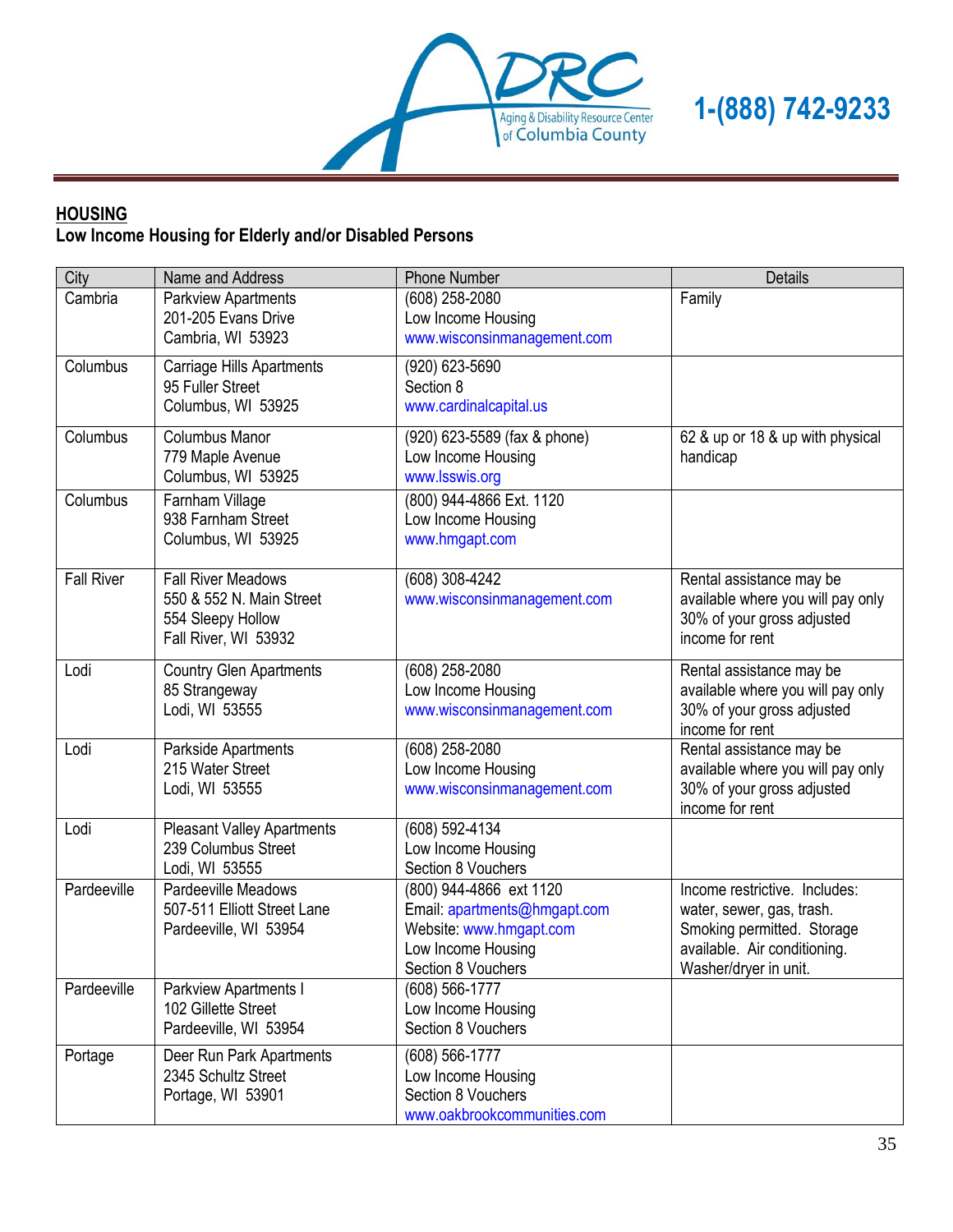

| Portage                   | Pat Smith's Manor<br>142 Henry Drive<br>Portage, WI 53901                                     | Impact Seven 855-316-8967<br>Section 8 Vouchers                                                    | *Chronic and Mentally III                                                                                                                                     |
|---------------------------|-----------------------------------------------------------------------------------------------|----------------------------------------------------------------------------------------------------|---------------------------------------------------------------------------------------------------------------------------------------------------------------|
| Portage                   | <b>Portage Building Apartments</b><br>203 DeWitt Street<br>Portage, WI 53901                  | (608) 254-8353<br><b>Central WI Community Action Council</b><br>Section 8 Vouchers                 | All Units on second level above<br>offices/ shops: market rate with<br>some utilities included.<br>2 Bedroom Unit<br><b>Efficiency Unit</b><br>1 Bedroom Unit |
| Portage                   | Portage Meadows Apartments<br>2375 Schultz Street<br>Portage, WI 53901                        | Impact Seven (715) 434-1717<br>Low Income Housing<br>Section 8 Vouchers<br>www.impactseven.org     |                                                                                                                                                               |
| Portage                   | Riverwood Apartments<br>215 W. Mullett Street<br>Portage, WI 53901                            | (608) 742-4454<br>Project Based Section 8<br>www.riverwoodelderlyapartments.com                    | 62 & older or disabled                                                                                                                                        |
| Portage                   | The Phoenix<br>104 W. Cook Street<br>Portage, WI 53901                                        | (608) 745-4450<br>Low Income Housing<br>Section 8 Vouchers<br>www.cardinalcapital.us               | 55 & older                                                                                                                                                    |
| Portage                   | <b>Village House Apartments</b><br>2830 Village Road<br>Portage, WI 53901                     | (608) 742-2131<br>Section 8<br>www.meridiangroupinc.net                                            |                                                                                                                                                               |
| Poynette                  | Pioneer Place I, II, III, IV<br>Hillside Terrace<br>238 W Seward St<br>Poynette, WI 53955     | (608) 635-7000<br>Section 8 Vouchers<br>www.meridiangroupinc.net                                   | 1 & 2 Bedrooms                                                                                                                                                |
| Rio                       | Argent of Rio<br>140 Athens Sreet<br>Rio WI 53960                                             | (800) 944-4866 Ext 1120<br>https://www.hmgapt.com/argent-of-rio                                    | Rental assistance may be<br>available where you will pay only<br>30% of your gross adjusted<br>income for rent                                                |
| Rio                       | <b>Covenant Place</b><br>420 W. Lyons Street<br>Rio, WI 53960                                 | (920) 838-4000<br>Section 8                                                                        | 62 & Older Only                                                                                                                                               |
| Wisconsin<br><b>Dells</b> | <b>Dells Housing Colonial Apartments</b><br>309 Wisconsin Avenue<br>Wisconsin Dells, WI 53965 | (608) 697-1993                                                                                     | Senior Housing and Independent<br>Living<br>62 & Older                                                                                                        |
| Wisconsin<br>Dells        | <b>Valley View Apartments</b><br>1700 Broadway Road<br>Wisconsin Dells, WI 53965              | (608) 253-7707<br>https://www.hmgapt.com/valley-view--wi-<br>dells<br>Low Income/Rental Assistance | Rental assistance may be<br>available where you will pay only<br>30% of your gross adjusted<br>income for rent                                                |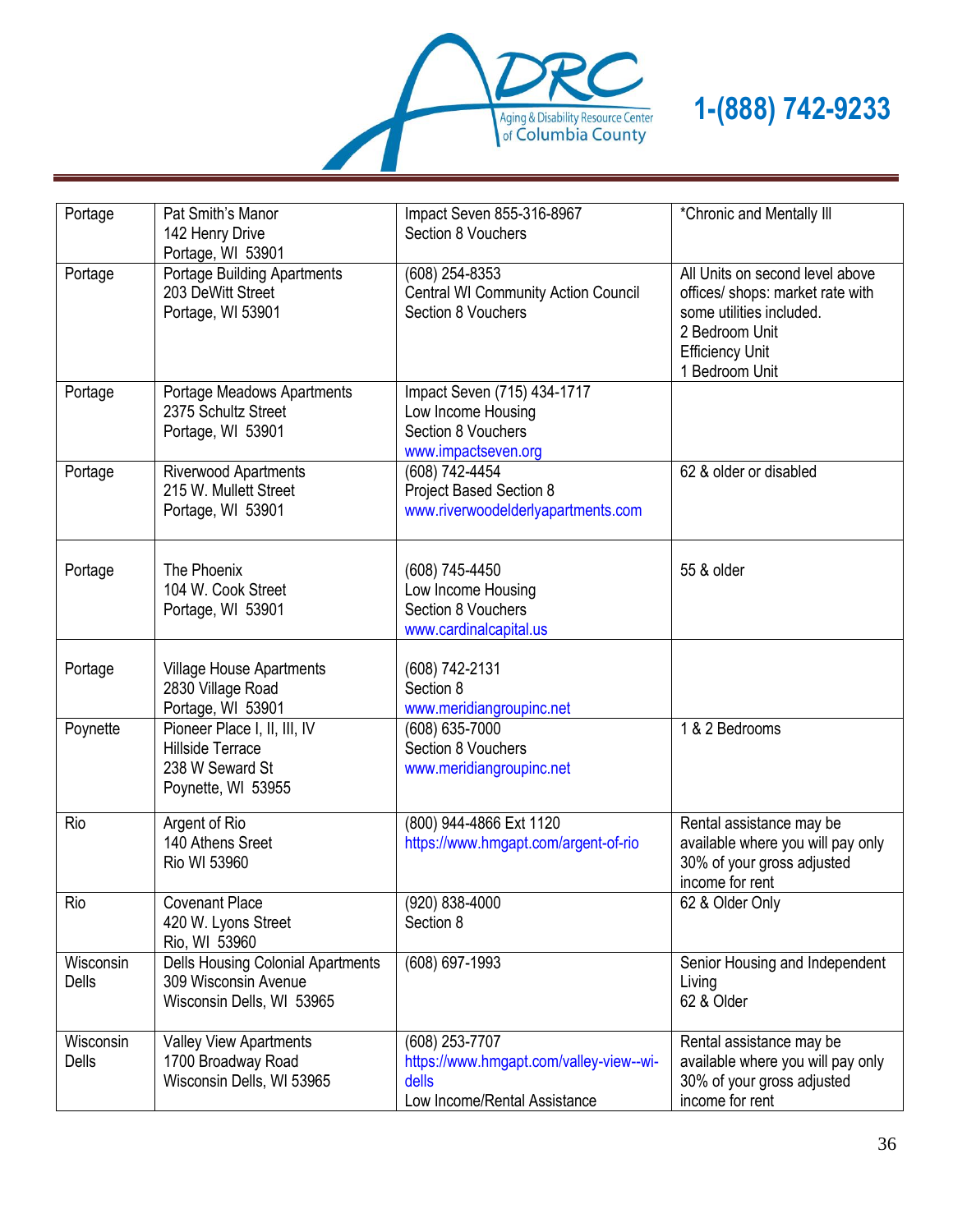

| Wisconsin<br><b>Dells</b> | <b>Village Glen Apartments</b><br>1008 Elm Street<br>Wisconsin Dells, WI 53965 | (608) 524-4900<br>Section 8 Vouchers<br>C/O 800 Third St.,<br>Reedsburg, WI 53959<br>www.meridiangroupinc.net |                                                                                                                                                                                                                                                                                        |
|---------------------------|--------------------------------------------------------------------------------|---------------------------------------------------------------------------------------------------------------|----------------------------------------------------------------------------------------------------------------------------------------------------------------------------------------------------------------------------------------------------------------------------------------|
| Wisconsin<br>Dells        | <b>Cambrian Commons</b><br>920 Race Street<br>Wisconsin Dells WI               | (608) 432-4447<br>https://www.movin-out.org/rental                                                            |                                                                                                                                                                                                                                                                                        |
| Wisconsin<br><b>Dells</b> | Pironeer Ridge<br>460 Pioneer Drive<br>Wisconsin Dells WI 53965                | (608) 432-4447<br>https://www.movin-out.org/rental                                                            |                                                                                                                                                                                                                                                                                        |
| Wisconsin<br><b>Dells</b> | <b>Stepping Stone</b><br>409 Vine Street<br>Wisconsin Dells WI 53965           | St. Vincent DePaul<br>(608) 742-5329<br>https://svdpwisdells.org/stepping-stone-<br>housing                   |                                                                                                                                                                                                                                                                                        |
| Wyocena                   | Wyona Lake Apartments<br>107 N. Columbus St.<br>Wyocena, WI 53969              | (608) 963-1741<br>(608) 254-8353<br><b>Central WI Community Action Council</b><br>Section 8 Vouchers          | Wyona Lake Apartments have a<br>total of 16 units, all of which are<br>Section 8 assisted living units<br>serving the elderly and disabled.<br>All units on this property are one-<br>bedroom in a secured locked<br>single-story building.<br>HOUSEHOLD INCOME<br><b>LIMITS APPLY</b> |

### **American Red Cross**

4860 Sheboygan Ave., Madison, WI 53705 (608) 232-5819 1 (877) 618-6628 <https://www.redcross.org/local/wisconsin/about-us/locations/southwest-chapter.html>

During disasters such as fires, floods and tornadoes the Red Cross provides relief (food, clothing, emergency shelter and personal items such as essential household furnishings, medical supplies and eyeglasses) to individuals and families.

### **Columbia County Housing Rehabilitation Program**

May provide no-interest home repair loan for qualifying owner-occupied housing. Contact MSA Professional Services, Sue Koehn, Housing Program Department. 201 Corporate Drive; Beaver Dam, WI 53916 1 (800) 552-6330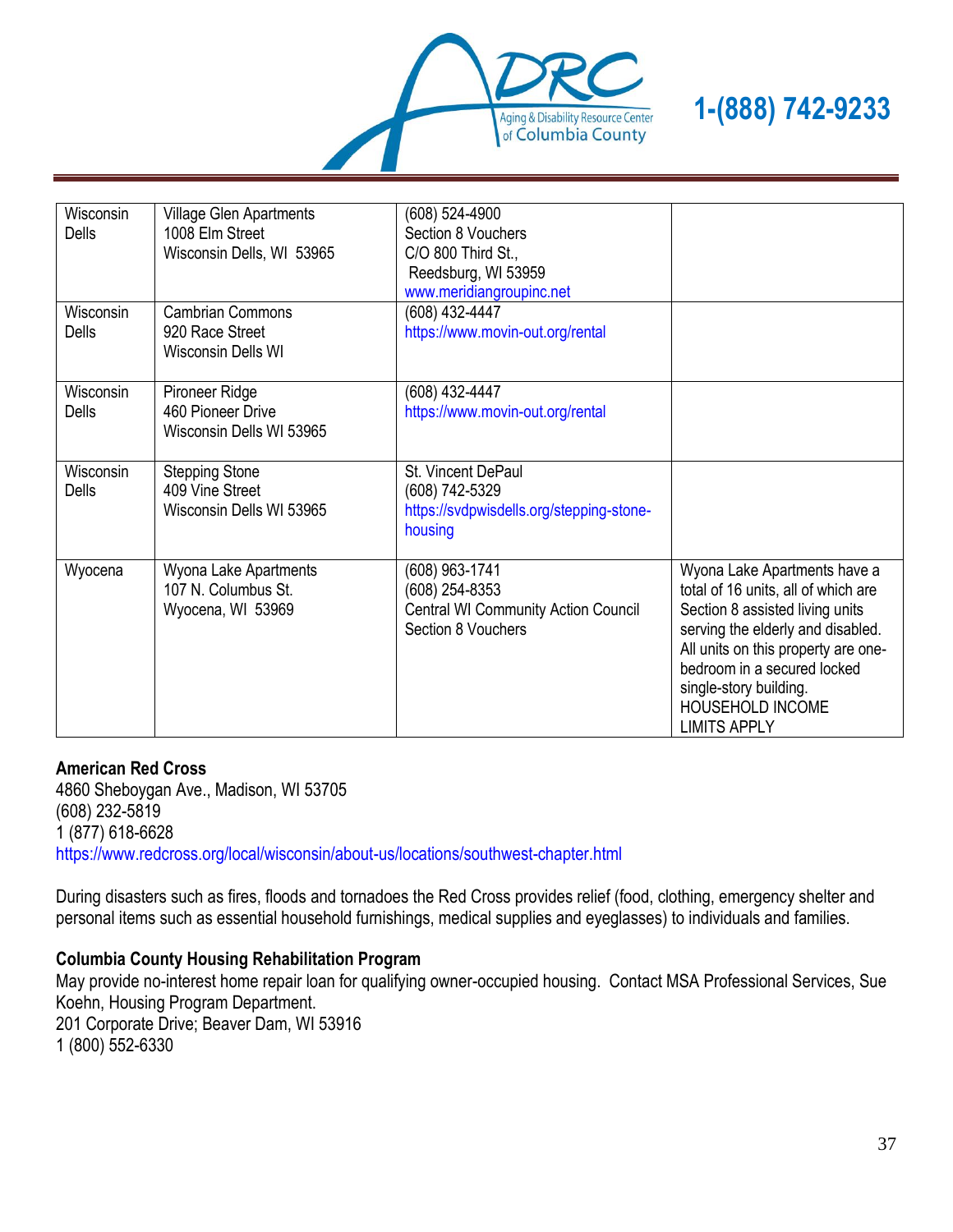

**Central Wisconsin Community Action Council, Inc.** Columbia County Residents 203 De Witt St.; Portage, WI 53901 Phone: (608) 742-3320

Wisconsin Dells office 1000 Hwy 13, Wisconsin Dells, WI 53965 Phone: (608) 254-8353 Website:<http://cwcac.org/>

Central Wisconsin CAC is a private, not for Profit Corporation whose goal is to assist low-income individuals and families to become self-sufficient. The agency provides numerous services and helps to mobilize community resources through the Section 8 Rental Voucher Program, weatherization assistance, short-term rental assistance, employment and training, emergency food assistance, and crisis emergency shelter assistance. The above services are offered through two departments: Housing & Energy and Human Development. \*There may be a wait-list for Section 8 Rental Voucher Program. Please call to verify.

### **Habitat for Humanity of Sauk-Columbia Area**

Habitat for Humanity Main Office 1211 8th St, P.O. Box 38; Baraboo, WI 53913 (608) 448-2888

Habitat for Humanity ReStore 1450 E. Wisconsin St., Portage, WI 53901 (608) 356-0332

### **Habitat for Humanity ReStore**

615 South Boulevard.; Baraboo, WI 53913 (608) 356-0332 <http://hfhwisconsinriver.org/> email: [office@hfhsca.org](mailto:office@hfhsca.org)

Open Tuesday-Friday 9am-5pm and Saturday 9am-4pm.

Buy gently used and even new building supplies for all of your fixing, remodeling and building projects. Prices 1/2 or less off of retail. Donate to the ReStore, gently used or unused building materials.

### **Renewal Unlimited**

2900 Red Fox Run; Portage, WI 53901 Phone: (608) 742-5329 Website: [www.renewalunlimited.net/](http://www.renewalunlimited.net/)

### **HCRI Program**

The Housing Cost Reduction Initiative Program is a housing assistance program for households with low to moderate income. Assistance is provided in the form of a 0% interest loan. The loan is to be paid back using an affordable payment plan, which is set up between the recipient, and Renewal Unlimited, Inc.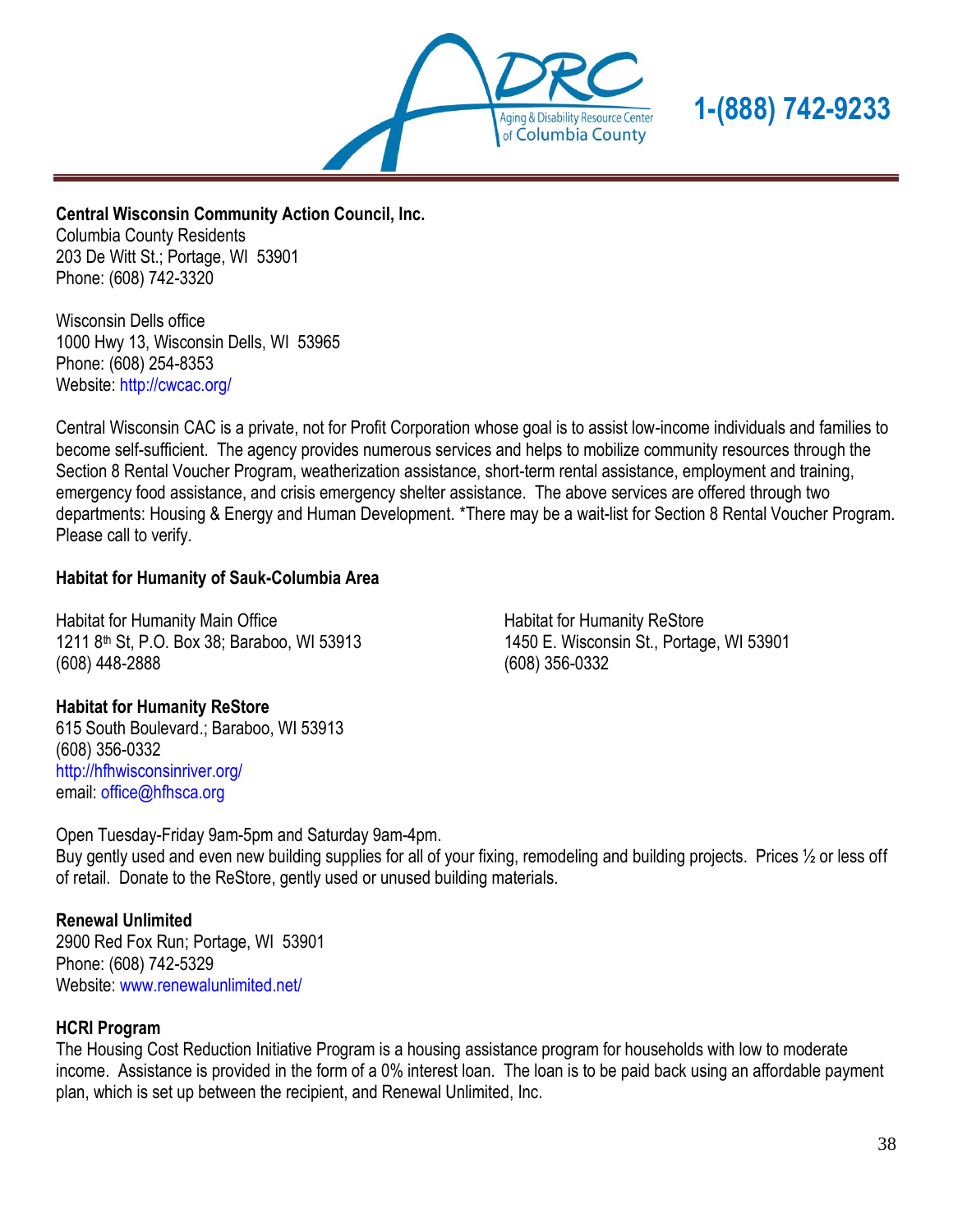

**River Haven Homeless Shelter** 108 E. Pleasant St., Portage, WI. 53901

P.O. Box 641, Portage, WI. 53901 (608) 742-7687

Housing may be available for homeless single women, men and families.

### **Section 8**

This program, administered by HUD, allows a resident's rent to be based on 30% of their gross adjusted monthly income. To be eligible, you can earn no more than the HUD income limit. Contact the apartment for information.

### **USDA Rural Development (Housing Loans)**

5417 Clem's Way ; Stevens Point, WI 54482 Phone: (715) 345-7600 Website: [www.rd.usda.gov](http://www.rd.usda.gov/)

Low interest loans are available to very low-income owner occupants of modest homes. Funds are available for improvements and repairs or to remove health and safety hazards. Limited grant money may be available for qualified homeowners 62 years and over to remove health or safety hazards or remodel to make homes accessible to disabled household members. Applicants must meet income and asset limits to qualify. Call the local office above for information on these limits or to start the application process.

### <span id="page-39-0"></span>**INSURANCE**

**Affordable Care Act** Health Insurance Marketplace 1 (800) 318-2596 [www.healthcare.gov](http://www.healthcare.gov/) Enroll in or change health insurance plans.

### **LAW ENFORCEMENT AGENCIES**

### **Columbia County Sheriff's Department**

711 E. Cook Street/P.O. Box 132; Portage, WI 53901 Phone: (608) 742-4166

### **Cambria Police Department**

111 W. Edgewater Street/P.O. Box 295; Cambria, WI 53923 Phone: (920) 348-5088 Fax: (920) 348-6050

### <span id="page-39-1"></span>**Columbus Police Department**

159 S. Ludington St.; Columbus, WI 53925 Phone: (920) 623-5919 Fax: (920) 623-5930

### **Fall River Police Department**

641 S. Main Street; Fall River, WI 53932 Phone: (920) 484-3707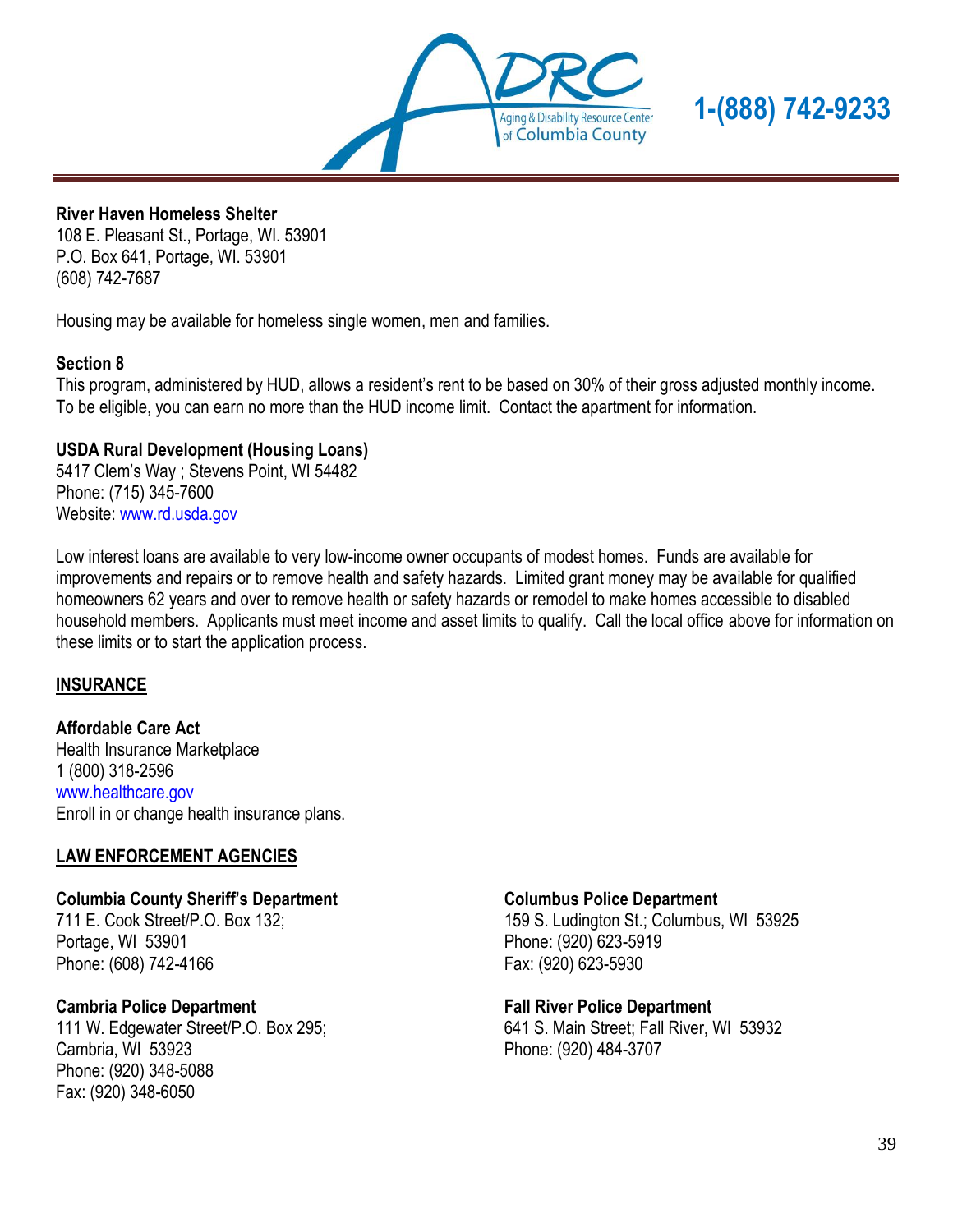

### **Lake Delton Police Department**

50 Wisconsin Dells Pkwy S, P.O. Box 510; Lake Delton, WI 53940 Phone (Office): (608) 254-7571 Fax: (608) 254-4651 Dispatch: (608) 254-8331

#### **Lodi Police Department**

142 S. Main Street; Lodi, WI 53555 Phone: (608) 592-5401 Fax: (608) 592-4117

#### **Pardeeville Police Department**

114 Lake Street; Pardeeville, WI 53954 Phone: (608) 429-2188

#### **Portage Police Department**

117 W. Pleasant Street, Portage, WI 53901 Phone: (608) 742-2174 Fax: (608) 742-1175

### <span id="page-40-0"></span>**LEGAL ADVOCACY**

### **Poynette Police Department**

118 N. Main Street/P.O. Box 247; Poynette, WI 53955 Phone: (608) 635-2588 Fax: (608) 635-8715

#### **Rio Police Department**

207 Lincoln Avenue; Rio, WI 53960 Phone: (920) 992-5454

#### **Randolph Police Department**

136 W. Stroud Street; Randolph, WI 53956 Phone: (920) 326-4620

#### **Wisconsin Dells Police Department**

712 Oak Street; Wisconsin Dells, WI 53965 Phone: (608) 253-1611 Fax: (608) 254-4375

#### **Lawyer Referral and Information Service of the State Bar of Wisconsin**

Provides three services: Lawyer Hotline, Lawyer Referral, and Community Referral. Caller will be screened at initial call to determine nature of problem and make appropriate referral. Open: 7:30am-6pm, Monday through Thursday; 7:30am-5pm, Friday

Toll Free: 1 (800) 362-9082 or phone: (608) 257-4666

#### **Department of Health Services, Division of Public Health**

1 West Wilson St, Room 250, Madison, WI 53703 Phone: (608) 267-2832 <http://dhs.wisconsin.gov/forms/AdvDirectives/> The above link is for Power of Attorney documents and does not provide legal advocacy

#### **Disability Rights WI**

(For persons age 18-59) 1502 West Broadway, Suite 201, Madison, WI 53713 Madison: (608) 267-0214

Toll Free: 1 (800) 928-8778 Milwaukee: (414) 773-4646 Toll Free: 1 (877) 338-3724 TTY for all offices: 1 (888) 758-6049

### **Elder Law Center, Coalition of Wisconsin Aging Groups**

2850 Dairy Drive, Suite 100; Madison, WI 53718 (608) 224-0606

Provides assistance to victims of elder financial exploitation. Also accepts reports of Medicare fraud. Helps retirees find lost pensions.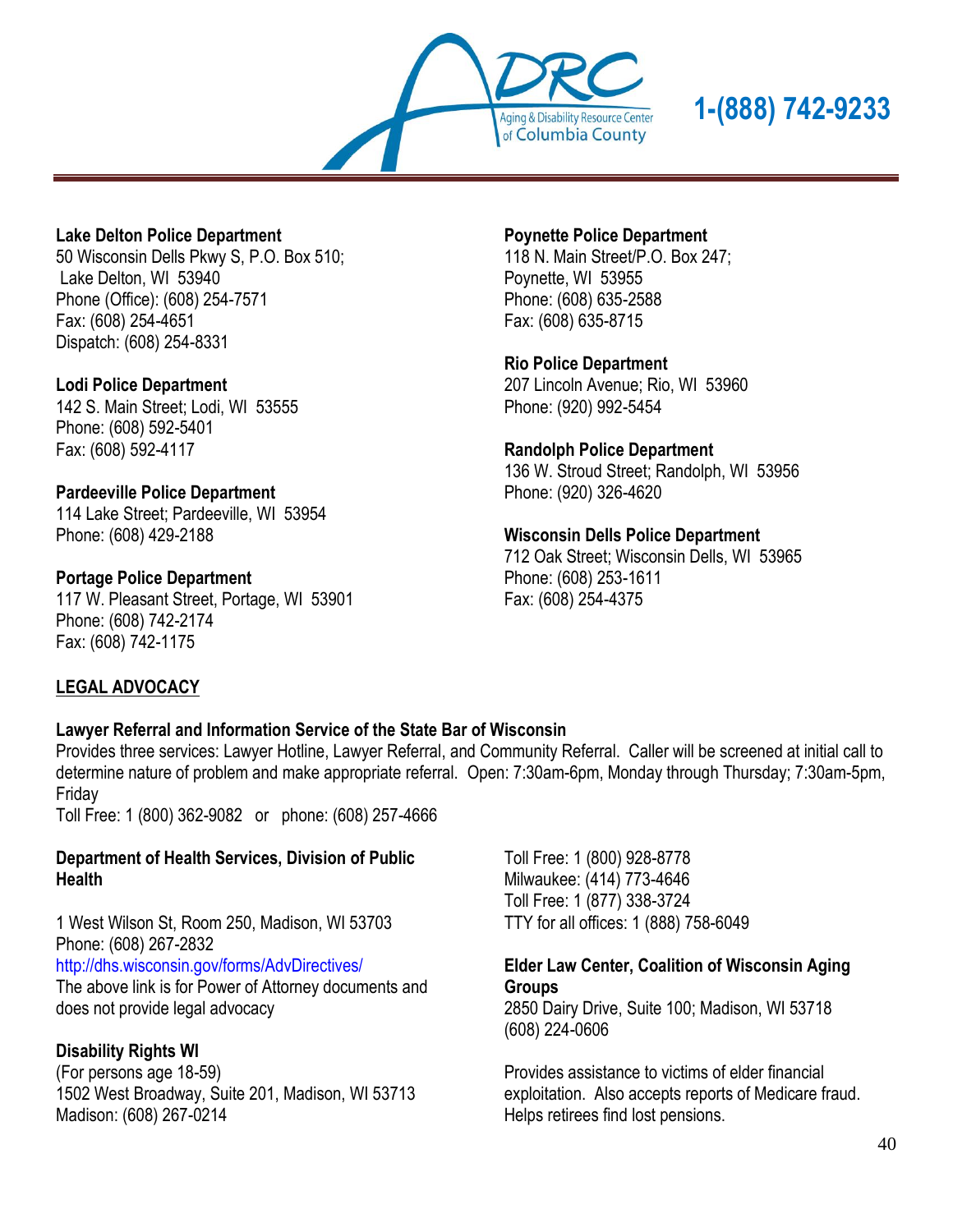

### **Wisconsin State Bar Association** (608) 257-3838 (800) 728-7788 [www.wisbar.org](http://www.wisbar.org/)

**Alzheimer's & Dementia Alliance of Wisconsin-Columbia/Sauk Regional Office** (608) 697-2838 (888) 308-6251 [www.alzwisc.org](http://www.alzwisc.org/)

**National Academy of Elder Law Attorneys** (703) 942-5711 [www.naela.com](http://www.naela.com/)

<span id="page-41-0"></span>**LIBRARIES**

**Wisconsin Guardianship Support Center Hotline**  (855) 409-9410 [www.gwaar.org](http://www.gwaar.org/)

**Legal Action of Wisconsin, Inc.** Phone: (800) 362-3904 or (608) 256-3304 Website: [www.legalaction.org](http://www.legalaction.org/) Legal Action of Wisconsin provides civil legal services for low-income Wisconsin residents.

**On-line resource for self-representation or self-help** See [www.wicourts.gov](http://www.wicourts.gov/)

<span id="page-41-1"></span>

| City                   | Location                                   | <b>Phone Number</b> |
|------------------------|--------------------------------------------|---------------------|
| Cambria                | Jane Morgan Memorial Library               | (920) 348-4030      |
|                        | 109 W. Edgewater Street; Cambria, WI 53923 |                     |
| Columbus               | <b>Columbus Public Library</b>             | (920) 623-5910      |
|                        | 223 W. James Street; Columbus, WI 53925    |                     |
| <b>DeForest</b>        | DeForest Public Library                    | (608) 846-5482      |
|                        | 203 Library Street; DeForest, WI 53532     |                     |
| Endeavor               | <b>Endeavor Public Library</b>             | (608) 587-2902      |
|                        | 400 Church Street; Endeavor, WI 53930      |                     |
| Lodi                   | Lodi Women's Club Public Library           | (608) 592-4130      |
|                        | 130 Lodi St.; Lodi, WI 53555               |                     |
| Pardeeville            | Angie W. Cox Public Library                | (608) 429-2354      |
|                        | 119 N. Main Street; Pardeeville, WI 53954  |                     |
| Portage                | MATC - Portage                             | (608) 745-3100      |
|                        | 330 Collins Street; Portage, WI 53901      |                     |
| Portage                | Portage Public Library                     | (608) 742-4959      |
|                        | 253 W. Edgewater Street; Portage, WI 53901 |                     |
| Poynette               | Poynette Public Library                    | (608) 635-7577      |
|                        | 118 N. Main Street; Poynette, WI 53955     |                     |
| Randolph               | Hutchinson Memorial Library                | (920) 326-4640      |
|                        | 228 N. High Street; Randolph, WI 53956     |                     |
| Rio                    | Rio Community Library                      | (920) 992-3206      |
|                        | 324 W. Lyons St; Rio, WI 53960             |                     |
| <b>Wisconsin Dells</b> | Kilbourn Public Library                    | (608) 254-2146      |
|                        | 620 Elm Street; Wisconsin Dells, WI 53965  |                     |
| Wyocena                | Wyocena Public Library                     | (608) 429-4899      |
|                        | 165 East Dodge St.; Wyocena, WI 53969      |                     |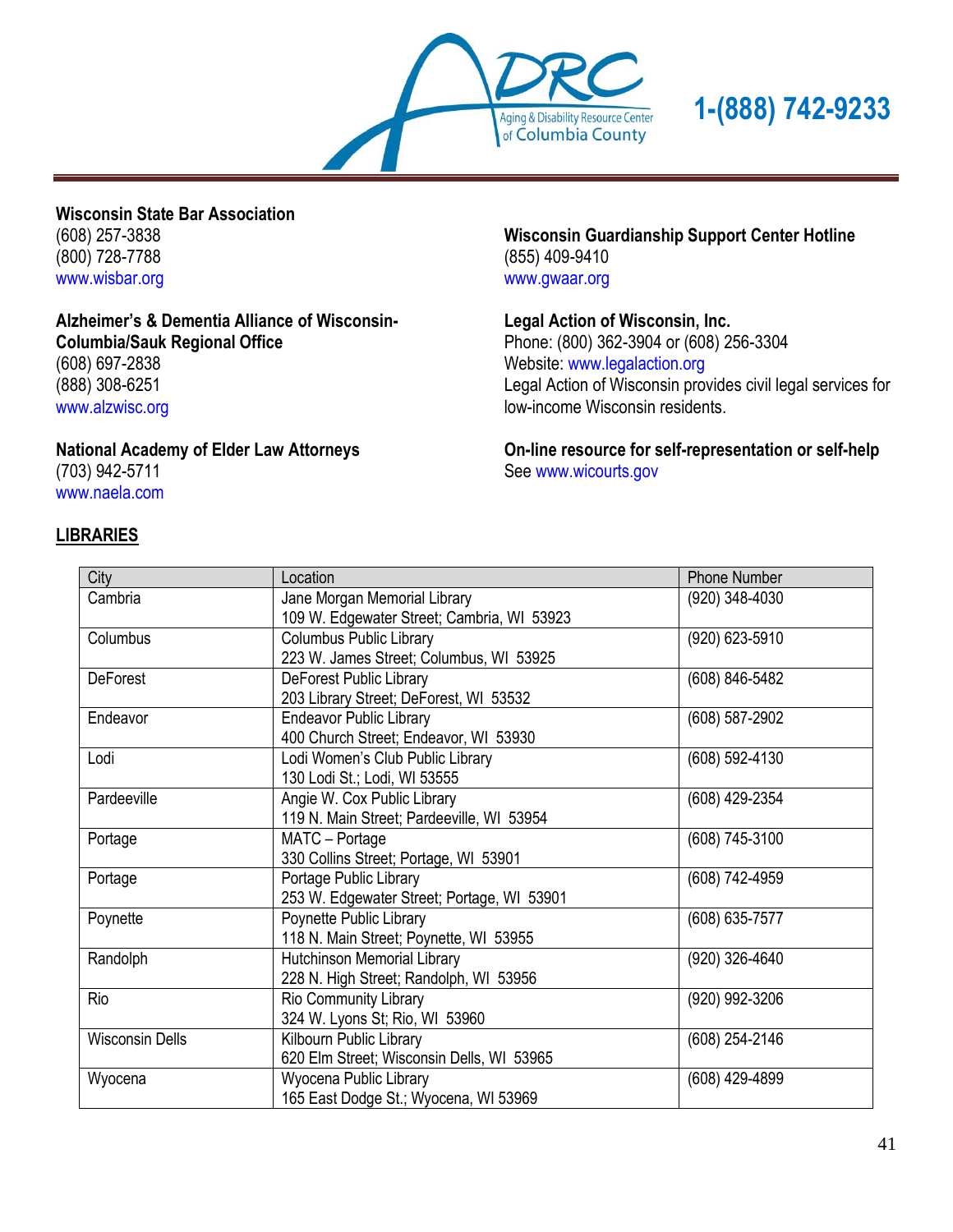

### **LIFELINE COMMUNICATIONS SYSTEMS**

Most hospitals offer a type of lifeline service. Individuals usually use the lifeline service through the hospital they receive services at, although you may contact the hospital social worker for more information. Lifeline units cost roughly \$30.00 per month.

**Prairie Ridge Health** Lifeline Services 1515 Park Avenue; Columbus, WI 53925 Phone: (920) 623-1280

### <span id="page-42-0"></span>**MEDICAL EQUIPMENT**

**SSM Health At Home** 1111 8th St.; Baraboo, WI. 53913 (800) 924-2273

**Unity Point at Home** 2180 W. Beltline Hwy.; Madison, WI 53713 (608) 417-3700 [www.unitypoint.org/madison/homehealth](http://www.unitypoint.org/madison/homehealth)

**St. Vincent de Paul** 1311 W. Wisconsin St.; Portage, WI 53901 (608) 742-5513

### <span id="page-42-1"></span>**MEDICATION ASSISTANCE PROGRAMS**

**Partnership For Prescription Assistance** (877) 474-6504 Website: [www.pparx.org/Intro.php](http://www.pparx.org/Intro.php)

**St. Clare Hospital-Golden Care** Personal Emergency Response System 707 14th Street; Baraboo, WI 53913 Phone: (608) 356-1407

**St. Vincent de Paul** 100 S. Blvd.; Baraboo, WI 53913 (608) 356-4649

**Walgreen's Home Care** [https://www.walgreens.com/store/c/home-medical-supplies](https://www.walgreens.com/store/c/home-medical-supplies-and-equipment/ID=359443-tier1)[and-equipment/ID=359443-tier1](https://www.walgreens.com/store/c/home-medical-supplies-and-equipment/ID=359443-tier1)

#### **Wilz Hometown Pharmacy**

<span id="page-42-2"></span>140 East Cook Street Portage, WI. 53901 (608) 742-3545

The Partnership for Prescription Assistance is an on-line site that helps you find the patient assistance program that you may qualify for. Through this site you will find a single point of access to more than 475 public and private patient assistance programs, including access to programs offered by pharmaceutical companies. Other medication assistance web-sites:

Website: www.phrma.org/ or [www.needymeds.com/](http://www.needymeds.com/)

Check with your preferred pharmacy for discount programs that may be offered.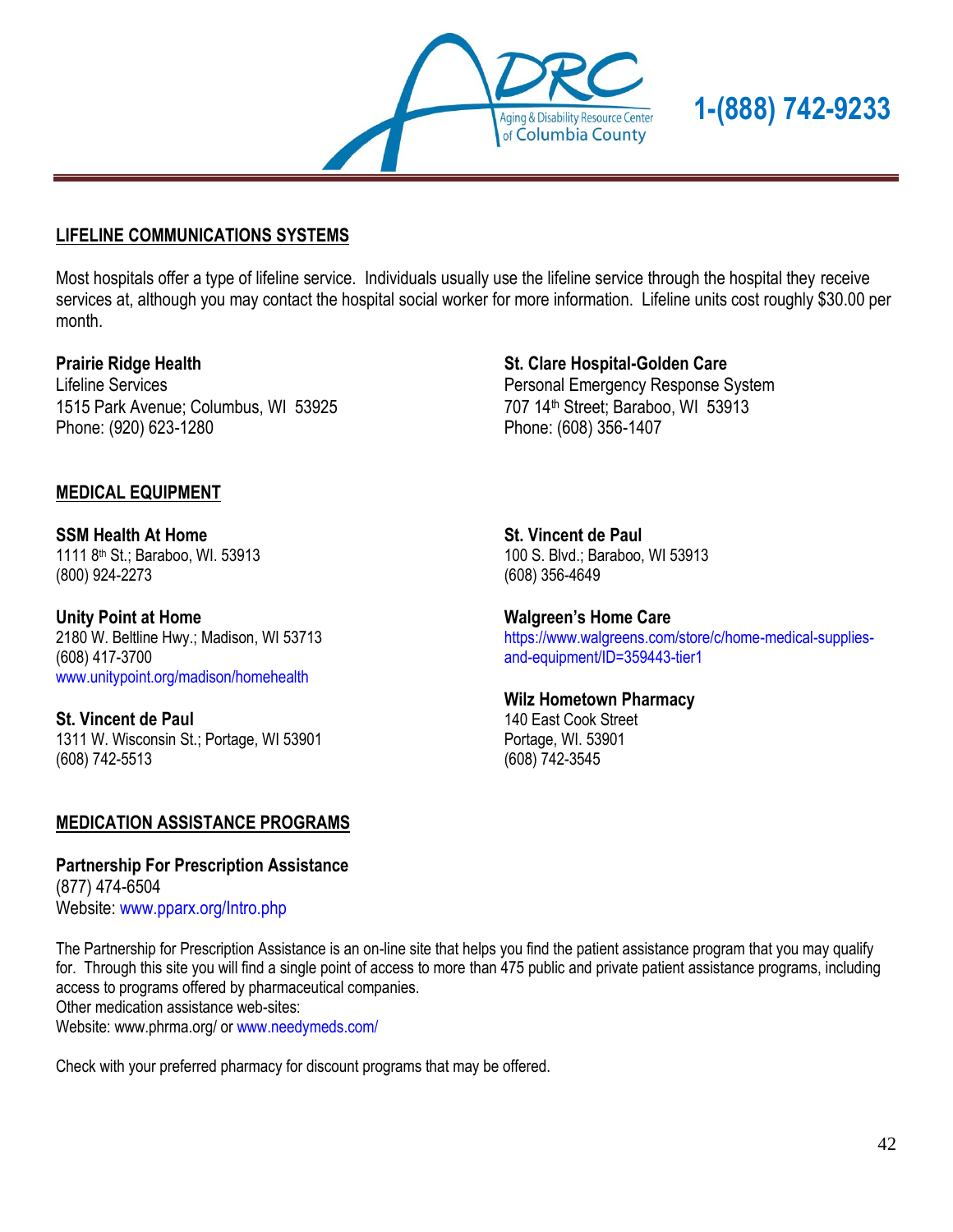

### **MEMORY DIAGNOSTIC CLINICS**

Memory diagnostic clinics offer a comprehensive, team approach to assessment, diagnosis and treatment. The staff at the memory diagnostic clinics are trained to identify the reason you or your loved one are experiencing memory loss or confusion. If you have Medicare, 80% of the cost of the evaluation will be reimbursed and most supplemental insurance policies will pay for the additional 20%. The results of the evaluation will be shared with your primary physician for continued follow-up.

### **Memory Care Clinic**

Marshfield Medical Center-Beaver Dam, 3rd floor 707 S. University Ave.; Beaver Dam, WI 53916 (920) 887-4321 [www.bdch.com](http://www.bdch.com/)

### **UW-Health Hospital and Clinics**

**Memory Assessment Clinic** 2880 University Ave.; Madison, WI 53705 (608) 263-7740 Fax: (608) 262-6048 [www.uwhealth.org/geriatrics](http://www.uwhealth.org/geriatrics)

Geriatric consultations are comprised of three clinics: Geriatric Assessment Clinic, Memory Assessment Clinic and Mobility and Falls Clinic.

### **MENTAL HEALTH SERVICES**

### **Division of Mental Health/AODA**

111 E. Mullett St./P.O. Box 136; Portage, WI 53901 Phone: (608) 742-9227 Fax: (608) 742-9700 TDD: (608) 742-9229

### <span id="page-43-1"></span>**Mental Health Crisis**

**24-Hour Emergency Crisis Hotline** 1 (888) 552-6642 Immediate counseling for people having thoughts of suicide.

### **Aspen Family Counseling**

2639 New Pinery Rd., Suite 1; Portage, WI 53901 Phone: (608) 742-5020 Emergency Line: (608) 477-5363

**[UW Health Memory Assessment Clinic -](http://www.uwhealth.org/locations/detail.jsp?locationId=270) Sauk Prairie** 250 26th Street, Suite 120 Prairie du Sac, WI 53578

#### **William S. Middleton Veterans Hospital**

(608) 643-6060

Geriatric Research Education Clinic Center 2500 Overlook Terrace ; Madison, WI 53705 (608) 256-1901 ext. 17000 [www.madison.va.gov](http://www.madison.va.gov/)

#### **Dean Memory Assessment Center**

<span id="page-43-0"></span>Dean Clinic 1313 Fish Hatchery Road; Madison, WI 53715 (608) 252-8040

#### **Midlands Psychological Associates**

336 Lodi Street; Lodi, WI 53555 Phone: (608) 592-2080

### **Columbia County Comprehensive Community Services (CCS)**

111 E. Mullett St.; Portage, WI 53901 Phone: (608) 742-9227

CCS assists with mental health or substance abuse concerns to identify what he/she needs in order to help increase ability and enhance connection to natural supports and community resources.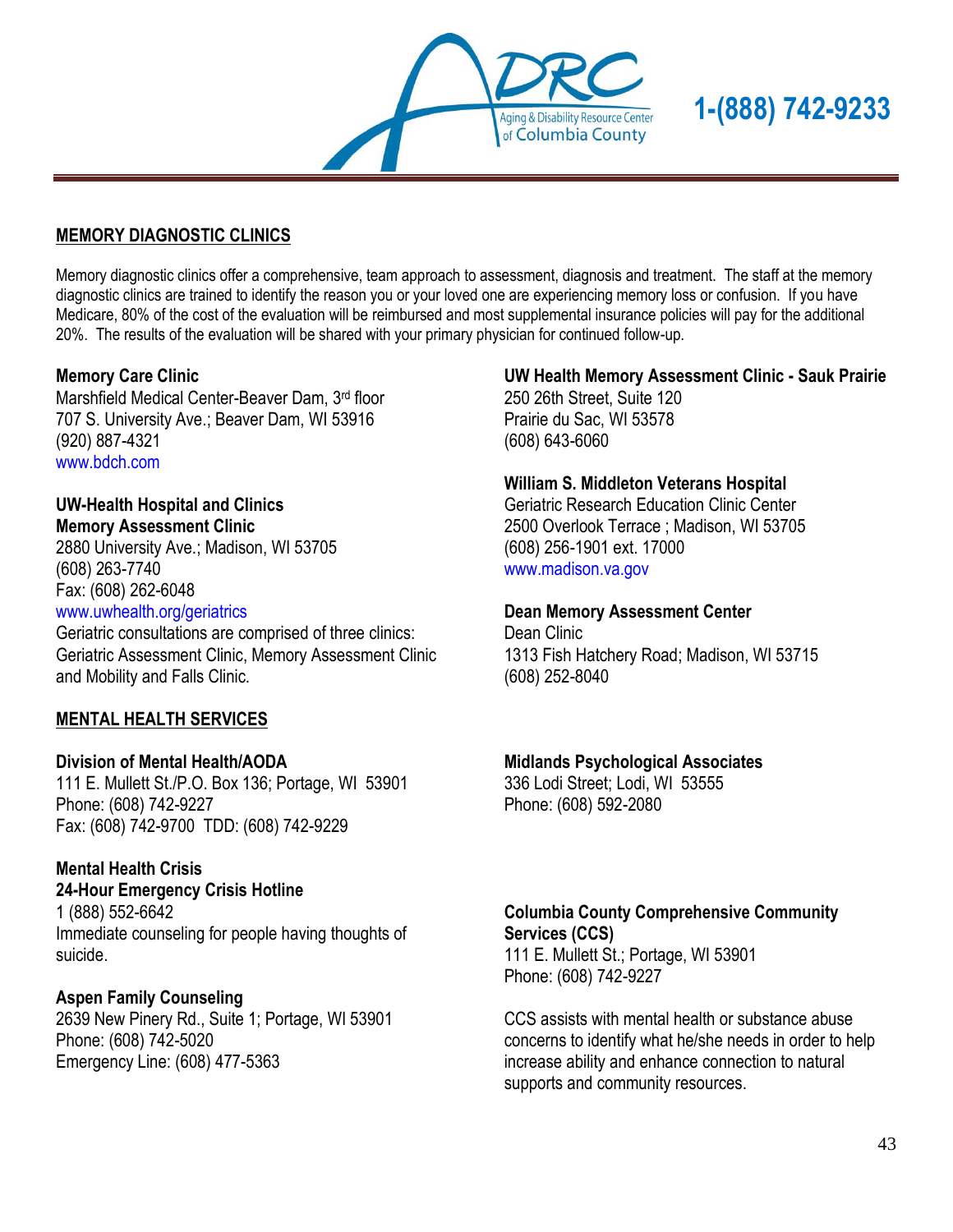

### **Columbia County Community Support Program (CSP)**

1440 East Wisconsin Street, Portage, WI 53901 Phone: (608) 742-9227 CSP (through Journey Mental Health) provides community based services to adults with severe and persistent mental illness (such as schizophrenia, major depression or bipolar disorder).

### **Compass Counseling**

1508 New Pinery Road; Portage, WI 53901 Phone: (608) 745-4900 [www.compasscounseling.info](http://www.compasscounseling.info/)

### **Journey Mental Health Center**

1440 East Wisconsin Street, Portage, WI 53901 Phone: (608) 745-9720 Phone: (608) 280-2700

### **National Hopeline Network**

1 (800) 442-4673 National Network of hotline for people in crisis and having thoughts of suicide.

### **National Institute of Mental Health Resource Center**

1 (866) 615-6464 Mental illness literature for the public and professionals.

### **National Suicide Prevention Lifeline**

1 (800) 273-8255 Immediate counseling for people having thoughts of suicide.

### **Northwest Connections**

1 (888) 552-6642 Hotline for people in crisis and having thoughts of suicide

### <span id="page-44-0"></span>**GERIATRIC MENTAL HEALTH SERVICES**

### **Pauquette Center**

2901 Hunters Trail; Portage, WI 53901 Phone: (608) 742-5518 [www.pauquette.com](http://www.pauquette.com/)

**Transitions Behavioral Health, LLC** 317 DeWitt St.; Portage, WI 53901 Phone: (608) 745-1751

### **Veterans Mental Health/AODA Support Group**

400 DeWitt Street, Portage WI Third Wednesday of each month 11:00-1:00 p.m. For more information about the group contact: Jennifer at (608) 256-1901 x16904 or [Jennifer.gruba@va.gov](mailto:Jennifer.gruba@va.gov) Veterans Crisis Line: 1 (800) 273-8255

Types of services available include: group counseling, employment guidance, family/marital counseling and sexual trauma counseling. Services are confidential to all veterans, no co-pays required, counselors have a master's degree and are also veteran's themselves.

### **Solstice Warmline**

Phone: (608) 422-2383

Do you need someone to talk to? The warmline is answered by people who have experienced mental health and/or substance abuse issues and are trained to support people during tough times. Monday-Friday, 4PM-10PM; Saturday and Sunday 2PM-10PM

Geriatric mental health services can be beneficial in addressing the psychiatric and emotional needs of the person with dementia and can also help with challenging behavioral symptoms. Some signs that indicate mental health services may be needed include frequent or extreme mood swings, depression, suicidal tendencies, agitation, uncontrollable wandering or major changes in sleep.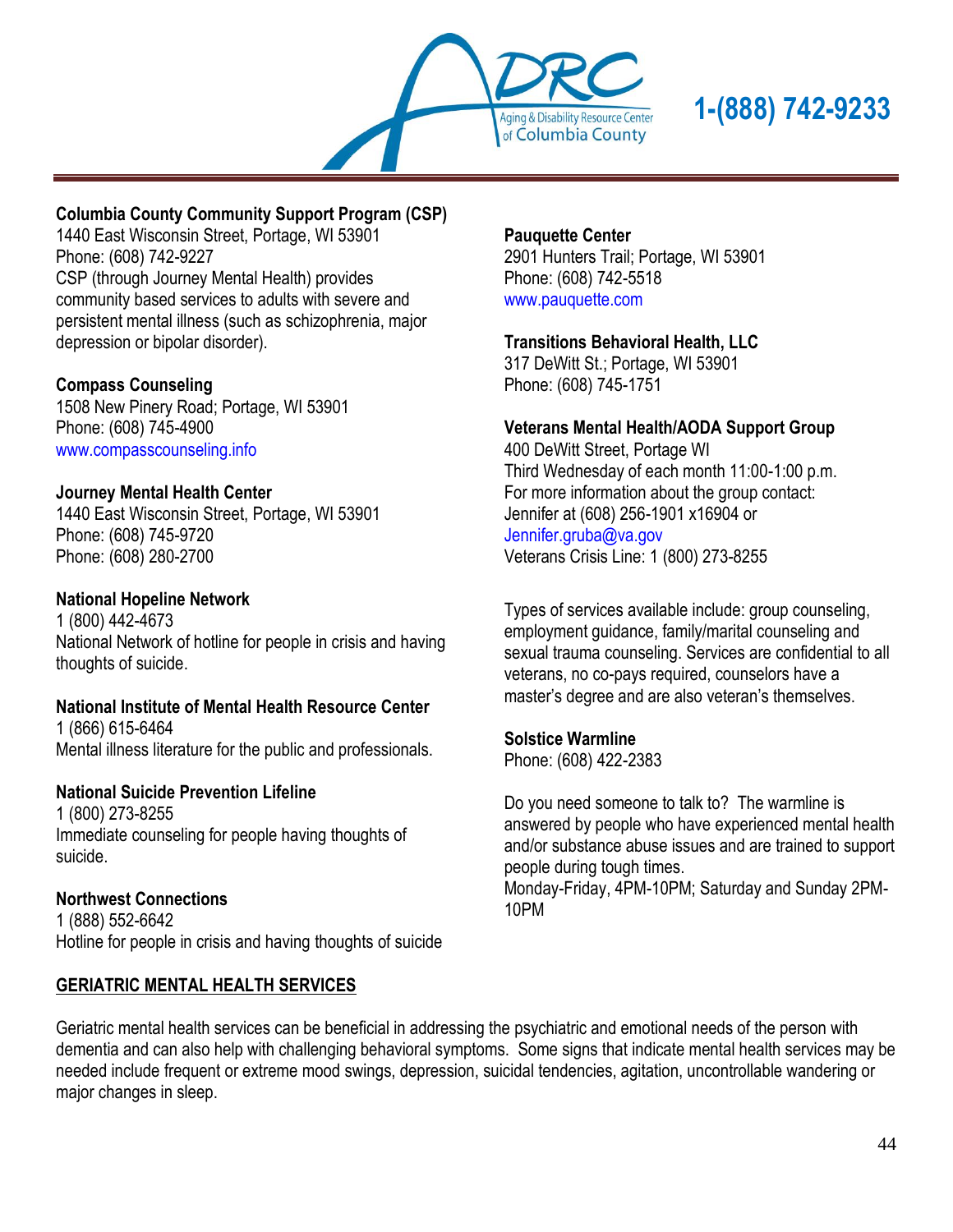

### **Inpatient Geriatric Mental Health Services**

### **Medota Mental Health Insitute**

301 Troy Drive; Madieson, WI 53704 Phone: (608) 301-1000 [www.dhfs.wisconsin.gov/MH\\_Mendota/index.hmt](http://www.dhfs.wisconsin.gov/MH_Mendota/index.hmt) If you are having a psychiatric emergency or need crisis mental health services please contact Dane County Crisis

Center (608) 280-2600 or your local county crisis line.

### **Inpatient Only Geriactric Mental Health Services**

**Mobile Outreach to Seniors Team (MOST)** C/O Journey Mental Health Center of Dane County 49 Kessel Court, Madison WI 53711 Phone: (608) 280-2700 Please call 9:00AM-5:00PM Monday through Friday

### **Stoughton Hospital-Geriatric Psychiatry**

900 Ridge St. Stoughton, WI 53589 Phone: (608) 873-2242 [www.stoughtonhospital.com](http://www.stoughtonhospital.com/)

### **Watertown Regional Medical Center**

Senior Behavioral Medical Center 125 Hospital Drive, Watertown, WI 53098 Phone: (920) 261-4210 Fax: (920) 206-3153

### <span id="page-45-0"></span>**NURSING HOMES**

### **Directory of Licensed Wisconsin Nursing Homes In Columbia County**

### **Long Term Care Ombudsman**

State of Wisconsin Board on Aging and Long-Term Care 1402 Pankratz St., Suite 111 Madison, WI 53704 (800) 815-0015 [http://longtermcare.state.wi.us](http://longtermcare.state.wi.us/) Online complaints: [boaltc@wisconsin.gov](mailto:boaltc@wisconsin.gov)

An ombudsman projects and promotes the rights of long-term care consumers and Community Options Program participants by working with them and their families to achieve quality care and quality of life. The program is provided through the State of Wisconsin at no charge. They can investigate complaints and help families resolve problems. A list of licensed Columbia County nursing homes can also be found here:<https://www.dhs.wisconsin.gov/guide/nh-columbia.pdf>

### **Columbia Health Care Center**

323 W. Monroe Street; PO Box 895; Wyocena, WI 53969 Phone: (608) 429-2181 License #2418

### **Columbus Health and Rehab**

825 Western Avenue; Columbus, WI 53925 Phone: (920) 623-2520 License #3116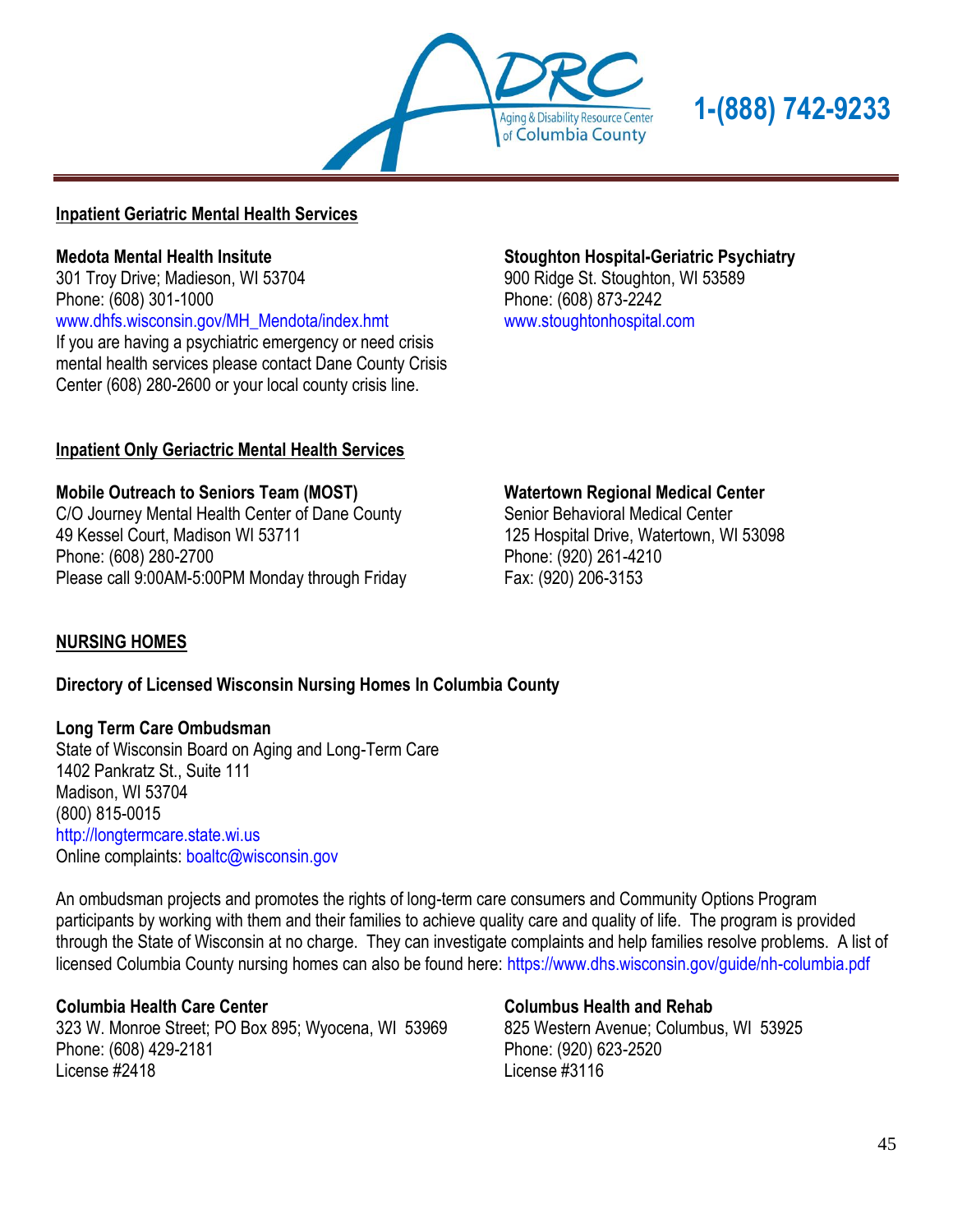



**Randolph Health Services (Dodge County)** 502 S. High St., Randolph, WI 53956 Phone: (920) 326-3171 License #2290 **Wisconsin Dells Health Services** 300 Race Street; Wisconsin Dells, WI 53965 Phone: (608) 254-2574 License #2875

**Divine Rehabilitation and Nursing at Lodi** 700 Clark Street; Lodi, WI 53555 Phone: (608) 592-3241 License #2086

<span id="page-46-0"></span>**Tivoli - Divine Savior Healthcare, Inc.** 2805 Hunter's Trail; Portage, WI 53901 Phone: (608) 745-5900 License #2018

### **Nutrition Sites**

A noontime meal is offered to individuals age 60 or older or spouse thereof. Donations are accepted. Reservations are made by calling the meal site between the hours of 10am-12:30pm, on the days listed. Reservations are required 24 hours in advance so a meal can be ordered for all attendees. Following is a list of the phone number and location of each site. Activities at each site are offered as scheduled by the meal site manager.

| City                | Location                                           | Days            |
|---------------------|----------------------------------------------------|-----------------|
| Columbus            | Senior Center                                      | Monday - Friday |
|                     | 125 N. Dickason Blvd.                              |                 |
|                     | (920) 763-2124                                     |                 |
| Pardeeville         | Pardeeville Public Library                         | Monday - Friday |
|                     | 119 N. Main St.                                    |                 |
|                     | (608) 617-1821                                     |                 |
| Portage             | Aging & Disability Resource Center                 | Monday - Friday |
|                     | 111 E. Mullett St.                                 |                 |
|                     | (608) 742-9211                                     |                 |
| Poynette            | City Hall                                          | Monday - Friday |
|                     | 106 S. Main St.                                    |                 |
|                     | (608) 635-2122, Option 2                           |                 |
| Wisconsin Dells/    | Frank Fischer Building, 20 Wisconsin Dells Parkway | Monday-Friday   |
| Lake Delton         | South, Lake Delton.                                |                 |
|                     | (608) 393-8701                                     |                 |
| *Collaboration with |                                                    |                 |
| <b>Sauk County</b>  |                                                    |                 |

### <span id="page-46-1"></span>**OTHER COMMUNITY RESOURCES**

### **Columbia County Department of Health and Human Services**

<span id="page-46-2"></span>111 E. Mullett St./P.O. Box 136; Portage, WI 53901 Phone: (608) 742-9233 Website: [www.co.columbia.wi.us](http://www.co.columbia.wi.us/) State link: [www.dhfs.wisconsin.gov/programs.htm](http://www.dhfs.wisconsin.gov/programs.htm)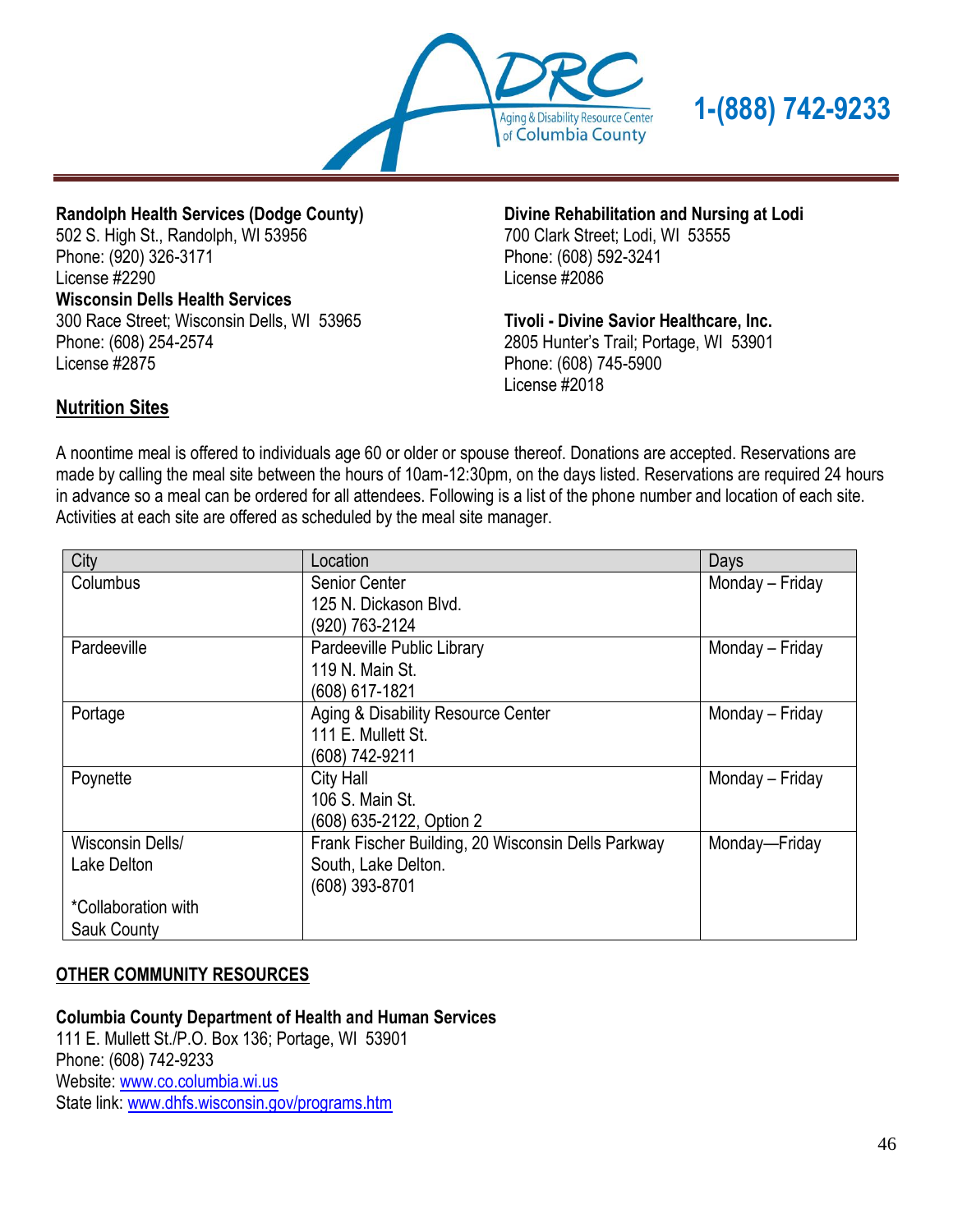

### **PREVENTION PROGRAMS**

Available through the Aging & Disability Resource Center of Columbia County (608) 742-9233

### **Healthy Living with Diabetes**

Healthy Living with Diabetes (HLWD) is a high-level evidence-based workshop for people who have diabetes. Developed at Stanford University, the Healthy Living with Diabetes workshop meets for

2-1/2 hours once a week for six weeks. This community-based program is very interactive, where mutual support and success build participants' confidence in their ability to manage their health condition and maintain active and fulfilling lives. It is facilitated by two trained leaders in a small group setting, and most of the learning comes from sharing and helping others in the workshop with similar challenges.

Workshops are best for anyone who:

- Has, or lives with someone who has, diabetes (Type 2, Pre, or Type 1)
- Is living in a home or apartment; and
- Is not suffering from dementia

Healthy Living with Diabetes does not replace existing treatments, but serves to complement a participant's current medical treatment plan

- What is diabetes?
- Short-term goal setting
- Monitoring blood sugars
- Healthy eating and nutrition: food label reading and meal planning
- Relaxation Techniques
- Planning for the future
- Partnering with health provider
- Fitness for exercise and fun!
- Feedback and problem-solving
- Preventing high and low blood sugars
- Preventing or delaying complications
- Stress and depression management
- Communicating effectively with friends, family, and medical team

### **Living Well with Chronic Conditions**

Living Well is a [high-level evidence-based](https://wihealthyaging.org/about-ebpp) workshop for people who have one or more chronic conditions. A chronic condition is an on-going health problem or disease such as diabetes, heart disease, arthritis, and other long-term problems. Developed at Stanford University, the Living Well workshop meets for 2-1/2 hours a week for six weeks. Classes are highly participative. Mutual support and success build participants' confidence in their ability to manage their health condition to maintain active and fulfilling lives. It is facilitated by two trained leaders in a classroom style, but most of the learning comes from sharing and helping others with similar challenges.

**1-(888) 742-9233**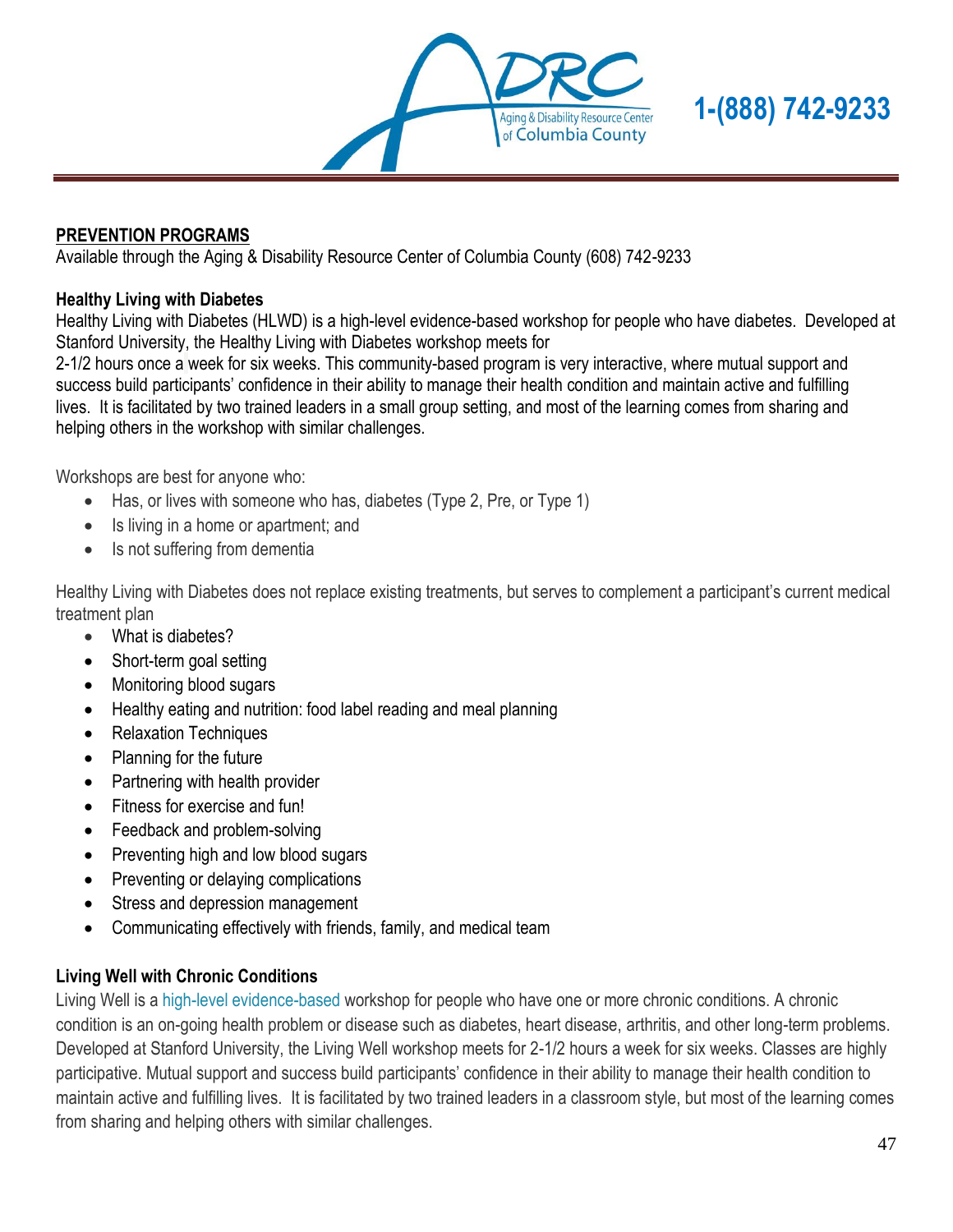**Aging & Disability Resource Center** of Columbia County

### **1-(888) 742-9233**

Workshops are best for anyone who:

- Has, or lives with someone who has, one or more chronic conditions
- Is living in a home or apartment; and
- Is not suffering from dementia

Living Well benefits:

- Improved general health (as reported by participants)
- Fewer days of hospitalization
- Fewer out-patient health care visits
- Cost savings of approximately 10:1

### **Powerful Tools for Caregivers**

Powerful Tools for Caregivers © (PTC) is an educational workshop for people who are taking care of a family member or friend. It was developed by Legacy Health Systems at the University of Oregon, Portland and is based on the Living Well with Chronic Conditions program created by Dr. Kate Lorig and colleagues at Stanford University. PTC is an evidencebased curriculum which means it has been studied and found to have significant positive results for people who take the workshop. Powerful Tools for Caregivers is designed specifically to support the family caregiver and improve his or her wellbeing - it does not teach hands-on care or focus on disease or other conditions.

Powerful Tools for Caregivers: For Parents of Children with Special Needs is a separate program adapted from PTC and is designed to support a parent or parents who are caring for a child of any age (minor or adult) who has special health or behavioral needs. It provides the same caregiver support curriculum while focusing on the unique challenges of parents caring for a child of any age with health or behavior challenges.

Caregivers who take PTC experience:

- Greater self-efficacy (confidence in one's ability to accomplish a self-identified goal)
- Better emotional well-being
- Increased use of self-care behaviors
- Increased awareness and use of community resources

### **Stepping On**

Stepping On is designed specifically for people who are: 1) at risk of falling, 2) have a fear of falling, or 3) who have fallen one or more times. Participants meet for two hours a week for seven weeks. Workshops are facilitated by trained Leaders and provide a safe and positive learning experience.

It is the process in which the program is taught that makes it effective. Classes are highly participative; mutual support and success build participants' confidence in their ability to manage their health behaviors, reduce their risk of falls, and maintain active and fulfilling lives.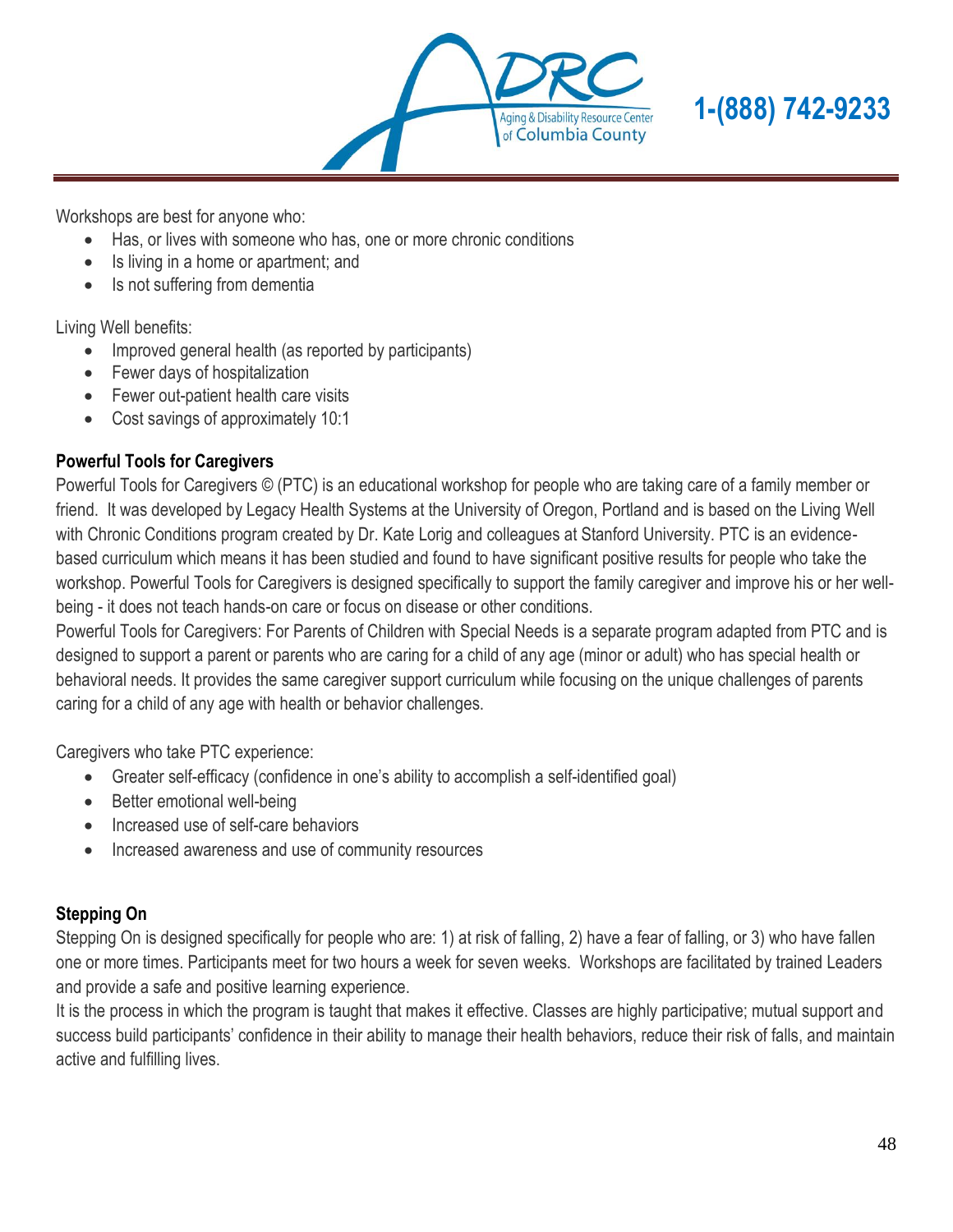

Who should take the workshop?

Stepping On is for older adults who:

- Live in their home or independent apartment
- Are able to walk without the help of another person
- Do not use a walker, scooter or wheelchair most of the time indoors
- Are cognitively intact
- Understand the language being used by the Stepping On Leader

Subjects covered include:

- Simple and fun strength and balance exercises
- The role vision plays in keeping your balance
- How medications can contribute to falls
- Ways to stay safe when out and about in your community
- What to look for in safe footwear
- How to check your home for safety hazards

### Benefits:

- Learn to step outside your home with confidence
- Learn with people your own age
- Become more aware of fall hazards and learn how your fall risk can be reduced
- Study the most up-to-date information on falls prevention

### <span id="page-49-0"></span>**PUBLIC HEALTH**

### **Division of Health**

111 E. Mullett St./P.O. Box 136; Portage, WI 53901 Phone: (608) 742-9227

### **Annual Flu Clinics**

Flu clinics are offered in the fall. Pneumonia vaccine, TB skin testing and Hepatitis B vaccines for adults are available year-round. Please call (608) 742-9227 to make an appointment.

### **Communicable Disease Control**

Public health nurses provide surveillance, investigation, prevention and control of communicable disease(s).

Fax: (608) 742-9700 TDD: (608) 742-9229

### **Free Immunizations**

Free immunizations are available for eligible children. Some vaccines for adults have a cost. Immunization records are required. Please call (608) 742-9227 to make an appointment.

### **Health Check**

Health Checks are available for anyone under the age of 21 who has a valid Medical Assistance/Medicaid card. Health Checks provide Well Baby Toddler and Well Child assessments emphasizing preventative health.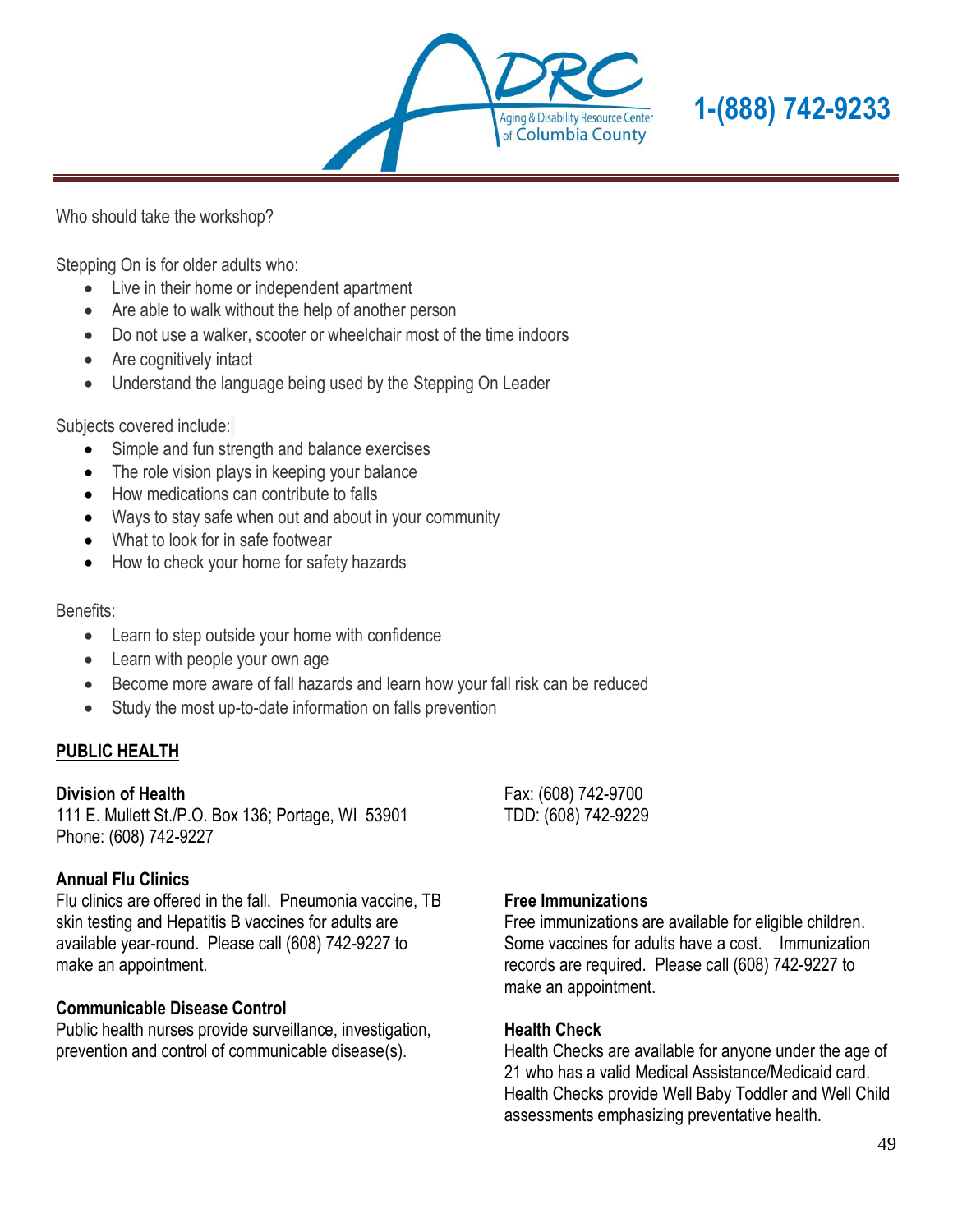

### **Women, Infants and Children (WIC)**

Phone: (608) 742-9227

WIC is a supplemental nutrition program for pregnant, postpartum and breastfeeding women, infants, and young children. It provides nutrition education and vouchers for specific food items. Eligibility is based on family income. WIC clients are eligible for free breast pumps.

### <span id="page-50-0"></span>**RESPITE**

### **Columbus Nursing and Rehabilitation Center – Respite Program**

825 Western Avenue; Columbus, WI 53925 Phone: (920) 623-2520

For the convenience of home care providers who desire a brief or longer break from the demands of home care, they provide an on-going vacation/respite care program. Whether you need assistance for an overnight, weekend stay, week, month or an entire season, they can provide you and your family members with a special, individualized care in a safe, secure setting. Admissions are readily available in both planned and unexpected situations.

### **Prairie Ridge Health-Respite Program**

1515 Park Avenue; Columbus, WI 53925 Phone: (920) 623-1281 or (920) 623-1363

The respite program offers temporary in-patient care to relieve the caregiver from the duties and responsibilities of caring for someone. Respite is available 24 hours per day, 7 days per week. Rooms are semi-private, based on needs assessed.

### **Randolph Health Services**

502 South High Street; Randolph, WI 53956 Phone: (920) 326-3171 Golden Living Center offers short-term care designed to provide nursing and other necessary services for your loved one. They will work with you to make this temporary transition as pleasant as possible while providing: 24 hour skilled nursing services, recreational and social programming, nutritional programming and intervention.

### **Aspirus – Divine Savior Tivoli Health Care Respite Program**

2817 New Pinery Road; Portage, WI 53901 Phone: (608) 742-4134 option 3

### **Wisconsin Dells Health Services**

300 Race Street; Wisconsin Dells, WI 53965 Phone: (608) 254-2574

Wisconsin Dells Health Services offers skilled nursing services and rehabilitation programs. Short-term rehabilitation in the form of physical therapy, occupational therapy, and speech therapy are offered. They also provide 24-hour skilled nursing, wound care, IV therapy, 7 day per week admissions, respite care, barber and beauty shop, and many planned activities.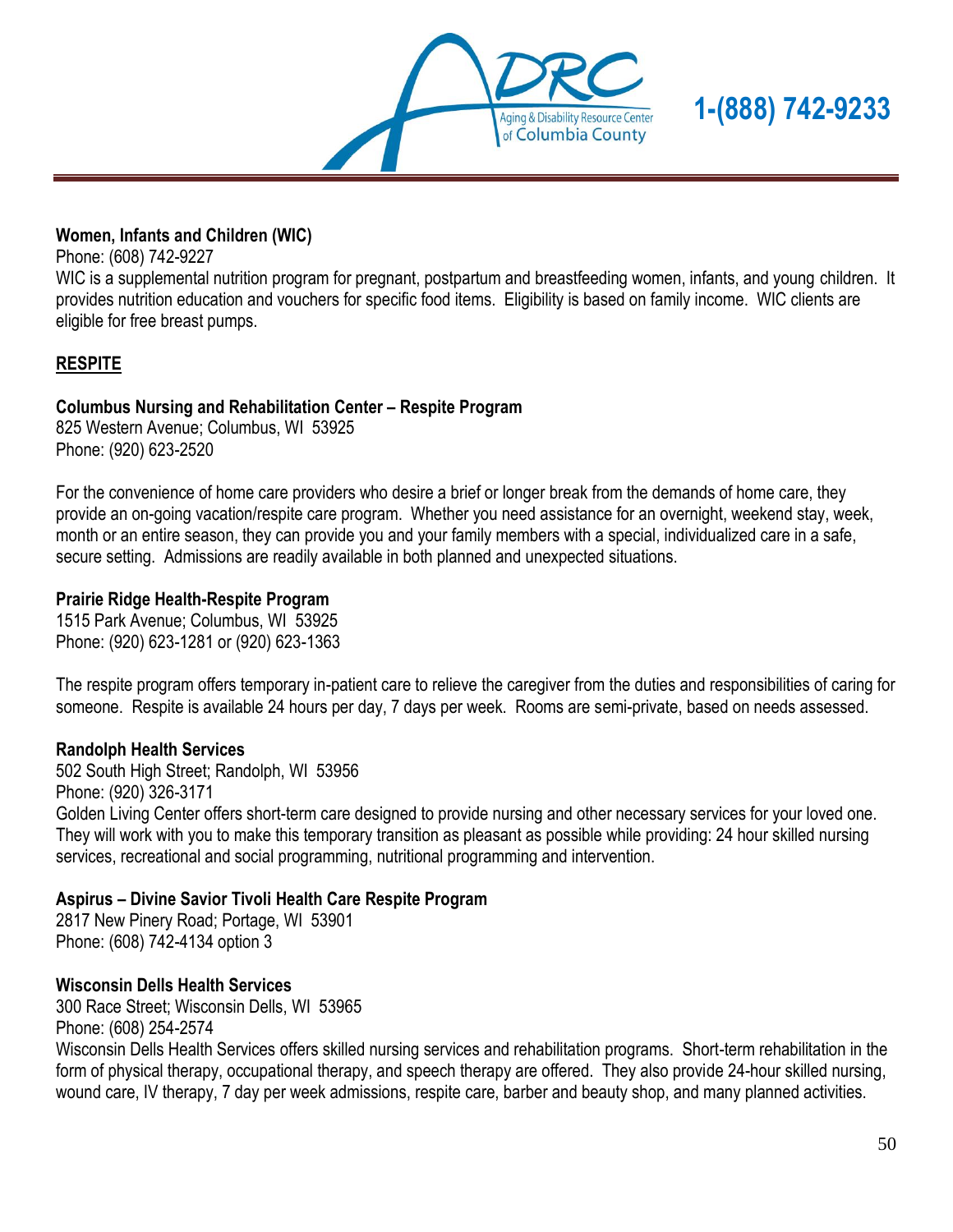

### **Respite Care Funding**

Funding may be available to persons who suffer from Alzheimer's, Parkinson's disease, and other dementia related illnesses. Clients must meet medical and financial requirements. Spouse is providing all cares in household and is unable to leave client alone. Respite care funding is not available while caregiver is working. For additional information or to make a referral, contact the Aging and Disability Resource Center and ask to speak to the Information and Assistance Specialist worker for more information

### <span id="page-51-0"></span>**SEXUAL ASSAULT**

### **Hope House**

24-Hour Confidential Helpline toll-free 1 (800) 584-6790

Provides shelter and advocacy (e.g. counseling, safety planning, legal assistance, support groups) to people affected by domestic violence and sexual assault and provides education to community members on these issues in Columbia, Sauk, Marquette, Adams, and Juneau counties.

### **Rape Crisis Center**

2801 Coho Street, Suite 301, Madison, WI 53713 Phone: (608) 251-5126 24/7 Helpline: (608) 251-7273 Email: [info@theRCC.org](mailto:info@theRCC.org)

Rape Crisis Center (RCC) provides services to survivors (and their family and friends) of all forms of sexual violence, including recent sexual assault, past sexual assault, incest (past or present), sexual harassment, and sexual exploitation.

### **PAVE**

P.O. Box 561, Beaver Dam, WI 53916 Crisis Line: (800) 775-3785 Phone: (920) 887-3785

Texting Line: (920) 344-0123 Business Line: (920) 887-3810

We serve individuals affected by domestic and sexual violence regardless of age, gender expression, sexual orientation, race and socioeconomic status. While we work closely with law enforcement and the court system, we place our client's confidentiality above all else. If you or someone you know is facing a violent environment, always know that we are here. If you would like to join us in furthering the mission of creating this safe space, we can always use supplies, volunteers and funding.

### **DAIS – Domestic Abuse Intervention Services**

2102 Fordem Avenue, Madison, WI 53704 Phone: (608) 251-1237 Help Line: (608) 251-4445 or 1-800-747-4045

If you or a loved one feels abused, threatened, scared or unsafe in an intimate partner relationship, DAIS can help you. The information below describes the services we provide.

**1-(888) 742-9233**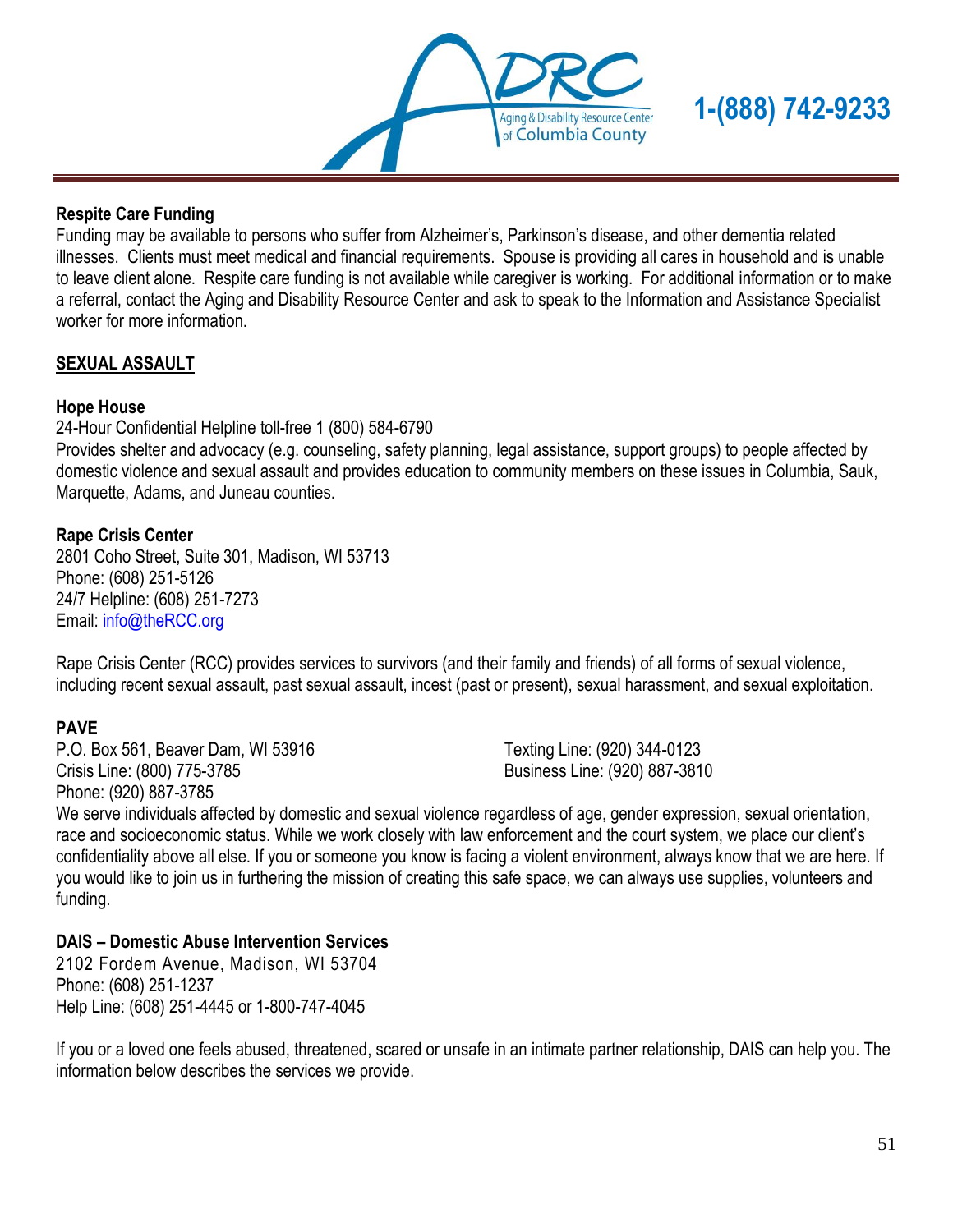

### **If you need immediate help, please call our 24-Hour Help Line at (608) 251-4445.**

Interpreter services are available. If you feel your life may be in danger, please call 911. Non-urgent requests can be emailed to [crisisline@abuseintervention.org](mailto:crisisline@abuseintervention.org) and a crisis intervention team member will respond within 2 business days. If you cannot safely call, please text the national hotline by texting LOVEIS to 22522.

### <span id="page-52-0"></span>**SOCIAL SECURITY**

### **Social Security Office**

2875 Village Road, Suite 100; Portage, WI 53901 Phone: 1 (800) 772-1213 TDD (800) 325-0778

### Website: [www.ssa.gov](http://www.ssa.gov/)

The Social Security office is open Monday, Tuesday, Thursday and Friday from 9 a.m. until 4 p.m. and 9 a.m. to 12 p.m. on Wednesdays.

Services available include:

- Assisting with claims for Social Security and Supplemental Security Income;
- Applications for Social Security numbers;
- Health insurance or Medicare claims;
- Name changes on Social Security cards;
- Retirement benefits for workers 62 or older;
- Benefits for survivors of deceased workers:
- Benefits for persons disabled for at least one year, unable to work;
- Supplemental Security Income assures a basic cash income to people 65 and older, people under 65 who are blind or disabled, if they have limited income and limited resources. A person can own a home or personal property and still be eligible. The SSI Program may provide financial assistance to families with a physically or mentally disabled child.
- One may be eligible for both Social Security and SSI benefits. Persons receiving SSI receive Medical Assistance automatically.
- Referrals from individuals and local agencies are encouraged, as well as telephone contacts.

### **SSI-E (Supplemental Security Income – Exceptional Rate)**

<span id="page-52-1"></span>Those who are already on SSI and require more than 40 hours per month of care by someone other than their spouse are eligible for this assessment. Monthly income limits apply. For additional information or to make a referral, contact the Aging and Disability Resource Center and ask to speak to the Information and Assistance Specialist worker for more information.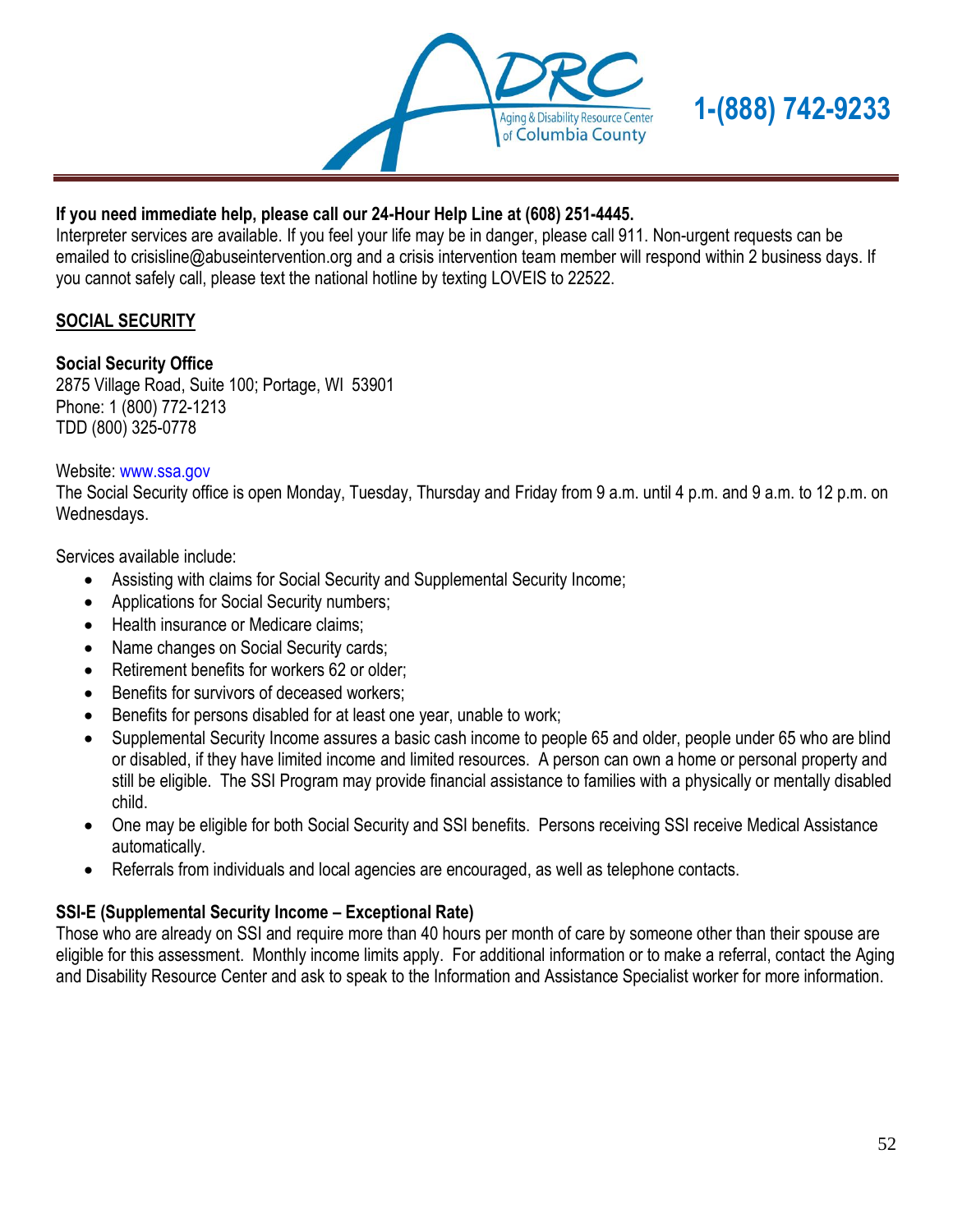

### **SUPPORT GROUPS**

**Addiction Addiction in the Family** Pauquette Center 2901 Hunter's Trail; P.O. Box 301; Portage, WI 53901 (608) 742-5518 2<sup>nd</sup> and 4<sup>th</sup> Thursday of the month at 6:00pm Please call Sheila Starr for more information

### **Alzheiemer's & Dementia**

**Columbus Memory Café**

1 st Wednesday of the month, 10-11:30am 125 N Dickason Blvd, Columbus WI 53925 Contact: Kim Lang (920) 623-5918

### **Portage Memory Café**

4 th Wednesday of the month, 1-3 p.m. Portage Public Library (608) 697-2838

### **Cancer**

### **Cancer**

Living with Cancer Support Group Meets 3rd Monday of the month, 7:00pm United Methodist Church, Portage Phone: (608) 742-2281

### **Caregivers**

#### **Caregivers**

1st Monday of the month 1-3pm Health & Human Services, Aging & Disability Resource Center Entrance 111 E. Mullett St., Portage, WI 53901 Janet (608) 742-9055

### **Alcohol/Narcotics**

Pauquette Center 2901 Hunters Trail; Portage, WI 53901 Phone: (608) 742-5344 See back of Resource Booklet for listing of AA support groups.

### **Dementia Support Group**

4th Thursday of the month, 1-2:30pm Reach Out Lodi 601 Clark St, Lodi, WI 53555 (608) 697-2838

For a current list, call Janet Weigel with the ADAW at (608) 697-2838

### **Cancer**

Cancer Support Group Phone: (920) 623-6434 Cathy Bolan 2<sup>nd</sup> Thursday of the month Time: 6:00p.m.-7:00p.m. Columbus Library Ground Floor Meeting Room, located at 223 W. James St., Columbus, WI 53925

#### **Caregivers**

(Family of residents/patients at a facility or at home) 1 st Wednesday of the month 6-7pm Columbus Nursing and Rehab Center 825 Western Ave.; Columbus, WI 53925 (608) 345-5419 Please RSVP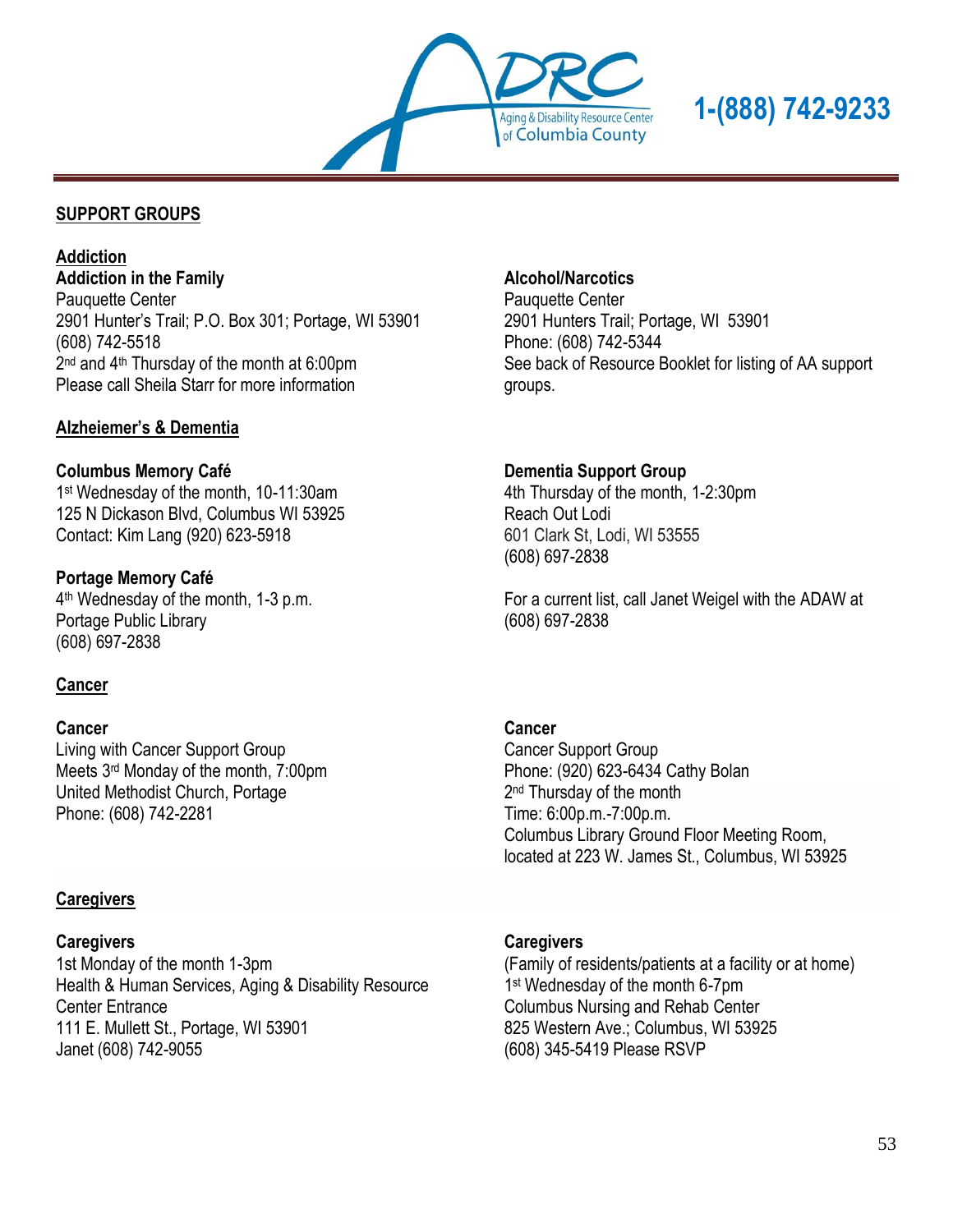

### **Alzheimer's & Dementia Caregiver Support Groups**

Dementia Support Group 2 nd Thursday of each month from 10am-11:30am Senior Center 125 N Dickason Blvd, Columbus WI 53925 (608) 697-2838

For a current list, call Janet Weigel with the ADAW at 608-697-2838

### **Domestic Violence**

### **Domestic Violence/Sexual Assault**

Hope House Support Group For survivors of past and present domestic violence and sexual assault. 1 (800) 584-6790

### **Grief**

**Compassionate Friends (death of a child)** Phone: (608) 355-7696 or (608) 524-3385

**Domestic Violence Support Group**

1<sup>st</sup> and 3<sup>rd</sup> Friday of the month Portage Public Library 253 E. Edgewater St; Portage, WI 53901 (608) 742-4959

**Enduring Loss Together (death of a child)** Divine Savior Healthcare 2817 New Pinery Road; Portage, WI 53901 Phone: (608) 745-5114

**Medical Groups AIDS/HIV** Phone: (800) 486-6276

### <span id="page-54-0"></span>**TRANSPORTATION**

**Transportation Program for Individuals who are Aging and/or Disabled Aging & Disability Resource Center of Columbia County** 111 E. Mullett St./P.O. Box 136; Portage, WI 53901 Phone: (608) 742-9213 Toll Free: (888) 742-9233 Fax: (608) 742-9277 TDD: (608) 742-9229

Columbia County Aging & Disability Resource Center provides transportation services to disabled and/or senior Columbia County residents over the age of 60 from their homes. Transportation is provided to and from appointments throughout Columbia County as well as surrounding Counties. Medical appointments are given priority, all other transportation needs can be considered depending on availability.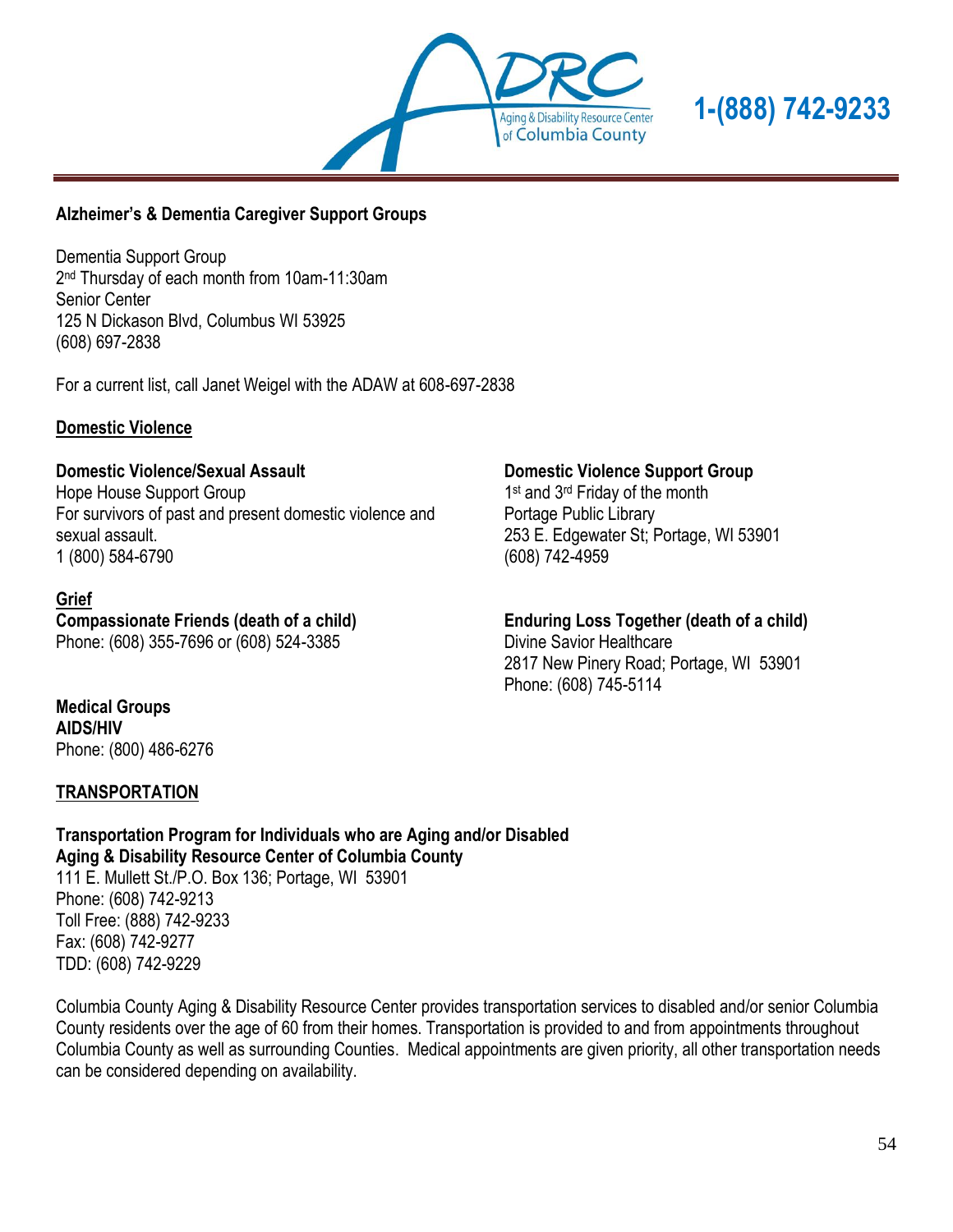

Persons desiring a ride should call the Aging & Disability Resource Center at 1-888-742-9233 or 608-742-9213. Scheduling must be done at least 24 hours in advance. There is a limit of 125 miles per round trip. The trip charge is to be paid directly to the driver. If a client and a caregiver/assistance person are picked up at the same location and both go the same destination, they are charged for one fare. Please call for the most current/up-to-date rates.

**A&J Mobility**

(608) 579-1500 1 (888) 223-9731 [www.aandjmobility.com](http://www.aandjmobility.com/)

disabilities.

### **Abby Vans Inc.**

1 (800) 236-8438 (715) 743-3364 [www.abbyvans.net](http://www.abbyvans.net/)

Open 24 hours/day, 365 days. Wheelchair accessible. Call for trip pricing.

#### **Amtrak**

1 (800) 872-7245

400 W. Oneida St. 359 N. Ludington St. 100 La Crosse St.

Portage, WI 53901 Columbus, WI 53925 Wisconsin Dells, WI 53965

New, preowned and rental vehicles.

4125 Terminal Drive, McFarland, WI 53558

Specializing in vehicle conversions for people with

Portage and Wisconsin Dells are not staffed. Westbound train generally late afternoon, eastbound train generally mid-day. Call for details and fares.

**Badger Cab** (608) 256-5566 [www.badgercab.com](http://www.badgercab.com/)

Open 24 hours/day, 365 days. No wheelchair access. Call for trip pricing.

### **BrightStar Care** (608) 355-5015 [www.brightstar.com](http://www.brightstar.com/)

Open 24 hours/day, 365 days. Call for trip pricing.

#### **Capital Express Transportation** (608) 661-7433 [www.captolexpresswi.com](http://www.captolexpresswi.com/)

Open 24 hours/day, 365 days. Wheelchair accessible. Stretcher van available. Call for trip pricing.

### **Comfort Care Transportation**

311 E. Wisconsin St., Suite 102, Portage, WI 53901 Cell: (608) 745-8392 Office: (608) 566-1140 or 800-686-9817 Email: [info@comfortcaretransportation.com](mailto:info@comfortcaretransportation.com) [www.comfortcaretransportation.com](http://www.comfortcaretransportation.com/)

Open 24 hours/day, 365 days. Call for trip pricing.

### **DAV Van Program**

(608) 772-4761 [www.dav-wi.org/vans](http://www.dav-wi.org/vans) Email: [vhamaddavoffice@va.gov](mailto:vhamaddavoffice@va.gov)

Veterans only to Madison VA Hospital & VA Clinic-West. By appointment. No wheelchair access. Veterans-no charge.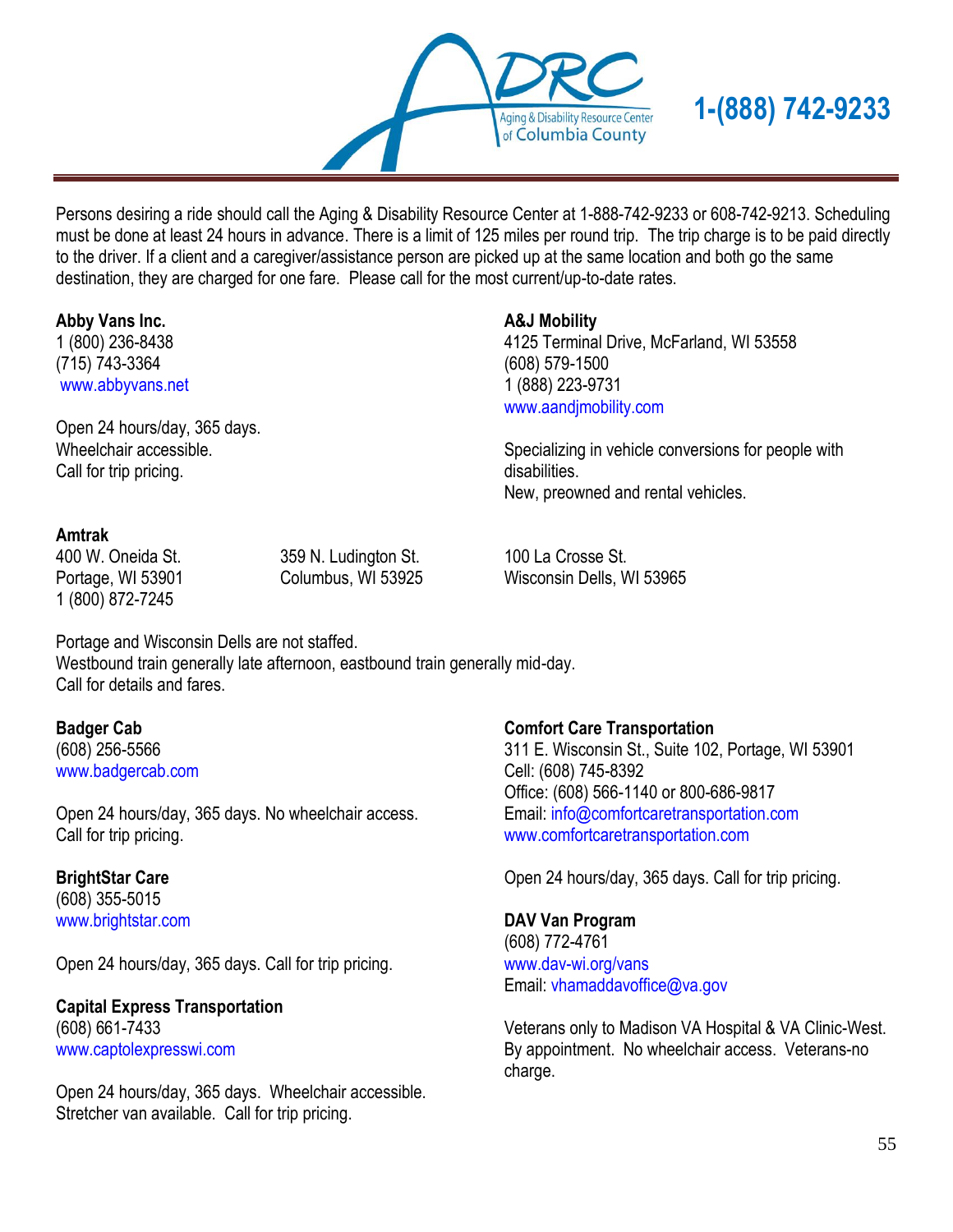

**Guardian Care Transport** (608) 432-4993 [www.guardiancaretransport.com](http://www.guardiancaretransport.com/) Open 24 hours/day, 7 days per week.

### **MettaTransport**

(608) 745-8602 (608) 697-7698 (Erin)

### [www.mettahomes.com](http://www.mettahomes.com/)

Monday-Friday, 8 a.m.-4 p.m., Special occasions by appointment. Call for trip pricing. Wheelchair accessible, bariatric wheelchair accessible.

### **Portage Cab**

(608) 742-7915 [www.runninginc.net](http://www.runninginc.net/) Call for specific prices. Cab will also go outside of normal service area. Operates 24 hours/day every day.

### **Ruby Medical Transit**

(608) 587-2202 Email: [Info@rubymt.com](mailto:Info@rubymt.com) [www.rubymedicaltransit.com](http://www.rubymedicaltransit.com/)

### **Union Cab**

(608) 242-2000 [www.unioncab.com](http://www.unioncab.com/) Open 24 hours/day, 365 days. Wheelchair accessible.

### **Wisconsin Employment Transportation Program**

Central Wisconsin Community Action Council (800) 590-1868

Provides car loans to income-eligible, employed individuals. Down payment is required.

### <span id="page-56-0"></span>**VETERAN INFORMATION AND SERVICES**

### **Columbia County Veterans Service Office**

Columbia County Administration Building 122 E. Edgewater St., P.O. Box 232, Portage, WI 53901-0232 Phone: (608) 742-9618, FAX: (608) 742-9634 County Website:<http://www.co.columbia.wi.us/ColumbiaCounty/veterans/> State Website[: http://dva.state.wi.us/](http://dva.state.wi.us/)

### **Van Go Taxi LLC**

(608) 849-7070 [www.vangotaxi.com](http://www.vangotaxi.com/)

Open 24 hours/day. Senior discounts available. Wheelchair accessible.

### **Vanpool**

1 (800) 884-8267 (608) 884-8267 [www.doa.state.wi.us/vanpool](http://www.doa.state.wi.us/vanpool)

The State Vanpool program provides alternate transportation for state and non-state employees commuting to Madison from outside communities. Participants can join a group that is already established or if there are enough interested people, they can form a new Vanpool. Riders enjoy low rates, comfortable vans, and the benefit of convenient pick-up and drop-off locations. Portage, Columbus, Wisconsin Dells, Wyocena, Poynette and Lodi have established Vanpool groups.

### **Veyo** (Formerly MTM)

To schedule a ride with at least two business days notice: Call: (866) 907-1493 Monday through Friday. 7am-6pm Veyo Member Portal\* at [https://member.veyo.com](https://member.veyo.com/)

### **Wisconsin Dells Taxi**

(608) 253-7433 [www.wisconsindellstaxi.com](http://www.wisconsindellstaxi.com/) Operates 7 a.m.-2 p.m., no wheelchair access. Call for trip pricing.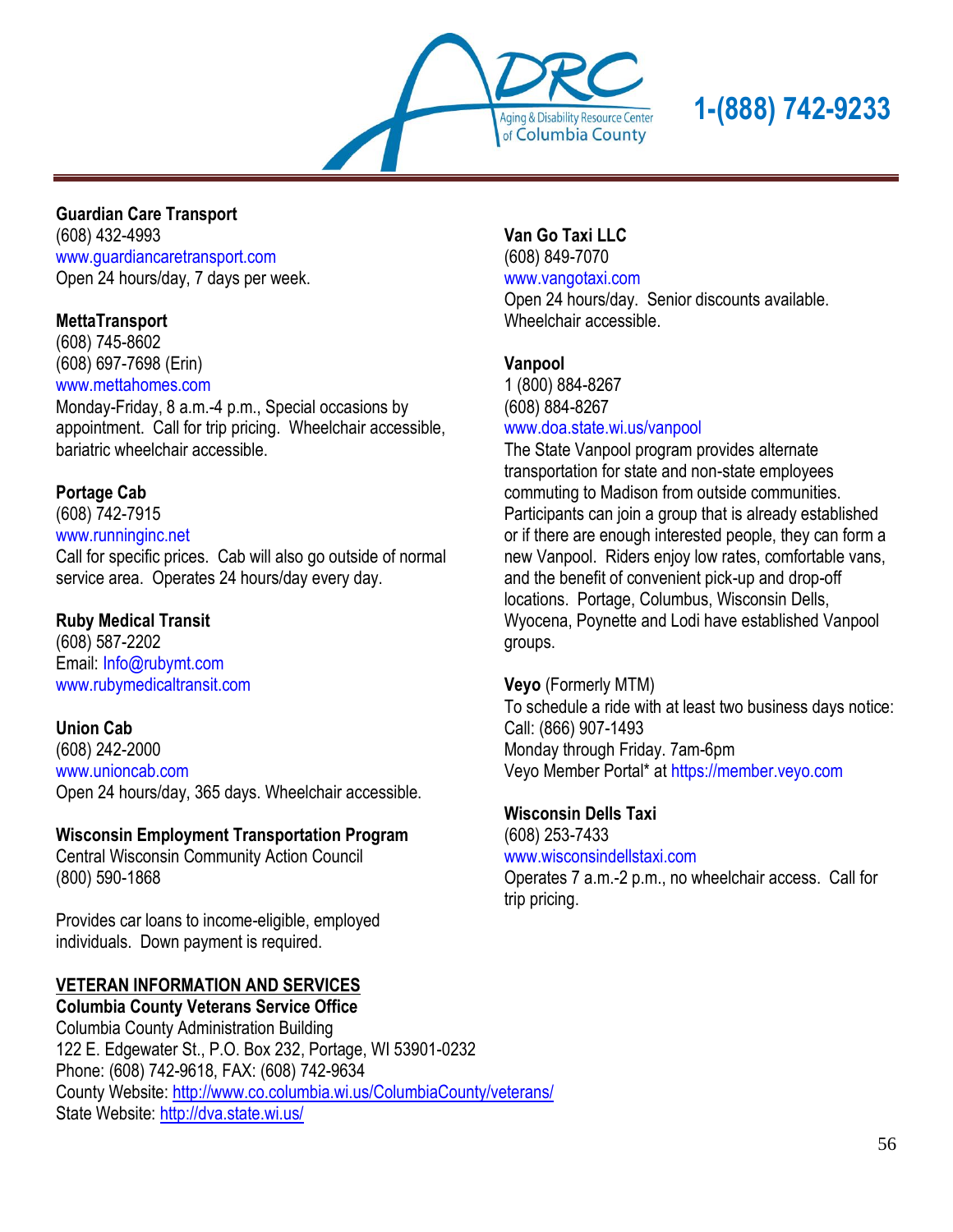

Federal Website:<http://www.va.gov/>

The Veterans Service Office assists eligible veterans and their dependents by providing them with information and assistance on: Medical Care, Disability Compensation, Disability Pension, Survivor Benefits, Education, Rehabilitation, Home Loans, Emergency Aid Grants and Burial Benefits.

### **National Call Center for Homeless Veterans**

1 (877) 424-3838 24hours/7 days [www.va.gov](http://www.va.gov/) Founded by the Department of Veterans Affairs to ensure that homeless Veterans or Veterans at-risk for homelessness have free access to trained counselors. The hotline is intended to assist homeless Veterans and their families, VA Medical Centers, federal, state and local partners, community agencies, service providers and others in the community.

### **National Caregiver Support Line**

1 (855) 260-3274 Monday-Friday 8am-11pm, Saturday 10:30am-6pm [www.caregiver.va.gov](http://www.caregiver.va.gov/)

Developed by the Department of Veterans Affairs to support family caregivers of Veterans who were disabled in the line of duty since September 11, 2001. Licensed clinical social workers will be available to answer questions, and directly link caregivers to the Caregiver Support Coordinator at their local VA Medical Center. Each VA Medical Center has a Caregiver Support Coordinator who can locate assistance tailored to each unique situation. The Department of Veterans Affairs will also begin providing advanced benefits to Veterans of all eras who are already enrolled in VA care. Please remember that we are constantly updating and expanding our files, and we are always happy to share our latest information with you. Although we believe the information we collect from service providers is accurate and up-to-date, the Aging and Disability Resource Center of Columbia County disclaims responsibility for the accuracy or current status of these materials.

Please note that the Aging and Disability Resource Center of Columbia County does not endorse agencies, but supplies them as a resource to the community. Thank you for your interest.

\_\_\_\_\_\_\_\_\_\_\_\_\_\_\_\_\_\_\_\_\_\_\_\_\_\_\_\_\_\_\_\_\_\_\_\_\_\_\_\_\_\_\_\_\_\_\_\_\_\_\_\_\_\_\_\_\_\_\_\_\_\_\_\_\_\_\_\_\_\_\_\_\_\_\_\_\_\_\_\_\_\_\_\_\_\_\_\_\_\_\_\_

\_\_\_\_\_\_\_\_\_\_\_\_\_\_\_\_\_\_\_\_\_\_\_\_\_\_\_\_\_\_\_\_\_\_\_\_\_\_\_\_\_\_\_\_\_\_\_\_\_\_\_\_\_\_\_\_\_\_\_\_\_\_\_\_\_\_\_\_\_\_\_\_\_\_\_\_\_\_\_\_\_\_\_\_\_\_\_\_\_\_\_\_

\_\_\_\_\_\_\_\_\_\_\_\_\_\_\_\_\_\_\_\_\_\_\_\_\_\_\_\_\_\_\_\_\_\_\_\_\_\_\_\_\_\_\_\_\_\_\_\_\_\_\_\_\_\_\_\_\_\_\_\_\_\_\_\_\_\_\_\_\_\_\_\_\_\_\_\_\_\_\_\_\_\_\_\_\_\_\_\_\_\_\_\_

\_\_\_\_\_\_\_\_\_\_\_\_\_\_\_\_\_\_\_\_\_\_\_\_\_\_\_\_\_\_\_\_\_\_\_\_\_\_\_\_\_\_\_\_\_\_\_\_\_\_\_\_\_\_\_\_\_\_\_\_\_\_\_\_\_\_\_\_\_\_\_\_\_\_\_\_\_\_\_\_\_\_\_\_\_\_\_\_\_\_\_\_

Revised April 2022

Notes\_\_\_\_\_\_\_\_\_\_\_\_\_\_\_\_\_\_\_\_\_\_\_\_\_\_\_\_\_\_\_\_\_\_\_\_\_\_\_\_\_\_\_\_\_\_\_\_\_\_\_\_\_\_\_\_\_\_\_\_\_\_\_\_\_\_\_\_\_\_\_\_\_\_\_\_\_\_\_\_\_\_\_\_\_\_\_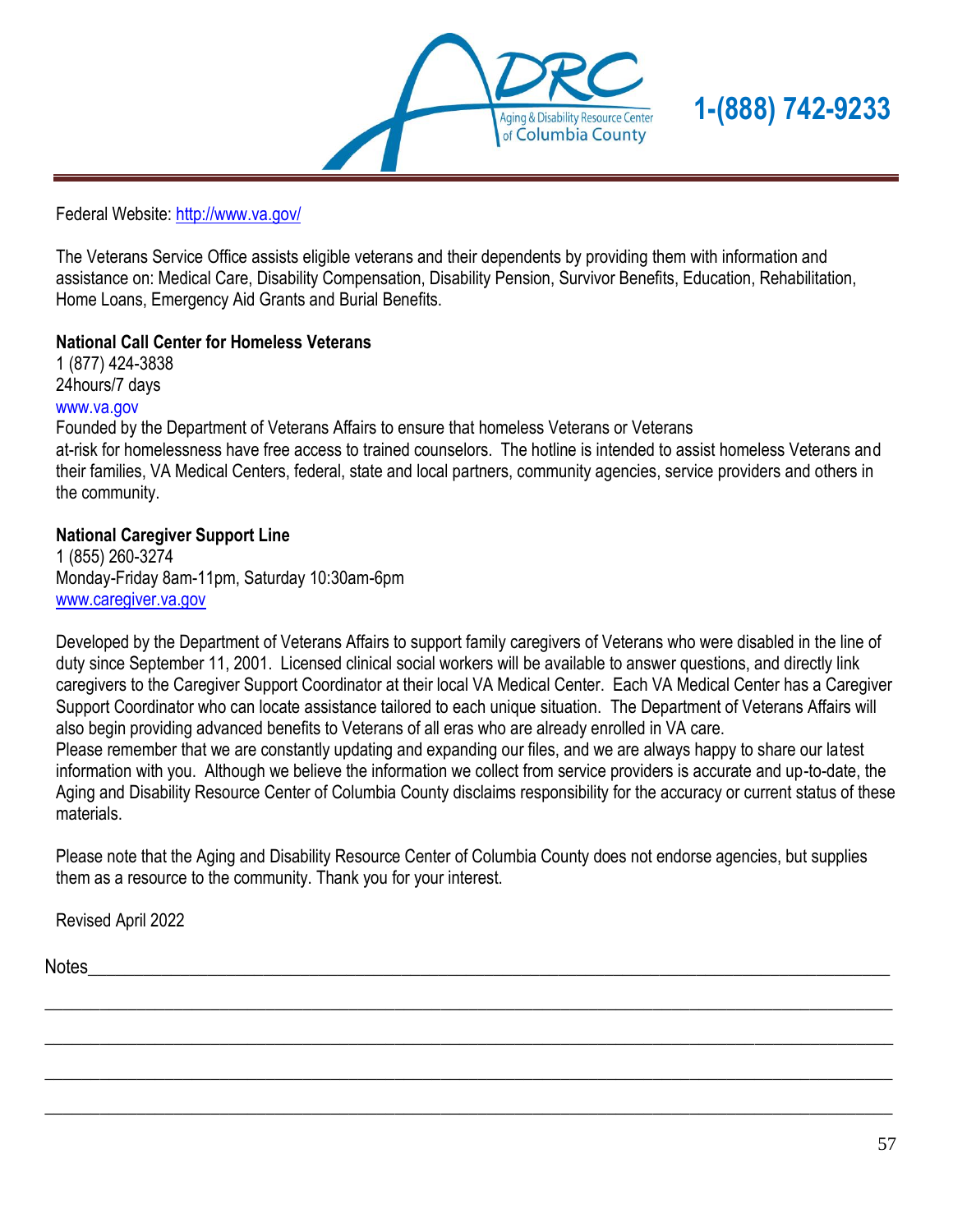

÷